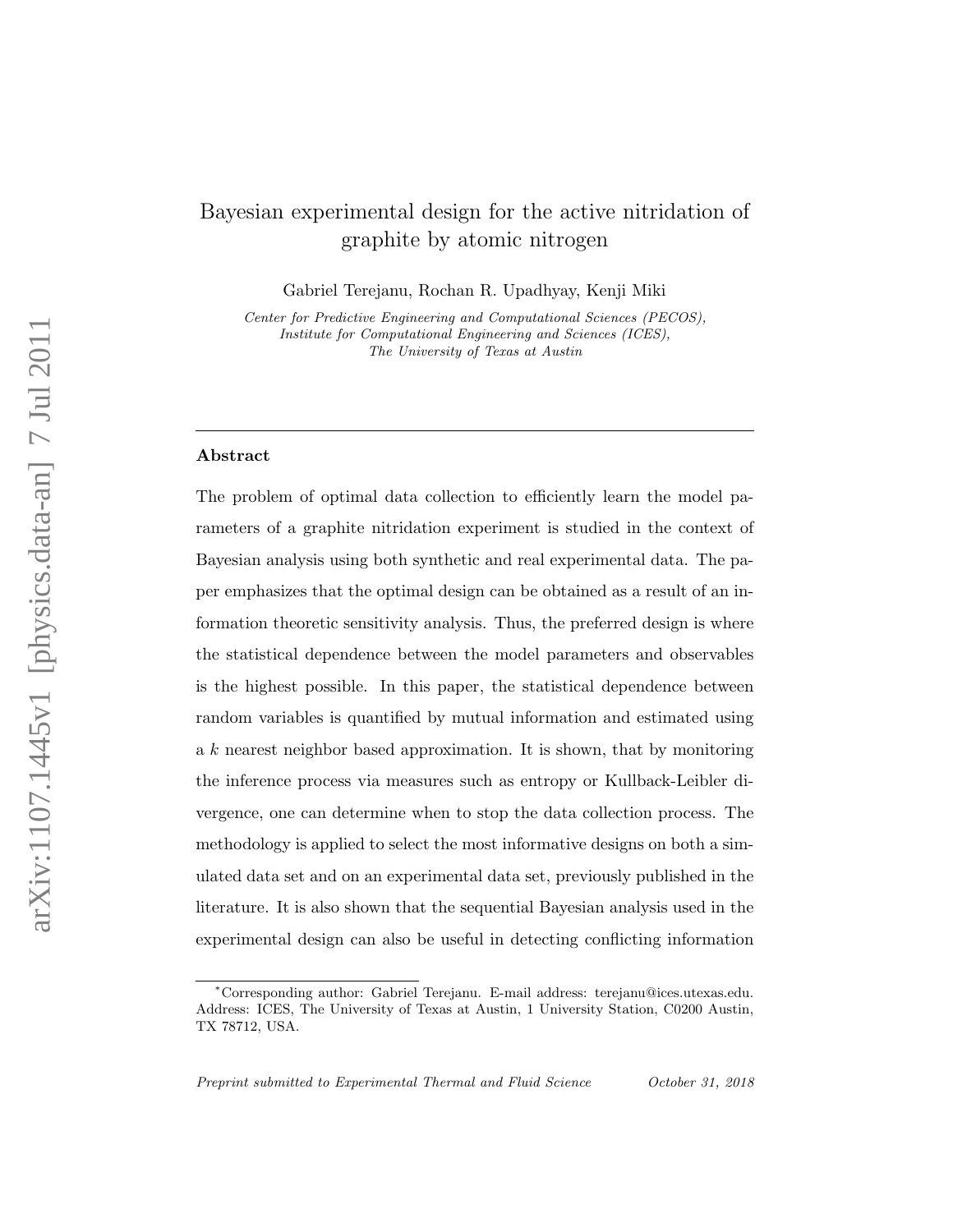between measurements and model predictions.

Keywords: Optimal experimental design, Uncertainty quantification, Bayesian analysis, Information gain, Mutual information

## 1. Introduction

The paper examines the problem of optimal data collection in order to calibrate a graphite nitridation model. The calibration of the model is done in the context of Bayesian framework, where the probability distribution of the uncertain parameters is inferred from observations using Bayes' theorem. Here, the goal of the experimental design is to select the optimal values for the control variables which can be tuned by the experimentalist such that the post-experimental uncertainty in the model parameters is reduced.

Since pre-experimental decisions have to be made before any measurements are taken, it is convenient to frame the design problem also in the Bayesian framework, in order to average over the unknown future observations. A comprehensive and unified view of Bayesian experimental design is given in Chaloner and Verdinelli (1995). In this paper, the optimal design is found to maximize the expected utility when the purpose of the experiment is to estimate the parameters of the mathematical model. Thus the utility function employed in this work is based on Shannon's measure of information, Shannon (1948), which reflects our goal for parameter estimation as described by Lindley (1956). Other utility functions can be tailored when the purpose of the experiment is prediction, hypothesis testing or mixed objectives including minimizing the financial cost of the experiment.

The proposed approach is applied to a sequential design when the acquisition of the data can be done in the context of experiments on-demand.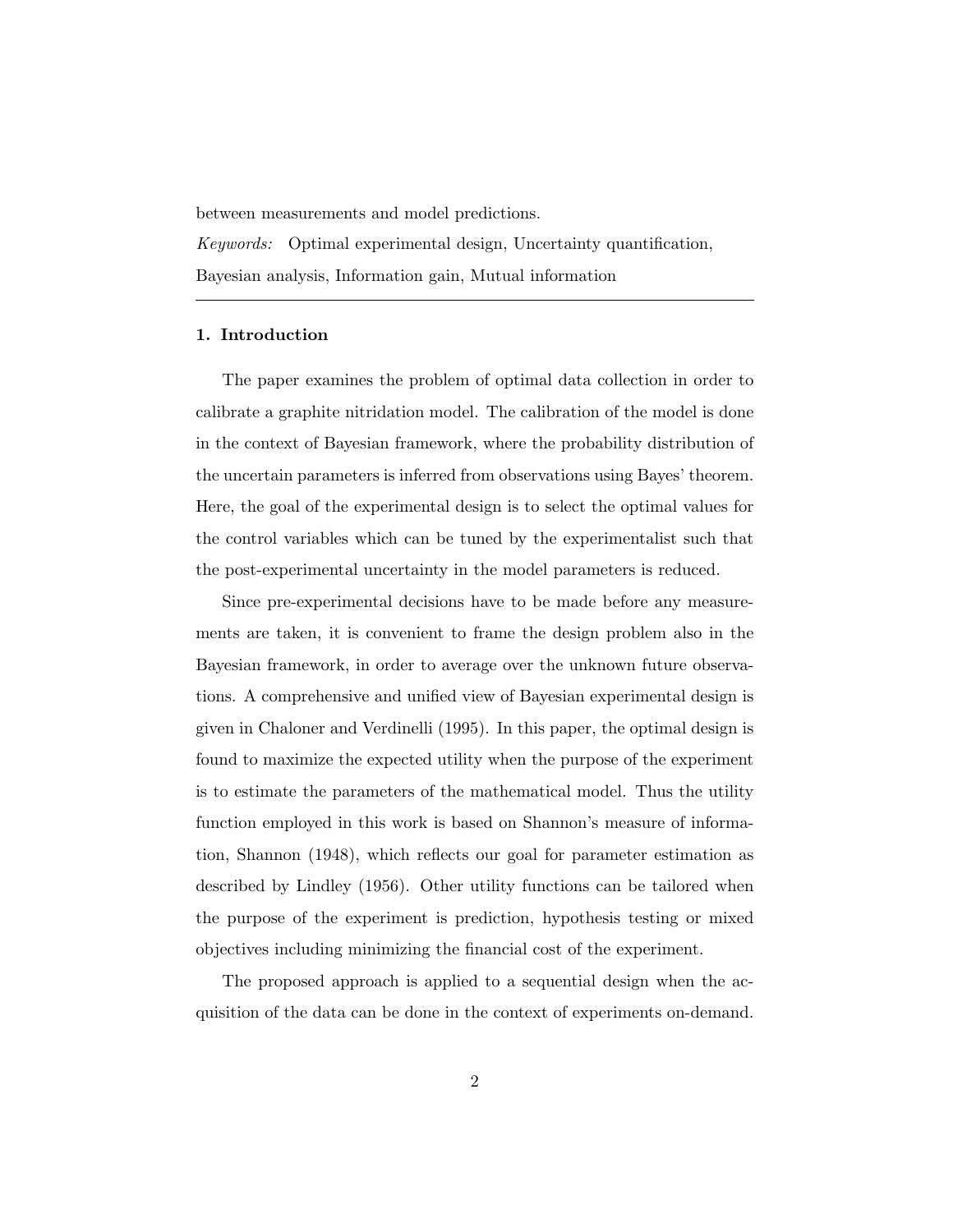Such a sequential approach is described by Fedorov (1972) and Loredo and Chernoff (2003) which clearly identify the three stages of the experimental process: experiment - inference - design. The data already collected is used to update the probability density function (pdf) of the parameters, and the result of this inference can be further used in identifying the next design which best resolves our questions of interest in the model. After the experiment is performed, the cycle continues with a new inference step, followed by a design step and so on until the experimental objective is reached.

Due to the high computational complexity of the Bayesian experimental design, its adoption is rather low especially when dealing with nonlinear models. A large body of work can be found in the literature on optimal design for linear or linearized models under the name of Bayesian alphabetic criteria, see DasGupta (1995). However in the recent years a revived interest in Bayes optimal designs for nonlinear models can be attributed to Bayesian recursive update, efficient estimators of information-theoretic measures and to Markov chain Monte Carlo (MCMC) algorithms which can efficiently sample complicated posterior distributions. In Muller (1999), the author makes use of MCMC to create a new simulation-based design, approach which jointly samples from an artificial probability model on the design, data and parameters.

By exploiting the independence property of the noise from the design, Sebastiani and Wynn (1997) extended the maximum entropy sampling proposed by Shewry and Wynn (1987) to estimation problems. They show that the experiment which provides the maximum amount of information for model parameters is the one for which the predictive distribution has the largest entropy. In other words, the most informative experiment is the one where we know the least. A similar information-theoretic approach is pre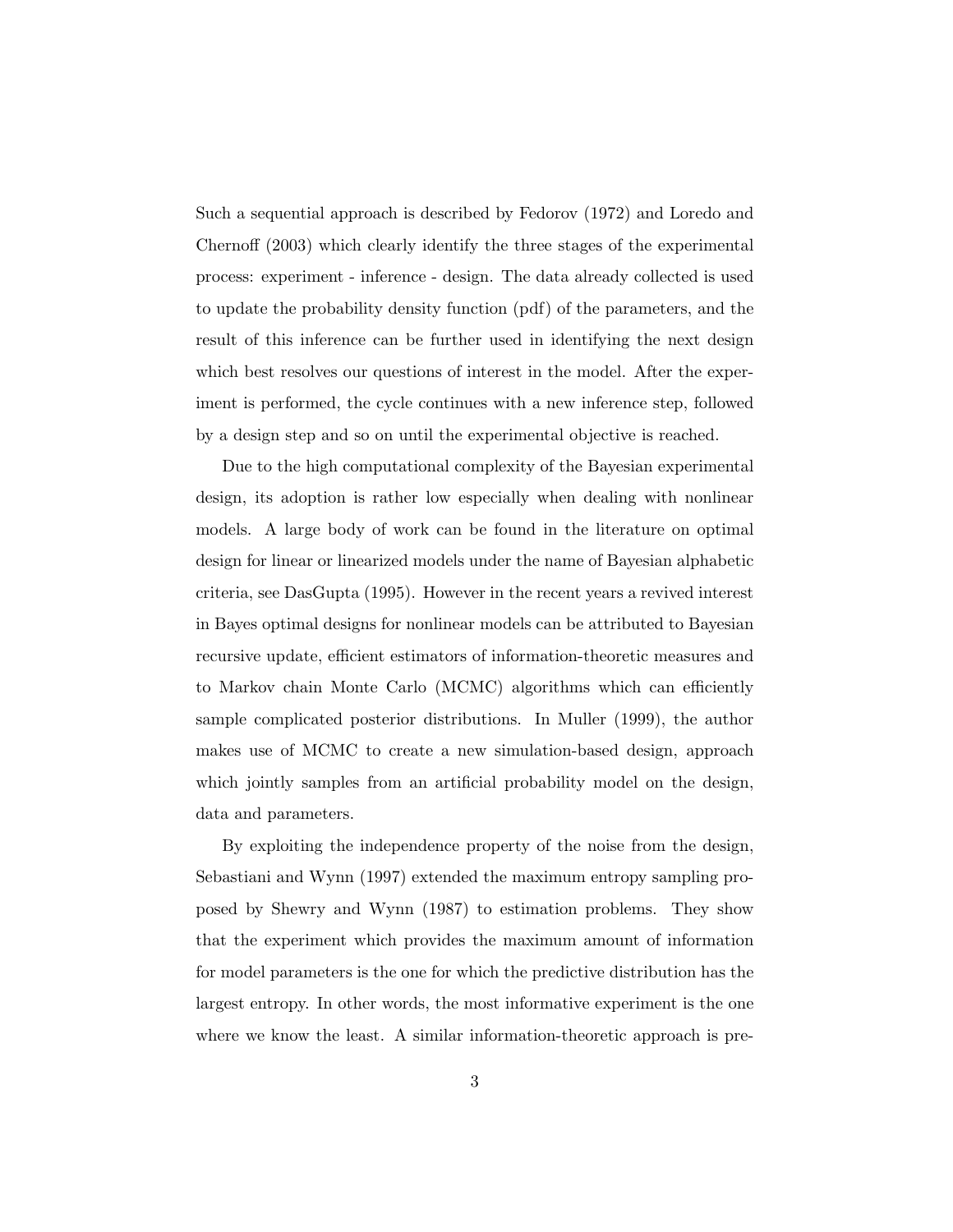sented by Farhang-Mehr and Azarm (2002), which maximizes the entropy of Gaussian priors. These methods are aligned with previous ideas found in Lindley (1956) of incorporating information-theoretic approaches in the experimental design process.

The main contribution of this paper is to emphasize the intuitive interpretation of the Bayesian experimental design as an information-theoretic sensitivity analysis, methodology which is applied to an engineering problem for which real experimental measurements exist. It is shown that the optimal design for estimation problems is the one which maximizes the mutual information of the parameters and the future observations. Given the connection between mutual information and copula functions used to model statistical dependencies, see Calsaverini and Vicente (2009), this new interpretation of Bayesian experimental design reveals that optimal sampling for parameter estimation can be yielded by an information-theoretic sensitivity analysis, see also Appendix B. Thus the optimal design occurs where the statistical dependence between observables and parameters is maximized. In contrast to the maximum entropy sampling, no assumptions are made about the functional dependence of the entropy of conditional distribution on the design.

In the inference stage, we use an adaptive MCMC algorithms proposed by Cheung and Beck (2009) to obtain samples from the posterior distribution of model parameters. Estimators based on k-nearest neighbor are used to compute the information theoretic measures required in the design stage. The use of these estimators is advantageous when only samples are available to describe the underlying distributions. The mutual information is estimated using Kraskov's approach, see Kraskov et al. (2004), which extends the k-nearest neighbor based estimator for differential Shannon en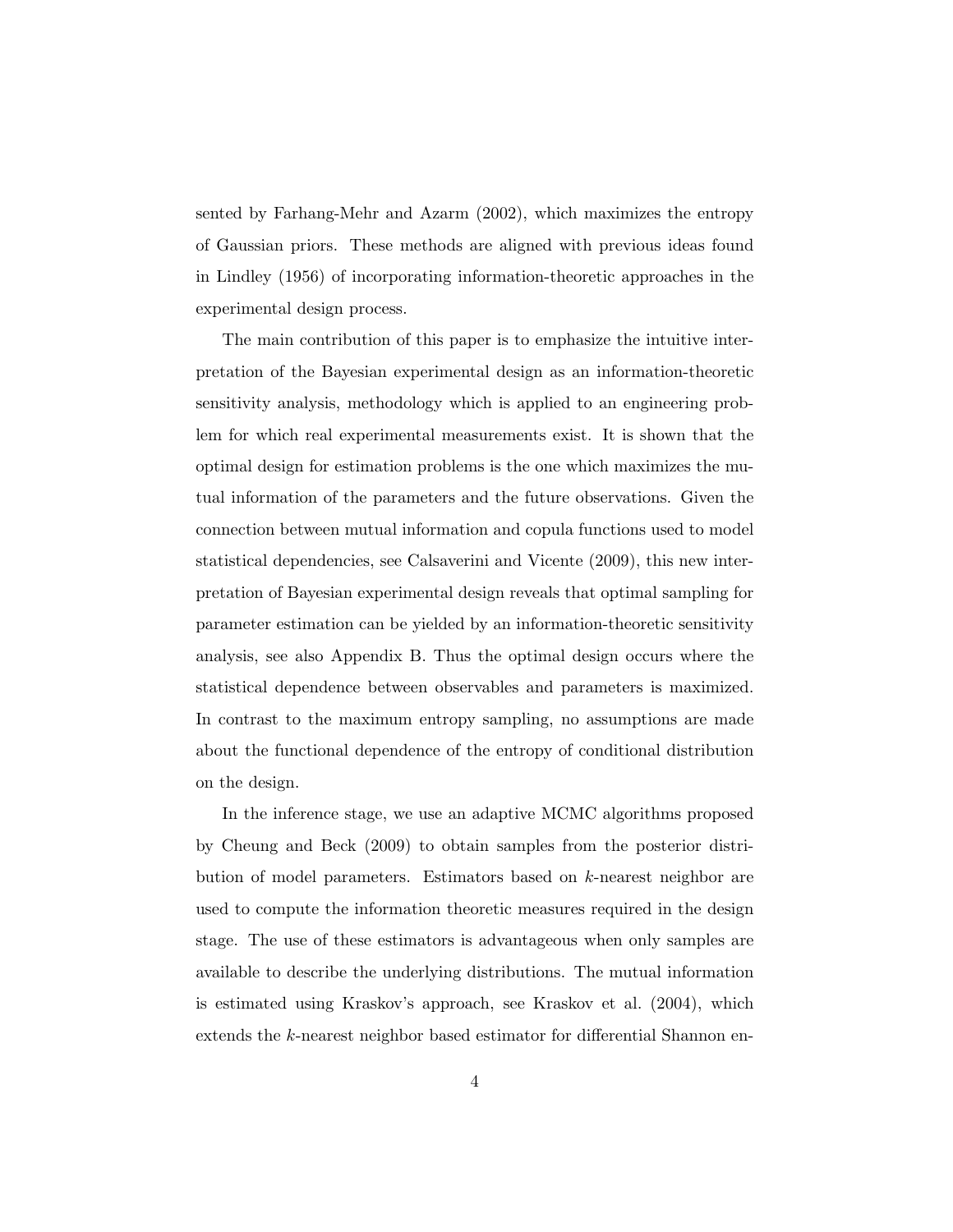tropy developed by Kozachenko and Leonenko (1987).

While papers on experimental design can be found in geoscience - Guest and Curtis (2009), neuroscience - Paninski (2005), biomedical applications - Clyde et al. (1996), Chung and Haber (2011), Horesh et al. (2011), engineering - Tucker (2008), just to name a few, the application of Bayesian design principles to actual experiments still lags far behind the theoretical advancements, see Chaloner and Verdinelli (1995). In Curtis and Maurer (2000), the authors compare the small number of papers published on average per year on experimental design to the large number of papers published on inverse methods, emphasizing the disconnect between the amount of data and the amount of information contained in the data. A more efficient learning of model parameters can be accomplished by using Bayesian experimental design which tightly couples the computational modeling, experimental endeavors and data analysis.

In this work, we consider an experiment for the nitridation of graphite conducted by Zhang et al. (2009). The main objective of the experiment is to measure the reaction rate of the graphite with active nitrogen. This quantity is of great importance for assessment of the effectiveness of the thermal protective system of space vehicles. The main parameter of interest is the reaction probability of the graphite nitridation reaction. The values of this quantity presented in the literature (Park and Bogdanoff (2006), Goldstein (1964), Suzuki et al. (2008), Zhang et al. (2009)) vary by several orders of magnitude. The experiments reported in Zhang et al. (2009) have a detailed description of the scenarios with readily available data. The authors conducted a series of runs at different conditions that are not based on experimental design considerations. Hence the effectiveness of a rigorous experimental design strategy can be demonstrated.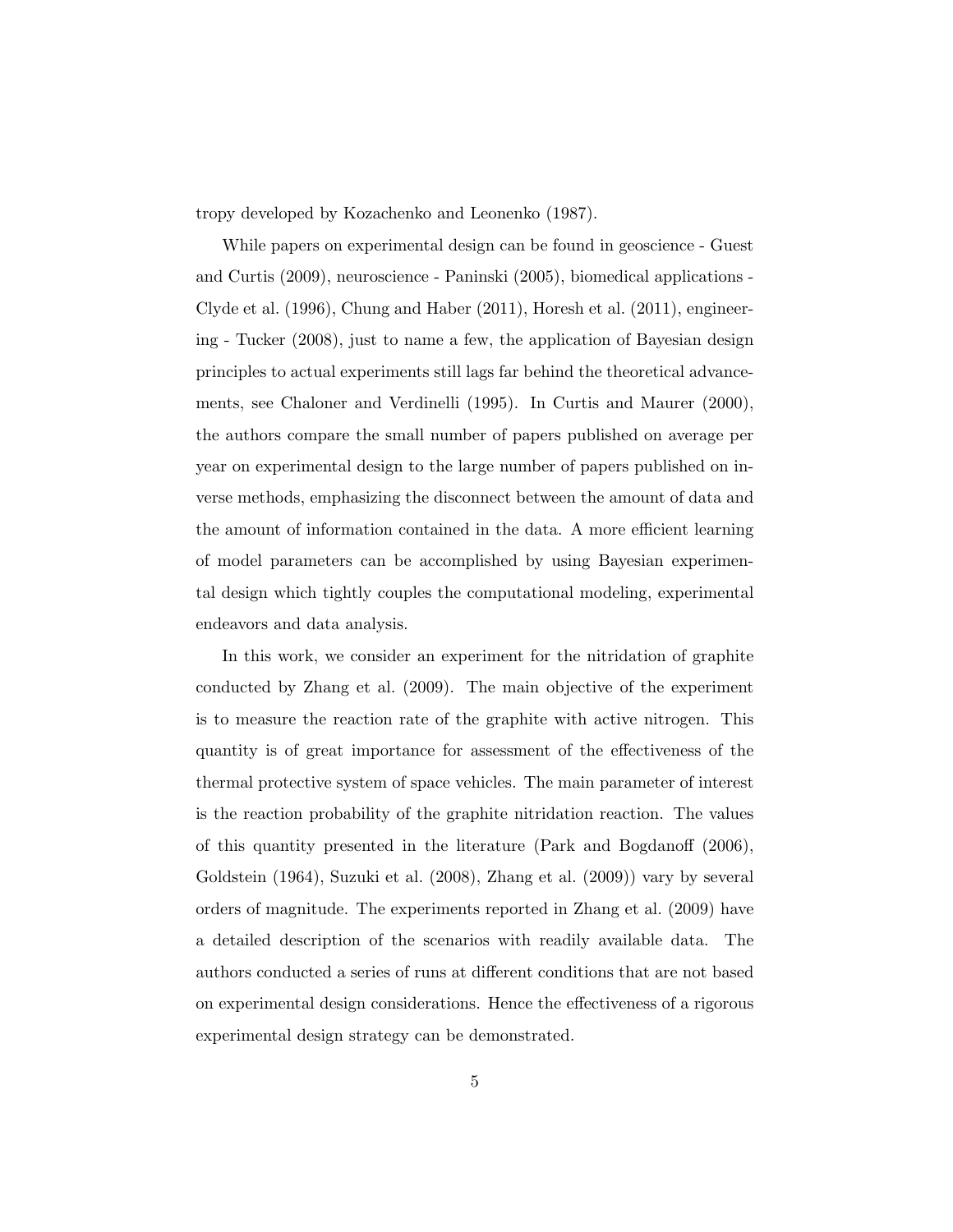In Section 2 the problem of optimal experimental design is described in the Bayesian framework. The experimental setup for the nitridation of graphite is detailed in Section 3, followed by the model description in Section 4. The numerical results for both simulated data and real experimental data are presented in Section 5, and the concluding remarks are given in Section 6.

### 2. Description of the experimental design

Given a set of observations  $D_{n-1} = {\{\tilde{\mathbf{d}}_1, \tilde{\mathbf{d}}_2, \dots, \tilde{\mathbf{d}}_{n-1}\}}$  we are concerned with finding the next experimental design  $\xi_n \in \Xi$  such that the model parametric uncertainty is reduced after the experiment is performed and the associated measurement data  $\tilde{\mathbf{d}}_n$  is collected. The mathematical models used in this paper are generally represented by the following abstract model:

$$
\mathbf{r}(\mathbf{u},\boldsymbol{\theta},\boldsymbol{\xi},\boldsymbol{\epsilon}_s) = \mathbf{0} \tag{1}
$$

$$
\mathbf{d} = \mathbf{d}(\mathbf{u}, \boldsymbol{\theta}, \boldsymbol{\xi}, \boldsymbol{\epsilon}_m) \tag{2}
$$

Here u is the state of the system which obeys the governing equations defined by  $\mathbf{r}(\cdot), \xi \in \Xi$  is the control variables associated with the experimental scenario,  $\Xi$  is the design space and  $\theta \in \Theta$  are the model parameters, where  $\Theta$  is the parameter space of the model. Here, the model prediction  $\mathbf{d}_n$  calculated using the measurement model  $\mathbf{d}(\cdot)$  is comparable with the experimental data  $\tilde{\mathbf{d}}_n$  for a particular scenario input  $\xi_n$ . The random vector or random field  $\epsilon_s$  captures any stochastic forcing present in the governing equations such as unmodeled dynamics and  $\epsilon_m$  models the discrepancy between model predictions and experimental data.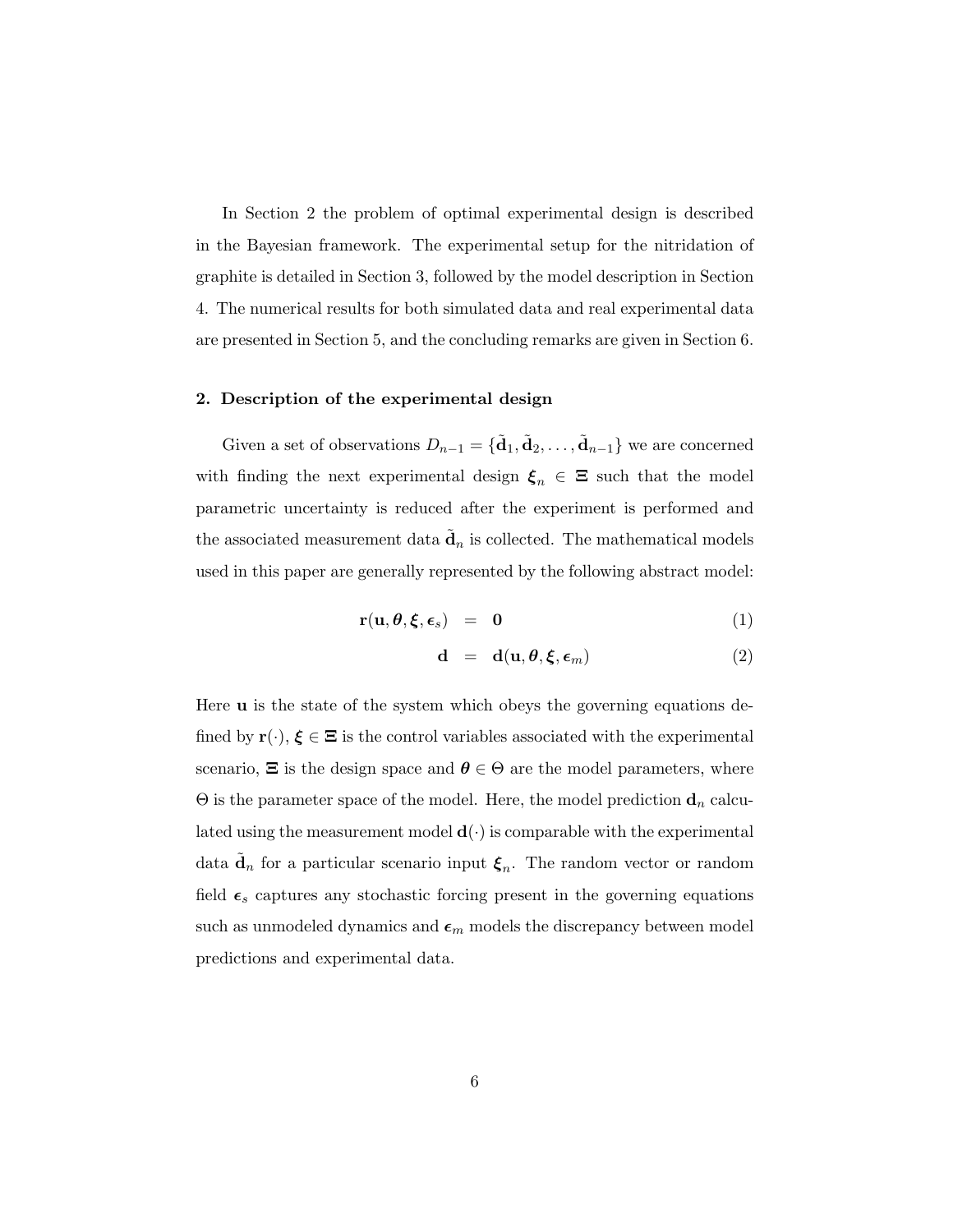#### 2.1. Bayesian experimental design

In the followings it is assumed that we can afford to perform up to N experiments to obtain the desired measurements. Preferably, one will want to perform as few informative experiments as possible in order to calibrate the model. The experimental design process employed in this paper generates an optimal sequence of designs such that the information gain is maximized after each experiment. More about this sequential process of designing experiments can be found in Fedorov (1972). Note that since this decision process is sequential, and the next design depends on the previous experiments, it does not guarantee to find the optimal  $N$  designs among all possible combinations of  $N$  designs. This would correspond to a batch update of the prior parametric uncertainty and an expensive combinatorial decision process, which would require a large number of Monte Carlo samples to estimate the necessary expected utilities for each possible combination of designs.

The entire experimental process is divided in three stages: experiment stage, inference stage and, design stage. In the experiment stage, new data is collected according to the strategy obtained in the previous design stage. Initially, this data can also be obtained from any experiments documented in the literature that are related with the underlying modeling problem. In the inference stage, the newly obtained experimental data is used to update the prior pdf of the model parameters using Bayes rule. The resulting pdf is further used to predict the distribution of the future observations for a variety of scenarios which cover the design space. The best design is chosen by maximizing the expected Shannon information gain, expectation taking with respect to the distribution of future data. The experimental process is depicted in Fig.1.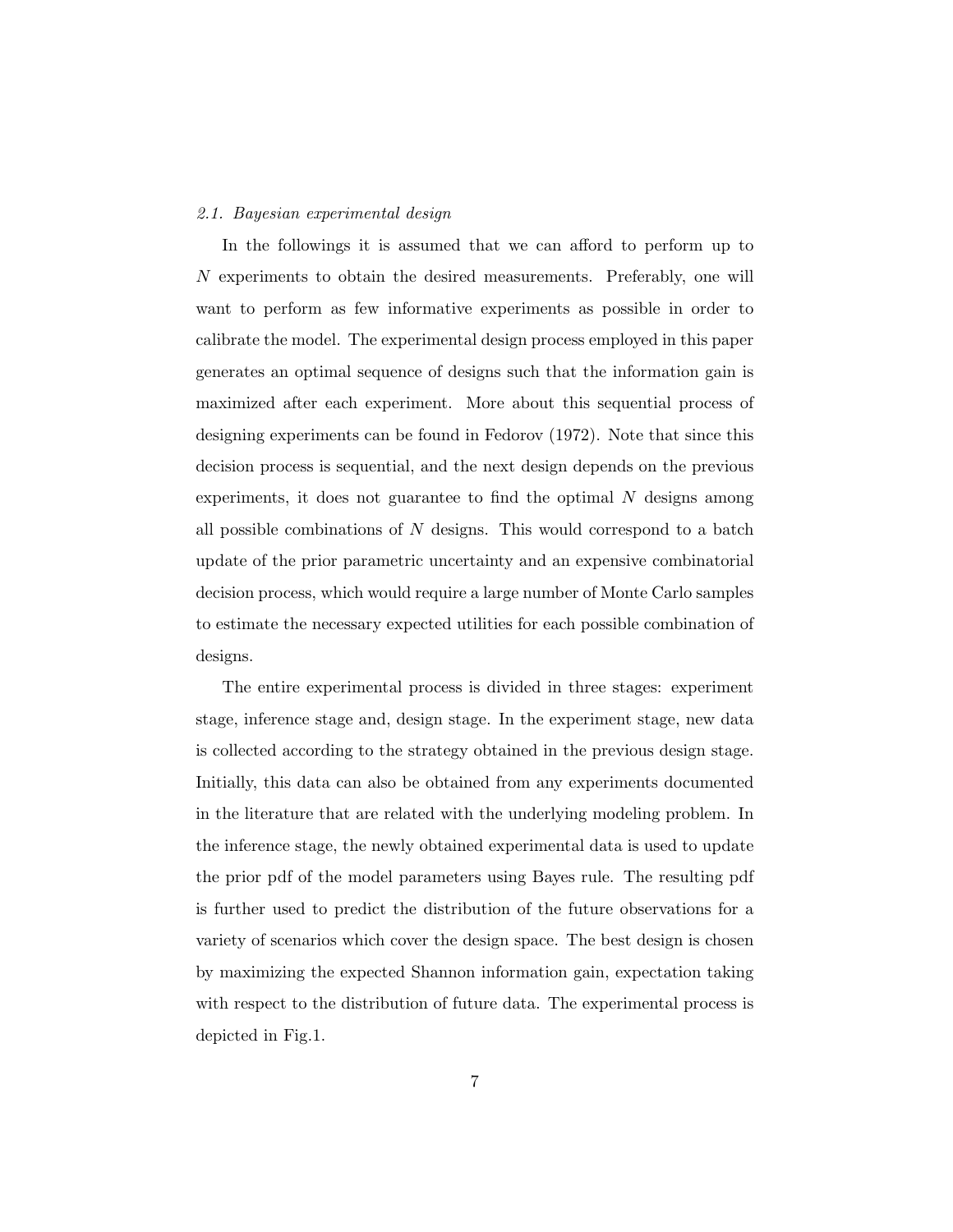# 2.2. Bayesian inference step

The inference stage consists in applying Bayes's theorem to calculate the distribution of the model parameters conditioned on all the available data,  $p(\theta|D_n)$ . Using the conditioning rule, one can derive the following recursive Bayesian update:

$$
p(\theta|D_n) = \frac{p(D_n|\theta)p(\theta)}{p(D_n)}
$$
  
= 
$$
\frac{p(\tilde{\mathbf{d}}_n, D_{n-1}|\theta)p(\theta)}{p(\tilde{\mathbf{d}}_n, D_{n-1})}
$$
  
= 
$$
\frac{p(\tilde{\mathbf{d}}_n|D_{n-1}, \theta)p(D_{n-1}|\theta)p(\theta)}{p(\tilde{\mathbf{d}}_n|D_{n-1})p(D_{n-1})}
$$
  
= 
$$
\frac{p(\tilde{\mathbf{d}}_n|D_{n-1}, \theta, \xi_n)p(\theta|D_{n-1})}{p(\tilde{\mathbf{d}}_n|D_{n-1}, \xi_n)}
$$
(3)

Under the assumption of conditionally independent measurements given model parameters, then the above expression can be simplified using the following relation:  $p(\tilde{\mathbf{d}}_n|D_{n-1},\boldsymbol{\theta},\boldsymbol{\xi}_n) = p(\tilde{\mathbf{d}}_n|\boldsymbol{\theta},\boldsymbol{\xi}_n)$ . The denominator is given by,

$$
p(\tilde{\mathbf{d}}_n|D_{n-1},\boldsymbol{\xi}_n) = \int_{\Theta} p(\tilde{\mathbf{d}}_n|\boldsymbol{\theta},\boldsymbol{\xi}_n)p(\boldsymbol{\theta}|D_{n-1})\mathrm{d}\boldsymbol{\theta}
$$
(4)

and quantifies the evidence provided by the new experimental data,  $\tilde{\mathbf{d}}_n$ , in support of our model conditioned on all the previous measured data. The use of Bayesian inference in the sequential experimental design is advantageous as it permits the iterative accumulation of information. The posterior distribution obtained in this stage becomes the prior distribution in the next stage of inference. After all the  $N$  experiments have been performed, the last posterior distribution summarizes the information contained in all the available measurements.

Instead of performing N experiments, the data collection process can be stopped earlier, when precision measures computed in the interim stages,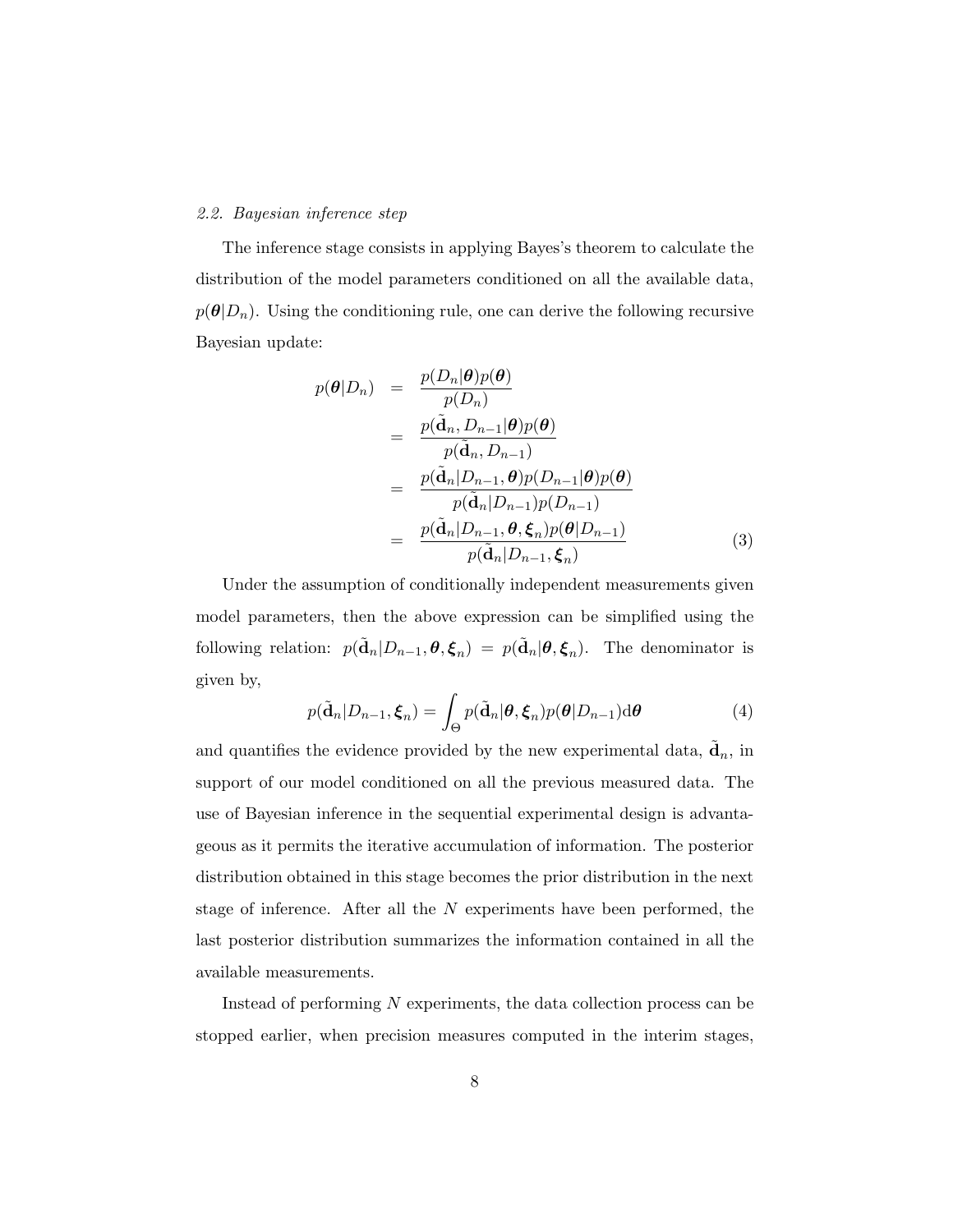such as the determinant of the sample covariance matrix, satisfy the thresholds predefined by the user. The process can also be ceased when the rate of reducing the uncertainty in the parameters has slowed enough or when indication exists that model predictions and the corresponding experimental observations are in disagreement.

The inverse problem of calibrating the model parameters from the measurement data is solved using Markov chain Monte Carlo simulations. In our simulations, samples from the posterior distribution  $\boldsymbol{\theta} \sim p(\boldsymbol{\theta}|D_n)$  are obtained using the statistical library QUESO Prudencio and Schulz (2011) equipped with the Hybrid Gibbs Transitional Markov Chain Monte Carlo method proposed by Cheung and Beck (2008, 2009).

## 2.3. Optimal experimental design step

According to Lindley (1956) when the objective of the experiment is to learn about the model parameters  $\theta$ , then the utility function is given by the amount of information provided by the measurement  $\tilde{\mathbf{d}}_n$  as result of performing the experiment with the design  $\xi_n$ . Since  $\tilde{d}_n$  has not yet been observed, and we have to make a decision regarding the design  $\xi_n$  prior to the experiment, in the following, we are using the unknown measurement  $\mathbf{d}_n$  and its corresponding predictive distribution.

$$
U(\mathbf{d}_n, \boldsymbol{\xi}_n) = \int_{\Theta} p(\boldsymbol{\theta} | \mathbf{d}_n, D_{n-1}) \log p(\boldsymbol{\theta} | \mathbf{d}_n, D_{n-1}) \mathrm{d}\boldsymbol{\theta} - \int_{\Theta} p(\boldsymbol{\theta} | D_{n-1}) \log p(\boldsymbol{\theta} | D_{n-1}) \mathrm{d}\boldsymbol{\theta}
$$
(5)

Here, the prior pdf for model parameters is given by  $p(\theta|D_{n-1})$ , and it is used to compute the following predictive distribution for the observables when the input scenario is  $\xi_n$ :

$$
p(\mathbf{d}_n|D_{n-1}, \boldsymbol{\xi}_n) = \int_{\Theta} p(\mathbf{d}_n|\boldsymbol{\theta}, \boldsymbol{\xi}_n) p(\boldsymbol{\theta}|D_{n-1}) \, \mathrm{d}\boldsymbol{\theta} \tag{6}
$$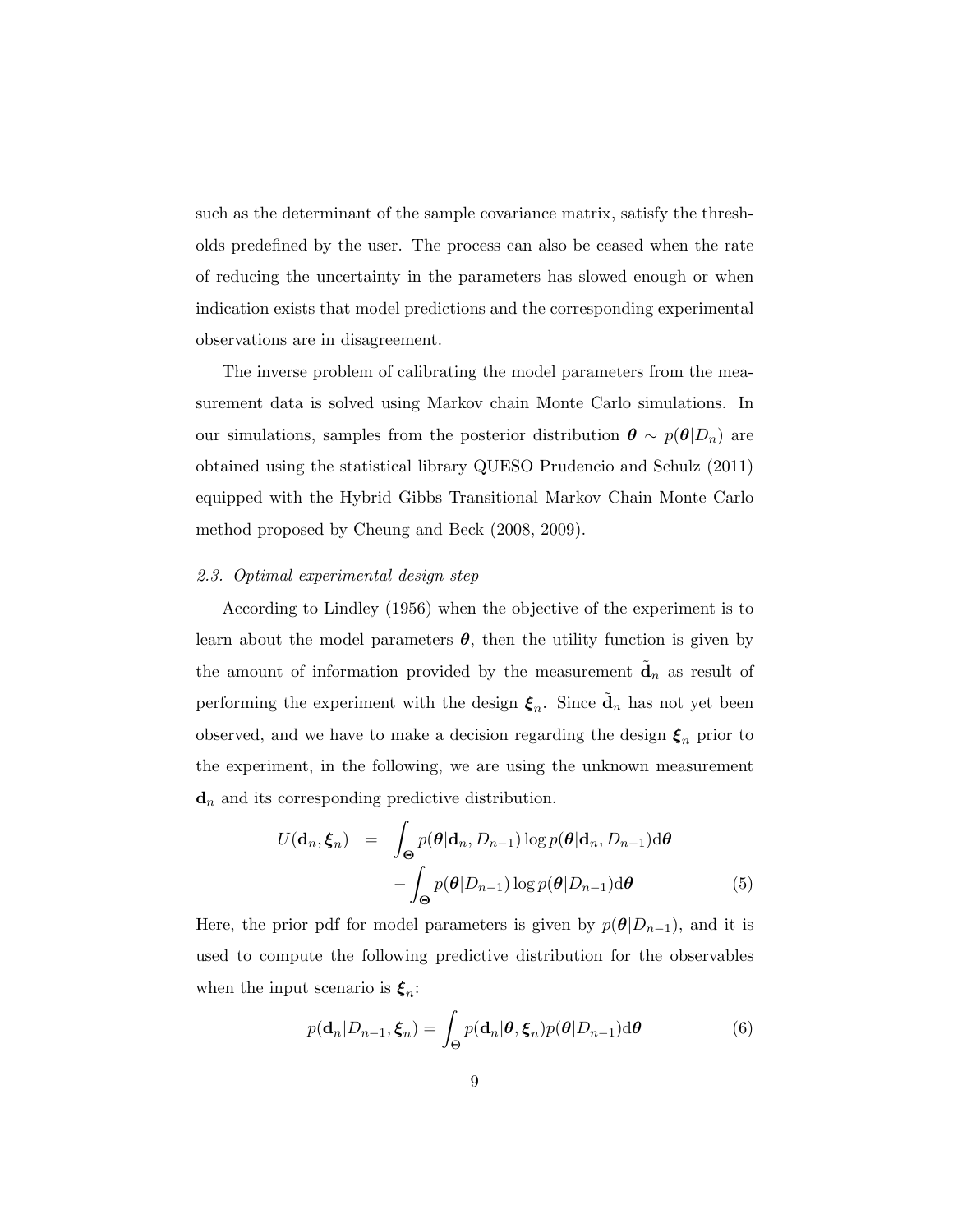Since we are in the pre-experimental stage, we can compute the average amount of information provided by an experiment  $\xi_n$  by marginalizing over all the unknown future observations:

$$
E_{\mathbf{d}_n}[U(\mathbf{d}_n, \boldsymbol{\xi}_n)] = \int_{\mathcal{D}} U(\mathbf{d}_n, \boldsymbol{\xi}_n) p(\mathbf{d}_n | D_{n-1}, \boldsymbol{\xi}_n) d\mathbf{d}_n \tag{7}
$$

The optimal experiment is obtained by solving the following optimization problem:

$$
\boldsymbol{\xi}_n^* = \arg \max_{\boldsymbol{\xi}_n \in \Xi} \mathrm{E}_{\mathbf{d}_n} [U(\mathbf{d}_n, \boldsymbol{\xi}_n)] \tag{8}
$$

By substituting  $Eq.(5)$  into  $Eq.(7)$ , the expected utility can be written in the following form:

$$
\begin{split} \mathbf{E}_{\mathbf{d}_{n}}[U(\mathbf{d}_{n},\boldsymbol{\xi}_{n})] &= \int_{\mathcal{D}} \int_{\Theta} p(\boldsymbol{\theta},\mathbf{d}_{n}|D_{n-1},\boldsymbol{\xi}_{n}) \log \frac{p(\boldsymbol{\theta},\mathbf{d}_{n}|D_{n-1},\boldsymbol{\xi}_{n})}{p(\mathbf{d}_{n}|D_{n-1},\boldsymbol{\xi}_{n})} \mathrm{d}\boldsymbol{\theta} \mathrm{d}\mathbf{d}_{n} \\ &- \int_{\mathcal{D}} \int_{\Theta} p(\boldsymbol{\theta},\mathbf{d}_{n}|D_{n-1},\boldsymbol{\xi}_{n}) \log p(\boldsymbol{\theta}|D_{n-1}) \mathrm{d}\boldsymbol{\theta} \mathrm{d}\mathbf{d}_{n} \end{split} \tag{9}
$$
\n
$$
= \int_{\mathcal{D}} \int_{\Theta} p(\boldsymbol{\theta},\mathbf{d}_{n}|D_{n-1},\boldsymbol{\xi}_{n}) \log \frac{p(\boldsymbol{\theta},\mathbf{d}_{n}|D_{n-1},\boldsymbol{\xi}_{n})}{p(\boldsymbol{\theta}|D_{n-1})p(\mathbf{d}_{n}|D_{n-1},\boldsymbol{\xi}_{n})} \mathrm{d}\boldsymbol{\theta} \mathrm{d}\mathbf{d}_{n}
$$
\n
$$
= \mathbf{I}(\boldsymbol{\theta};\mathbf{d}_{n}|D_{n-1},\boldsymbol{\xi}_{n}) \tag{10}
$$

Therefore the optimal experiment is the one which maximizes the mutual information between the model parameters and the model predictions. In other words we would like to sample where the expected observations have the highest impact on model parameters.

$$
\boldsymbol{\xi}_n^* = \arg \max_{\boldsymbol{\xi}_n \in \Xi} \mathbf{I}(\boldsymbol{\theta}; \mathbf{d}_n | D_{n-1}, \boldsymbol{\xi}_n)
$$
(11)

From information theory, see, for example Cover and Thomas (1991), mutual information quantifies the reduction in uncertainty that knowing the model parameters provides about the model predictions and vice-versa. Being written as the Kullback-Leibler divergence between the joint distribution of parameters and predictions, and the product of their marginals,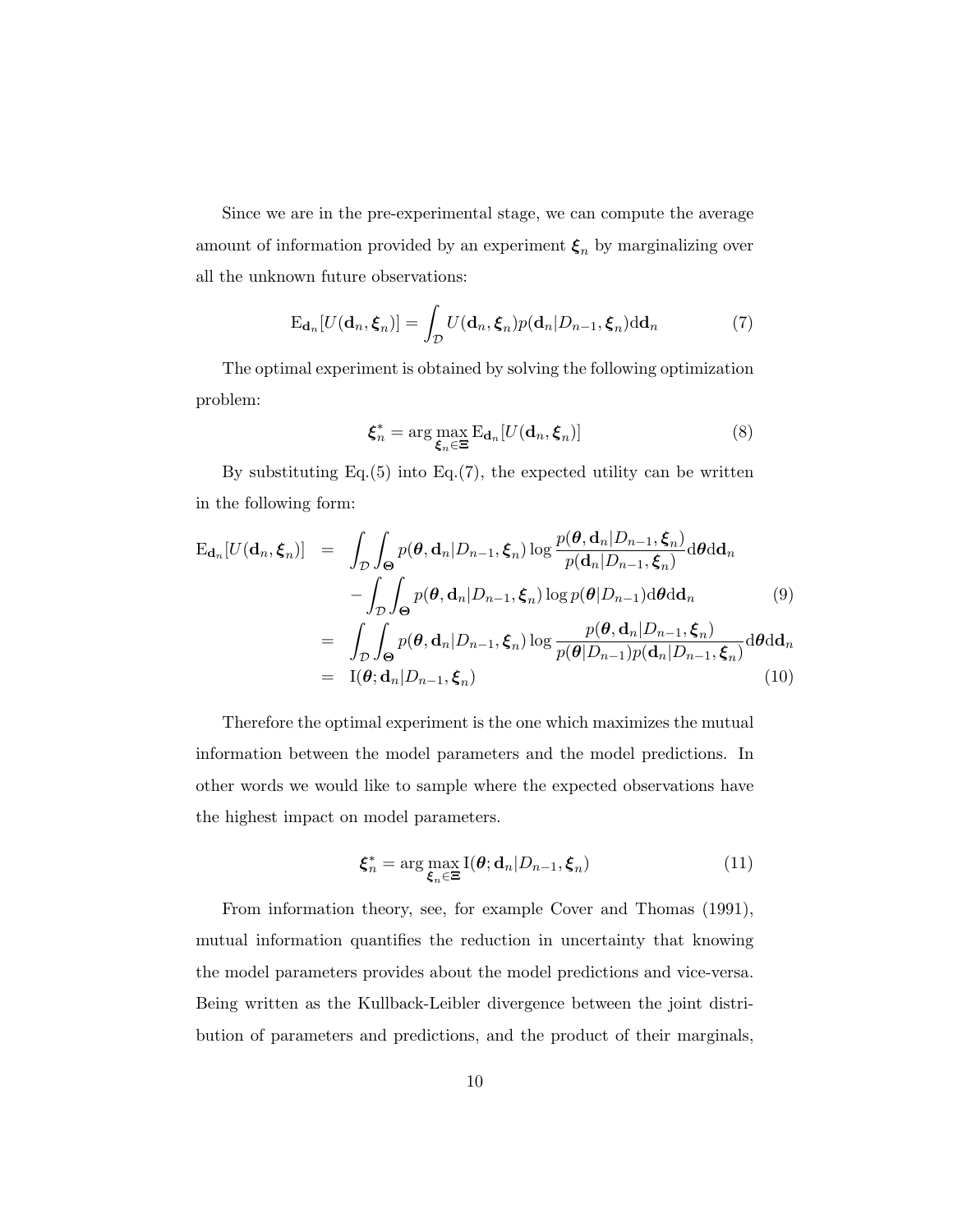we can also say that mutual information provides a measure of statistical dependence between the two random variables. This has been shown more formally in Calsaverini and Vicente (2009) by making the connection between mutual information and copula functions which are used to model the dependence between random variables. For completeness this connection is also presented in Appendix B. It turns out that the mutual information is just the negative copula entropy. Hence, mutual information is independent on the marginal distributions and it quantifies only the dependence information contained in the copula function.

In neuroscience, Paninski (2005) uses the same Bayesian optimal design based on maximizing the mutual information between model parameters and model predictions. It is shown that the information-maximization sampling is asymptotically more efficient than an independent and identically distributed sampling strategy. Compared with maximum entropy sampling for parameter estimation proposed by Sebastini and Wynn (2000), the sampling based on maximizing the mutual information is more general, no assumption about the independence assumption is made about the discrepancy model with respect to the design.

Finally, in the design step, the experimental space  $\Xi$  is discretized and the corresponding marginal distributions of model predictions and parameters, as well as the joint pdf of the two are computed. The mutual information corresponding to each experimental design is calculated as in Subsection 2.4, and the design corresponding to the highest MI is selected for the next experiment. Here, samples from the joint distribution of parameters and model predictions are obtained using Monte Carlo simulations according to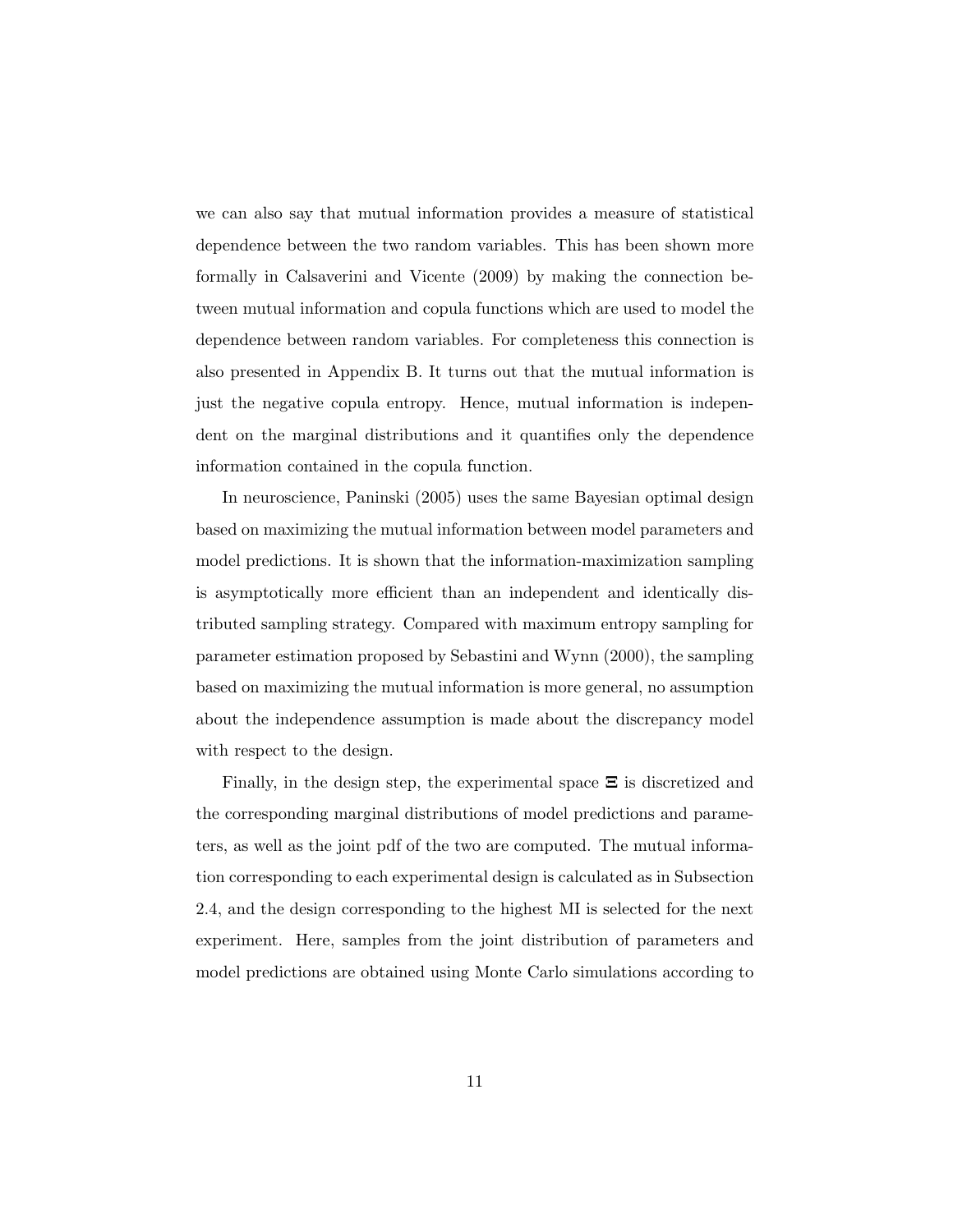the following relation:

$$
p(\mathbf{d}_n, \boldsymbol{\theta}|D_{n-1}, \boldsymbol{\xi}_n) = p(\mathbf{d}_n | \boldsymbol{\theta}, \boldsymbol{\xi}_n) p(\boldsymbol{\theta}|D_{n-1})
$$
\n(12)

## 2.4. Estimating the mutual information

The estimation of the mutual information in this paper is done using the kNN (Nearest Neighbor) method proposed by Kraskov et al. (2004). This is based on the kNN estimator for the entropy proposed by Kozachenko and Leonenko (1987). The entropy of a random variable can be approximated from N samples using Kozachenko-Leonenko's estimator:

$$
H(X) \approx -\psi(k) + \psi(N) + \frac{d_X}{N} \sum_{i=1}^{N} \log \epsilon(i)
$$
 (13)

where  $\psi(\cdot)$  is the digamma function,  $d_X$  is the dimensionality of the random variable X, and  $\epsilon(i)$  is the distance from sample  $X_i$  to its kNN,  $X_{k(i)}$ , and is given by the maximum norm:

$$
\epsilon(i) = \|X_i - X_{k(i)}\|_{\infty} \tag{14}
$$

This is a biased estimator due to the assumption of local uniformity of the density. By definition, the MI can be decomposed as the sum of marginal entropies minus the joint entropy. Therefore, the above estimator can be used to approximate all three entropies and thus the mutual information. However the errors made in estimating individual entropies will not cancel out in general. To partially alleviate this problem, Kraskov's approach is not to fix  $k$  when estimating the marginal entropies. It can be shown, see Kraskov et al. (2004), that the MI of the parameters and model prediction can be computed as follows:

$$
I(\boldsymbol{\theta}; \mathbf{d}_n | D_{n-1}, \boldsymbol{\xi}_n) \approx \psi(k) - \frac{1}{N} \sum_{i=1}^N \left( \psi(n_{\boldsymbol{\theta}}(i) + 1) + \psi(n_d(i) + 1) \right) + \psi(N) \quad (15)
$$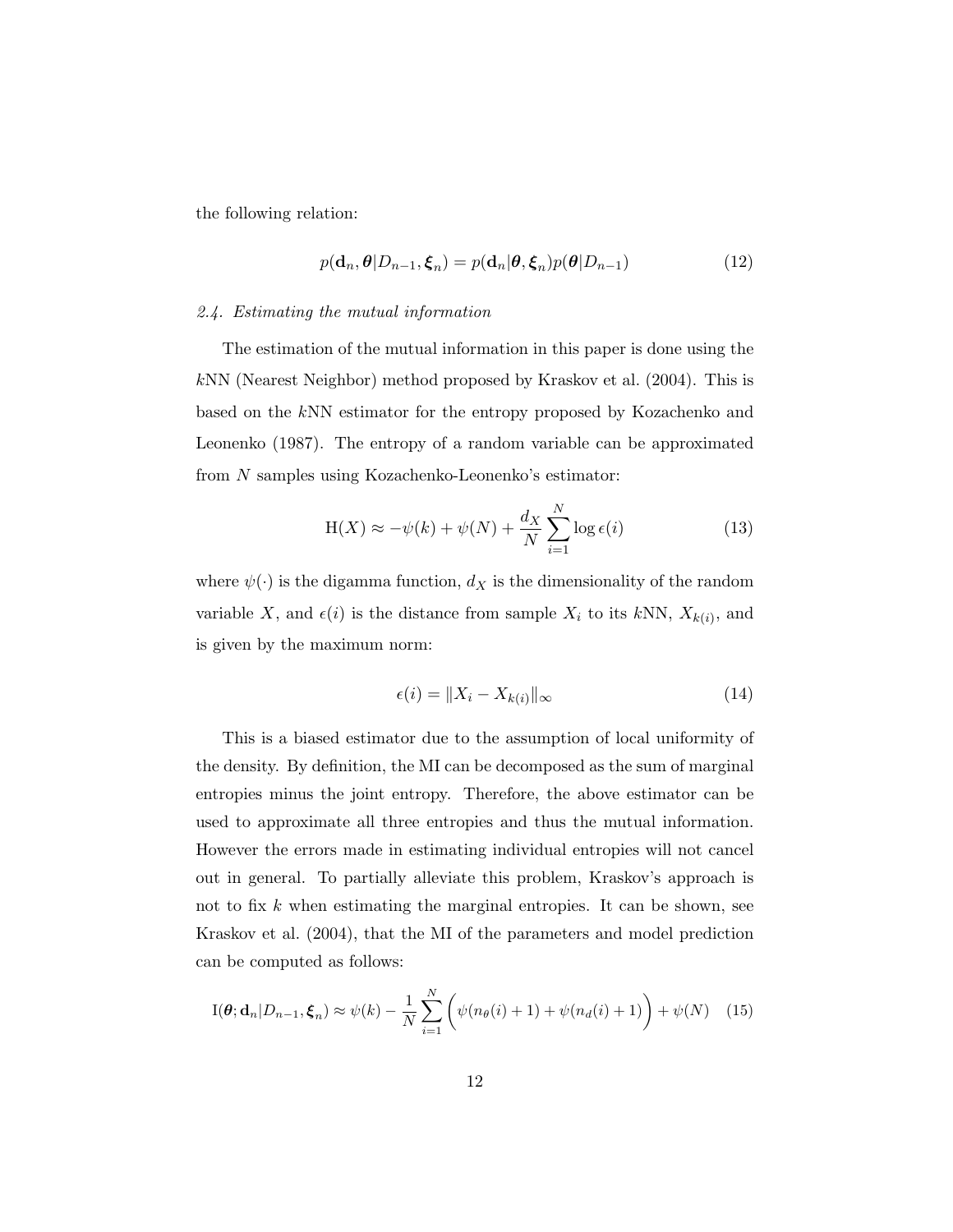where  $n_d(i)$  and  $n_\theta(i)$  are the number of points in the marginal space within  $\epsilon(i)$  distance from the *i*th sample. Here,  $\epsilon(i)$  is the distance from the *i*th sample to its kNN in the joint space.

Based on numerical studies, Khan et al. (2007) shows that the estimators based on kNN and kernel density estimation (KDE) outperform commonly used dependence measures such as linear correlation, cross-correlogram or Kendall's  $\tau$ . Furthermore, it is also shown that in general the kNN estimator captures better the nonlinear dependence than the KDE. However the Kraskov's MI estimator has to be used with care. A small value for  $k$ will result in a small bias but a larger variance and vice-versa. Also, the efficiency of the estimator decreases as the dimensionality of the joint space increases.

For completeness, an example test has been carried out to show the performance of the kNN estimator for the MI as function of the dimensionality for the joint space, the number of the samples and the number of kNN's. The joint pdf of two random variables of known dimensions is modeled using a Gaussian density function for which we can compute the exact MI. For each combination of joint dimensionality, kNN, and sample size, a number of 1000 trial runs have been used to generate samples according to the Gaussian density function. The entries in the covariance matrix have been considered to be 1 on the diagonal and 0.9 for the off-diagonal elements. Using the true value of the MI and the estimated value, one can compute the relative absolute error for each run. The result of the average absolute relative error over the 1000 trial runs is shown in Table 1.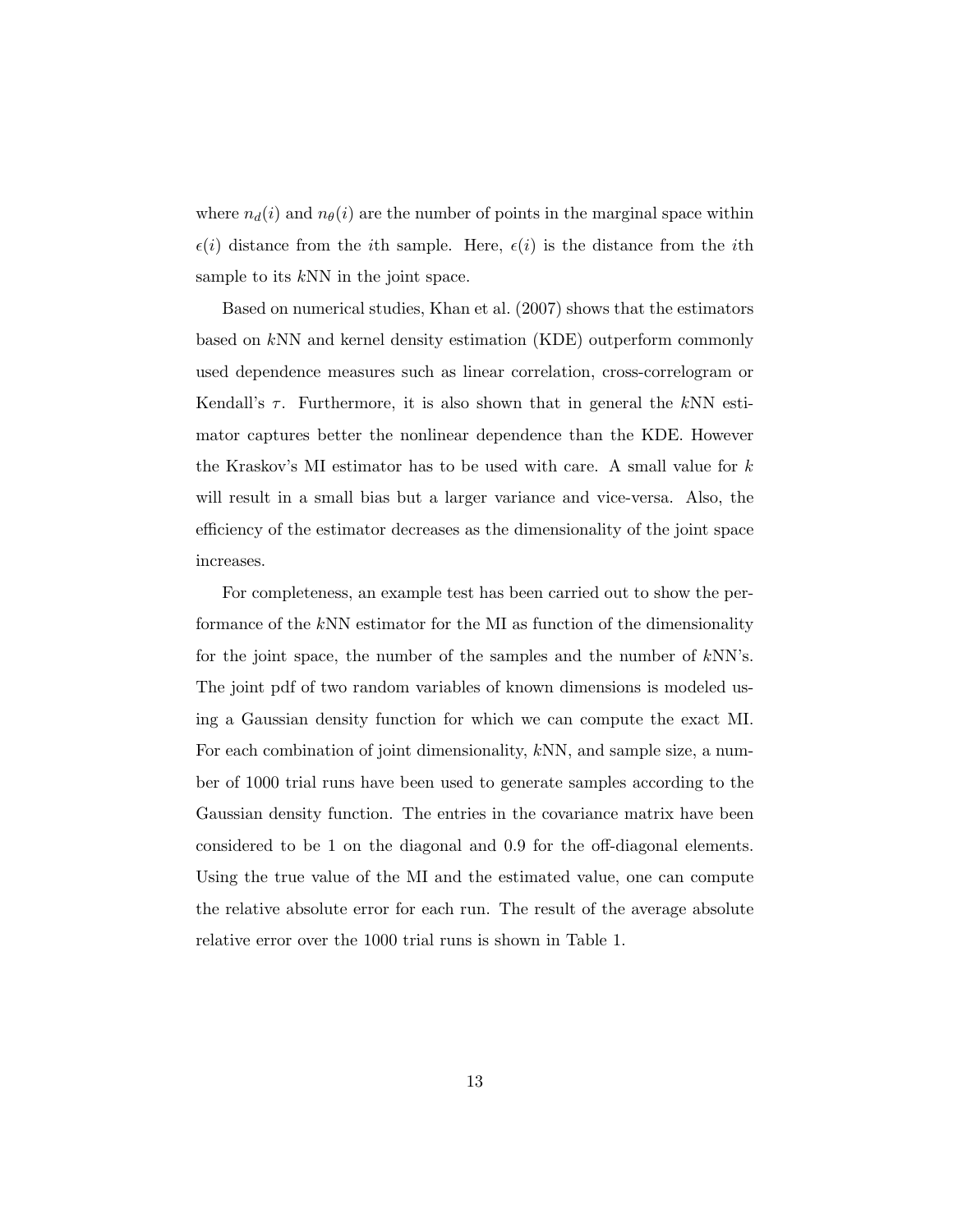#### 2.5. Example 1: Simulation experiment

Consider the following nonlinear design problem:

$$
d = \theta_1 \xi + \theta_2 \xi^2 + f(\xi)\epsilon \tag{16}
$$

The goal of the experiment design in this example is to efficiently learn the model parameters,  $\theta_1$  and  $\theta_2$ , when the design space is given by  $\Xi$  = [-1,1]. The discrepancy model is given by  $f(\xi)\epsilon$ , where  $\epsilon$  is a standard normal random variable,  $\mathcal{N}(0,1)$ . The two parameters are uniformly distributed according to  $\theta_1 \sim \mathcal{U}(1, 2)$  and  $\theta_2 \sim \mathcal{U}(3, 4)$ . Two cases are analyzed: additive noise when  $f(\xi) = 0.01$  and multiplicative noise with respect to the design when  $f(\xi) = 0.5(1.1 - |\xi|)$ . Given the initial uncertainty of the parameters and the discrepancy function, the response of the model it is shown in Figs.2(a)-2(b). In this respect we want to compare the maximum entropy sampling with the information maximization sampling described in this paper. Hence, the two cost functions to be maximized in the design stage are,

- $J(\xi_n) = I((\theta_1, \theta_2); d_n | D_{n-1}, \xi_n)$  for information maximization (IM) sampling
- $J(\xi_n) = H(d_n | D_{n-1}, \xi_n)$  for maximum entropy (ME) sampling

The two sampling approaches, IM and ME, are also compared with a strategy based on random sampling (RND), which at each stage it randomly chooses a design. All the designs being equally likely at every stage.

In this example we consider that up to 10 experiments can be performed with scenario values equally distributed in the design space as indicated by the dashed lines in Figs.  $2(a)-2(b)$ . For each case corresponding to the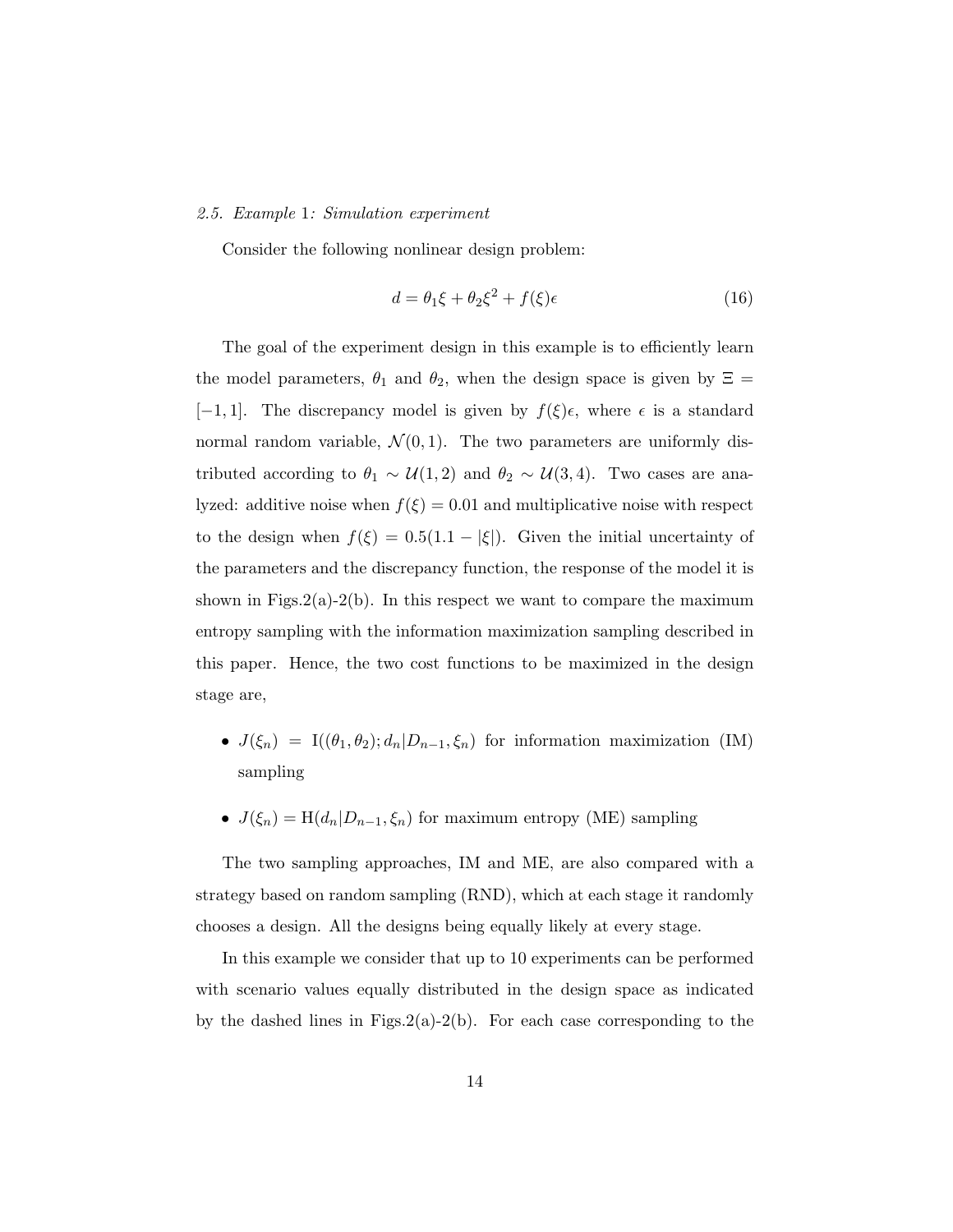discrepancy function, additive noise or multiplicative noise, two other cases are analyzed with respect to experimental sampling restriction. In the first case no repeated measurements are allowed. Thus, once an experimental design has been chosen from the set of 10 designs, it can no longer be used in the subsequent stages. The second case corresponds to allowing repeated measurements in our calibration. Synthetic measurements are created using Eq.(16), where the true value of the parameters are set to  $\theta_1 = 1.5$  and  $\theta_2 = 3.5$ . A different noise sample has been generated for each of the 10 scenarios. For this example we have used 2000 samples in computing the MI and the  $kNN$  has been set to 6.

For the two cases considered in this example (additive and multiplicative noise) each strategy will yield a sequence of designs. At each stage of the design, the performance of each strategy is given by the reduction in uncertainty of the parameters which is quantified by the entropy of the parameter distribution. The entropy is computed here using Eq.(13) and for comparison purposes, since we are generating synthetic measurements and use a random sampling approach, the entropy is averaged over 100 Monte Carlo runs.

As expected, for the additive noise the maximum entropy sampling is equivalent to the information maximization sampling as it is shown in Fig.3(a) and Fig.3(c). Table 2 shows that in this case the highest initial reduction in uncertainty is obtained by starting the sampling at the boundary of the design domain. For multiplicative noise however, due to the discrepancy model used, the maximum entropy is forced to start the sampling using the design points in the middle of the domain, where the uncertainty is the highest, see Table 3 and Fig.2(b). Because of the distribution of the noise, the performance of the maximum entropy strategy is worse on average even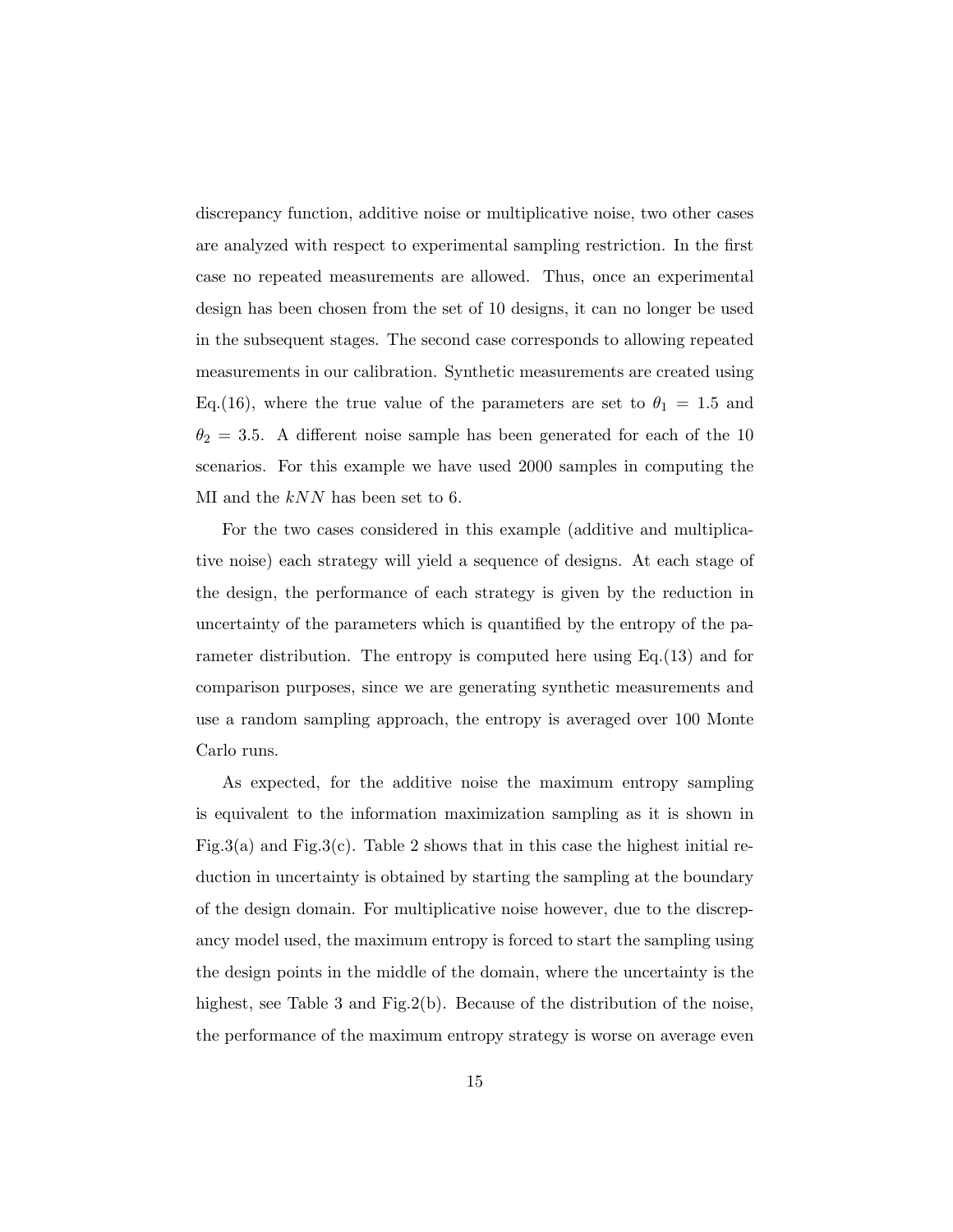compared with the random sampling.

A faster reduction in uncertainty is obtained in this case using the information maximization sampling as it is shown in Fig.3(b) and Fig.3(d). For both additive and multiplicative noise cases, an accurate approximation to the true value of the parameters is given by the information maximization sampling using only two experiments as it is shown in Figs.4(a)-4(d). Therefore, an efficient learning of model parameters in the general nonlinear design problems can be achieved using information maximization sampling.

Regarding the experimental sampling restriction, in both cases when we allow and do not allow repetitive measurements the performance of IM is superior when compared with ME and RND, see Fig.3. When repeated measurements are allowed and we have additive noise, both IM and ME consistently select the same boundary design points, see Table 2. For multiplicative noise and repeated measurements, we have the same consistency in choosing the designs, IM selecting the boundary design points while ME selecting the middle design points, which in this case are the least informative designs. This explains the poor performance of ME compared with IM and RND, see Fig.3(d).

## 3. A description of experimental setup and data

The experimental scenario is described in much detail in Zhang et al. (2009). For completeness, we briefly describe the experimental set-up, the measurements and their associated uncertainties. The experiments were performed to measure the reaction probability of the graphite nitridation reaction,  $C_{\text{Gr}} + \text{N} \rightarrow \text{CN}$ . The high-purity graphite (grade DFP-2) in the form of 3.175 mm diameter rods was used as the sample. The sample was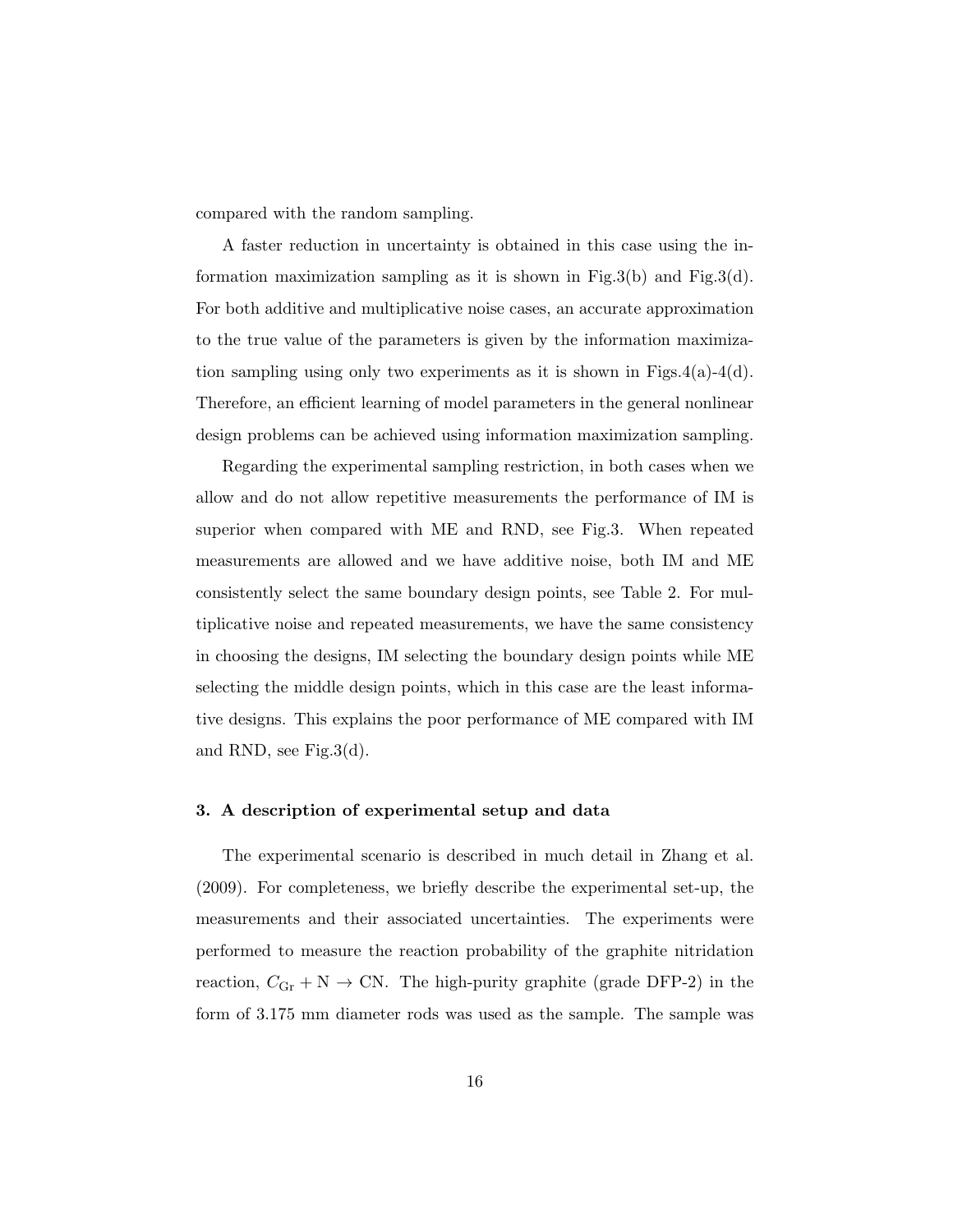placed in a furnace-heated quartz tube shown in Fig. 10. A quartz flow tube (22 mm inner diameter) extended through a high-temperature tube furnace with a hot region of approximately 45.5 cm. Atomic nitrogen was generated by flowing nitrogen through a microwave discharge located upstream of the furnace. The microwave discharge was operated at a constant power of around 90-95 W under steady-state temperature and gas flow conditions. The pressure was measured before and after the furnace using a 10 torr Baratron capacitance manometer. The data sheet from the instrument reports uncertainty as  $\pm 1\%$  of the recorded value. The temperatures of the flow tube were measured using Omega stick-on type K thermocouples at the location of both pressure ports and near the entrance and exit of the furnace. Temperatures were monitored periodically to ensure steady state operation. The gas pressure and bulk velocity in the flow tube were varied by simultaneous adjustment of the incoming  $N_2$  flow rate with a throttling valve located in the downstream pumping manifold. The uncertainty in the flow rate is quoted as being no more than 1%. The mole fraction of atomic nitrogen entering and exiting the furnace were measured by gas phase titration with nitric oxide. In this method, controlled quantities of nitric oxide (NO) is introduced into the titration region. The NO reacts extremely rapidly with atomic N and the disappearance of the NO signals the titration end point.

The nitrogen atoms that strike the graphite surface react with the graphite sample and cause mass loss. Each sample was weighed immediately before it was placed into the flow tube and immediately after it was removed from the flow tube, using a Mettler Toledo XP105 analytic balance with a 0.01 mg resolution. Control experiments were run at various conditions without the microwave discharge to measure the extra mass loss that occurs due to de-volatilization of some residual hydrocarbons in the sample or reaction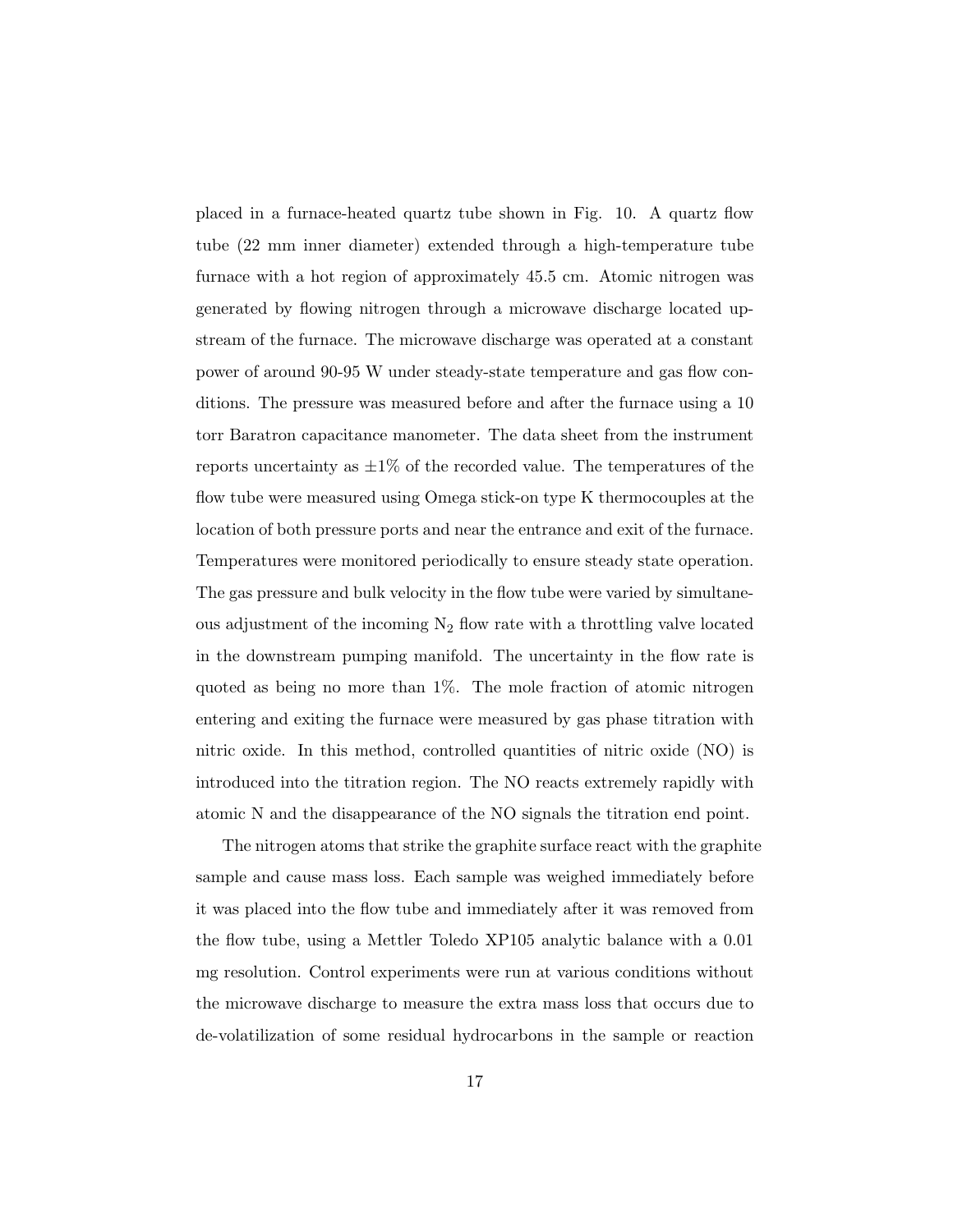with oxygen leaking into the flow system. The measured mass loss was adjusted by subtracting the control mass loss. The mass loss rate was obtained by dividing by the time span of the experiment. The most extensive set of measurements have been performed at furnace temperature of 1273 K. The measurements that are required for the calibration of various parameters described in Section 4 are pressure exiting the furnace, and the mass loss of the sample.

#### 4. Model description and uncertain parameters

In this section, we present the model that is used to compute the measured data as a function of model and control parameters, the system defined abstractly in Eq. (1) in Section 2. The experiment (Zhang et al. (2009)) is briefly described in Section 3. Since the focus of this work is not in the detailed physical modeling but in the investigation of most informed experimental design strategy, we use an extremely simplified model with several assumptions proposed by Zhang et al. (2009). The flow is assumed to be one dimensional and given by the Hagen-Poisseuille flow model with temperature varying density given by the ideal gas law. The bulk flow consists entirely of nitrogen as the concentrations of atomic nitrogen and cyanates are negligibly small.

Temperature is assumed to not vary with tube radius. The temperature along the cross section of a tube is the same as the wall temperature. The wall temperature is linearly interpolated between known temperature values along the tube length. The extra pressure drop due to the sample holder is taken into account by using an effective tube diameter in the Hagen-Poisseuille flow model. With these assumptions the pressure, mean velocity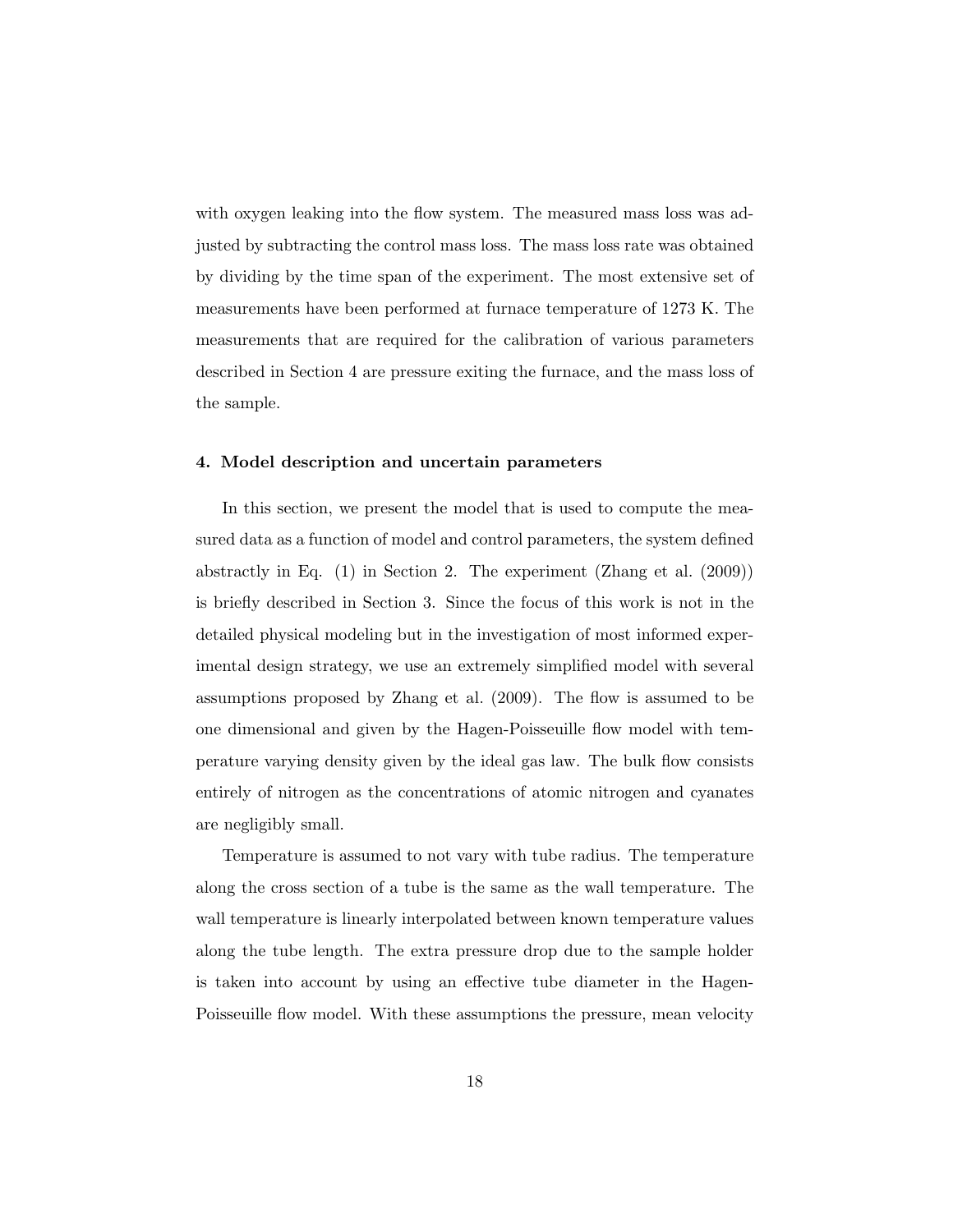and density profiles along the tube are obtained by solving:

$$
P\frac{dP}{dz} = -\frac{128\dot{m}_{N_2}\mu_{N_2}RT(z)}{\pi d_{eff}^4 W_{N_2}}\tag{17}
$$

$$
v(z) = \frac{4.0\dot{m}_{N_2}}{\rho(z)\pi d_{eff}^2}
$$
\n(18)

$$
\rho(z) = \frac{P(z)W_{N_2}}{RT} \tag{19}
$$

$$
P(z = 0) = P_1; \quad v(z = 0) = U_1; \quad T(z) = \Psi(z) \tag{20}
$$

In the above  $P(z)$  denotes the temperature as a function of length along the tube z,  $v(z)$  is the bulk flow velocity,  $\dot{m}_{N_2}$  is the mass flow rate of  $N_2$ ,  $\rho(z)$  is the density of N<sub>2</sub>,  $T(z)$  is the temperature of the wall and also the fluid along the tube given by interpolating measured temperatures  $(\Psi(z))$  is the linear interpolant),  $d_{eff}$  is the effective diameter,  $W_{N_2}$  is the molecular weight of  $N_2$ ,  $P_{in}$  and  $U_{in}$  are the inlet pressure and velocity respectively and  $R$  is the universal gas constant. In Eq.  $(17)$ , Sutherland's model is used for the viscosity. Thus,  $\mu_{N_2} = \mu_{ref,N_2} \left( \frac{T_{ref} + S_{N_2}}{T + S_{N_2}} \right)$  $T + S_{N_2}$  $\left(\frac{T}{T_{ref}}\right)^{3/2}$ . The constants appearing in Sutherland's model are also assumed to be known precisely. They are:  $\mu_{ref,N_2} = 0.01781e - 3$  Pa s,  $S_{N_2} = 111.0$  and  $T_{ref} = 300.55$  K.

We also need the values of the nitrogen atom concentration as a function of z. The nitrogen atom concentration is also assumed to not vary with the tube radius. This means that diffusive processes for the N-atom as well as the temperature are assumed to be instantaneous. The assumption is justified due to the small radius, reasonably high speed flow and relatively slow wall recombination reactions. With these assumptions, the N-atom concentration profile along the tube is obtained by solving:

$$
\frac{d(v(z)C_N)}{dz} = -\frac{\gamma_N(T)\bar{v}_N(T)C_N}{d_{eff}} - 2k(T)C_{N_2}C_N^2 \tag{21}
$$

$$
C_N(z=0) = C_{N,1}
$$
\n(22)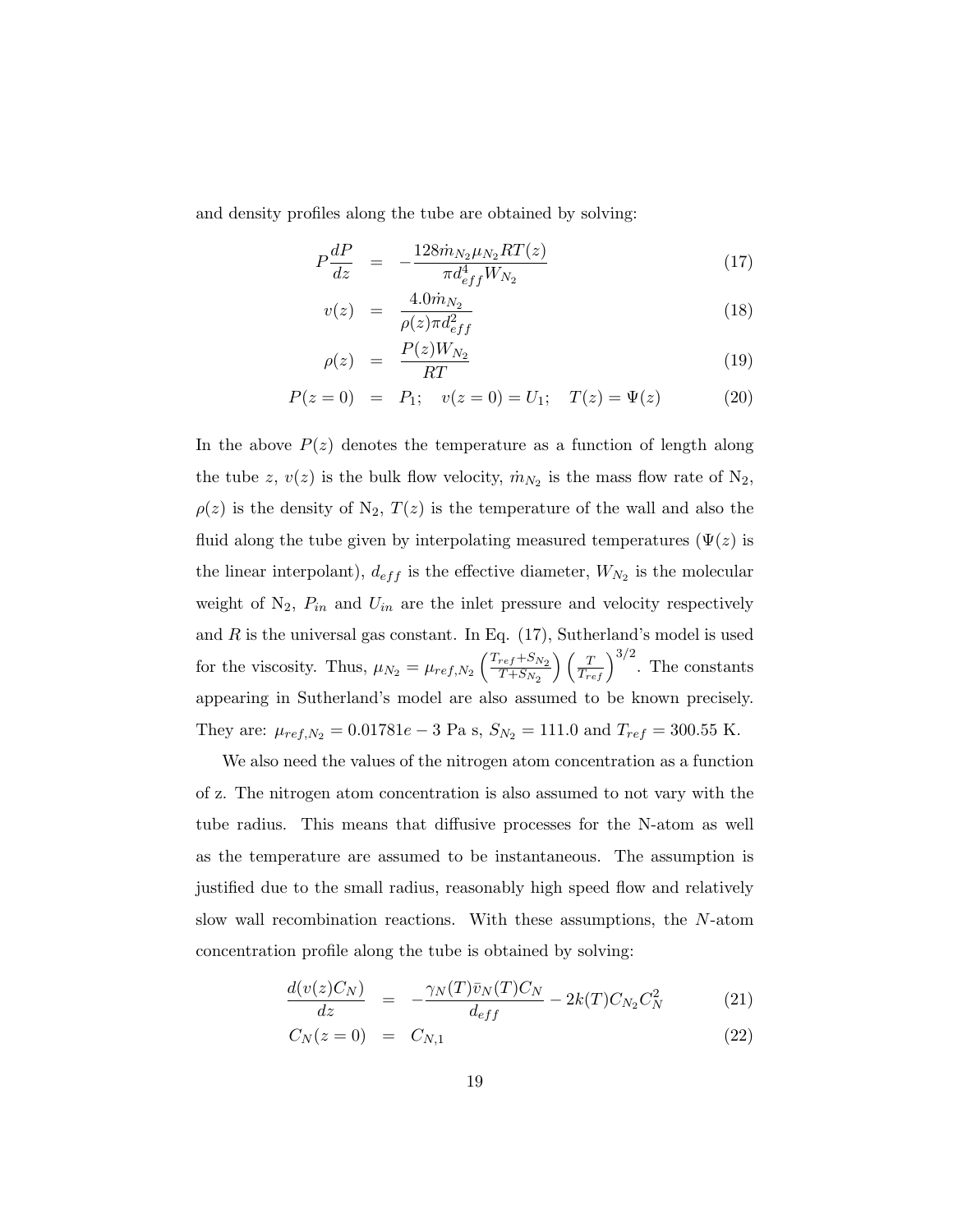$C_N$  is the molar concentration of atomic N,  $\gamma_N$  is the reaction coefficient for reactions with the quartz wall defined below in Eq.  $(24)$ ,  $k(T)$  is the reaction rate for gas phase recombination of N atoms defined in Eq. (23),  $\bar{v}_N(T)$  is the thermal velocity of N atoms given by kinetic theory defined below in Eq. (25),  $C_{N_2}$  is the concentration of N<sub>2</sub> gas. The first term in the right hand side models the loss of N atoms as a result of recombination at the wall, the second term accounts for the loss of  $N$  atoms due to reaction in the gas phase to produce molecular nitrogen  $N_2$ . The models/definitions for the varies quantities introduced are:

$$
k(T) = A_{NN} exp\left[-\frac{E_{a,NN}}{RT}\right]
$$
 (23)

$$
\gamma_N(T) = \gamma_N(T_{ref}) \left(\frac{T}{T_{ref}}\right)^{\alpha} \tag{24}
$$

$$
\bar{v}_N(T) = \sqrt{\frac{RT}{2\pi W_N}}
$$
\n(25)

We assume that sublimation is negligible. The only reaction is a global first order reaction between the solid graphite and nitrogen atom to give CN gas:  $C(Gr) + N \rightarrow CN$ . In the chosen model, called the Gas Kinetic (GK-) model, the transport of the nitrogen atoms to the surface is assumed to be instantaneous. The backward reaction is ignored. Hence for the GK model, the mass loss of carbon is given by the following:

$$
\Delta M_C = (\Delta t \pi d_{sample} W_C) \left( \int_{z=z_s}^{z_s+L_s} C_N(z) \sqrt{T(z)} \beta_N dz \right) \sqrt{\frac{R}{2\pi W_N}} \tag{26}
$$

The main quantity of interest for this experiment is the nitridation coefficient  $\beta_N$ .  $\Delta t$  is the time interval of the test,  $d_{sample}$  is the diameter of the sample,  $W_C$  is the molecular weight of carbon,  $z_s$  is the sample location,  $L_s$  is the length of the sample and  $C_N(z)$  is the molar concentration of N along the sample obtained by solution of Eq.  $(21)$ . In Eq.  $(26)$ , only the forward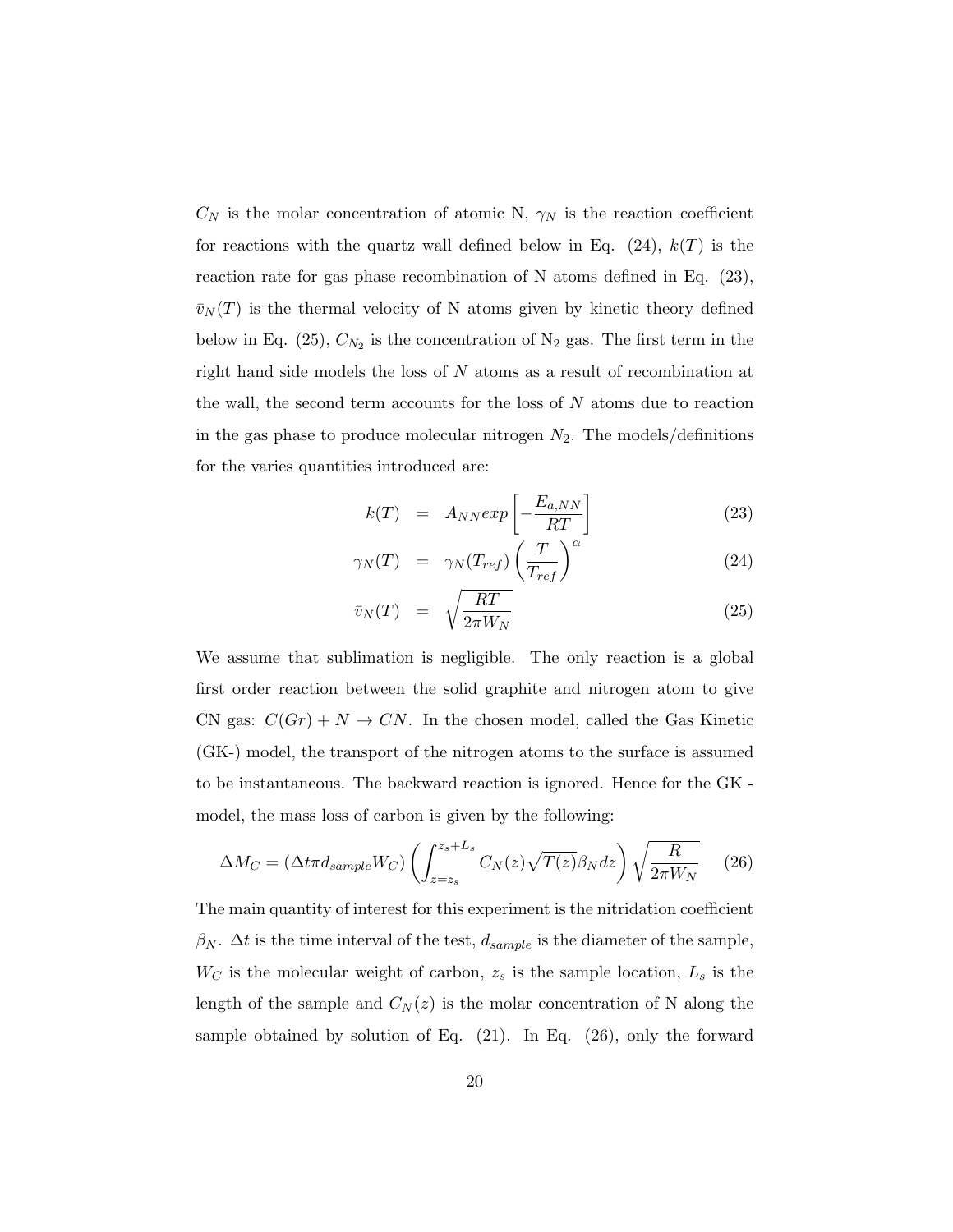equation is considered and the wall concentration of  $N$  is the same as the free stream concentration.

In the following, the mass loss and the output pressure  $\mathbf{d}_n = {\Delta m_C, P_2},$ are used as the observables. They can be obtained as a solution of equations  $(17)$  and  $(26)$  along with the supplementary equations  $(18)$  to  $(25)$ . From a review of the literature, we choose the most uncertain parameters to be  $\boldsymbol{\theta} = \{d_{eff}, \gamma_N, \beta_N\}$ . The stochastic forcing term  $\boldsymbol{\epsilon}_s$  in Eq. (1) is neglected. The discrepancy term  $\epsilon_m$  in Eq. (2) is a Gaussian random variable whose 95% confidence interval is taken to be the estimated error quoted in Zhang et al. (2009), and it is used here to define the likelihood function in the Bayesian inversion. The control variables are the volumetric flow rate, inlet pressure and the inlet N atom mole fraction :  $\xi_n = \{F_{N_2,in}, P_1, \mathcal{X}_{N,1}\}$ from which the mass flow rate,  $\dot{m}_{N_2}$  and inlet nitrogen atom concentration  $C_{N,1}$  defined in Eqs. (18) and (22) can be computed.

## 5. Results

To recapitulate, the most uncertain parameters appearing in the model formulation described in Section 4 are the effective diameter  $d_{eff}$ , the reaction efficiency  $\gamma_N$  and, the nitridation coefficient  $\beta_N$ . To learn the model parameters  $\boldsymbol{\theta} = \{d_{eff}, \gamma_N, \beta_N\}$  the mass loss and the output pressure are used as observables,  $\mathbf{d}_n = {\Delta m_C, P_2}.$  In the followings we present the experimental design analysis on both simulated data and real experimental data as given in Zhang et al. (2009). For these examples, we have used 1000 samples per level in our adaptive MCMC and 2000 samples at the last level. These 2000 samples have also been used in the forward uncertainty propagation and in the MI calculation. We have set the kNN to 6 in the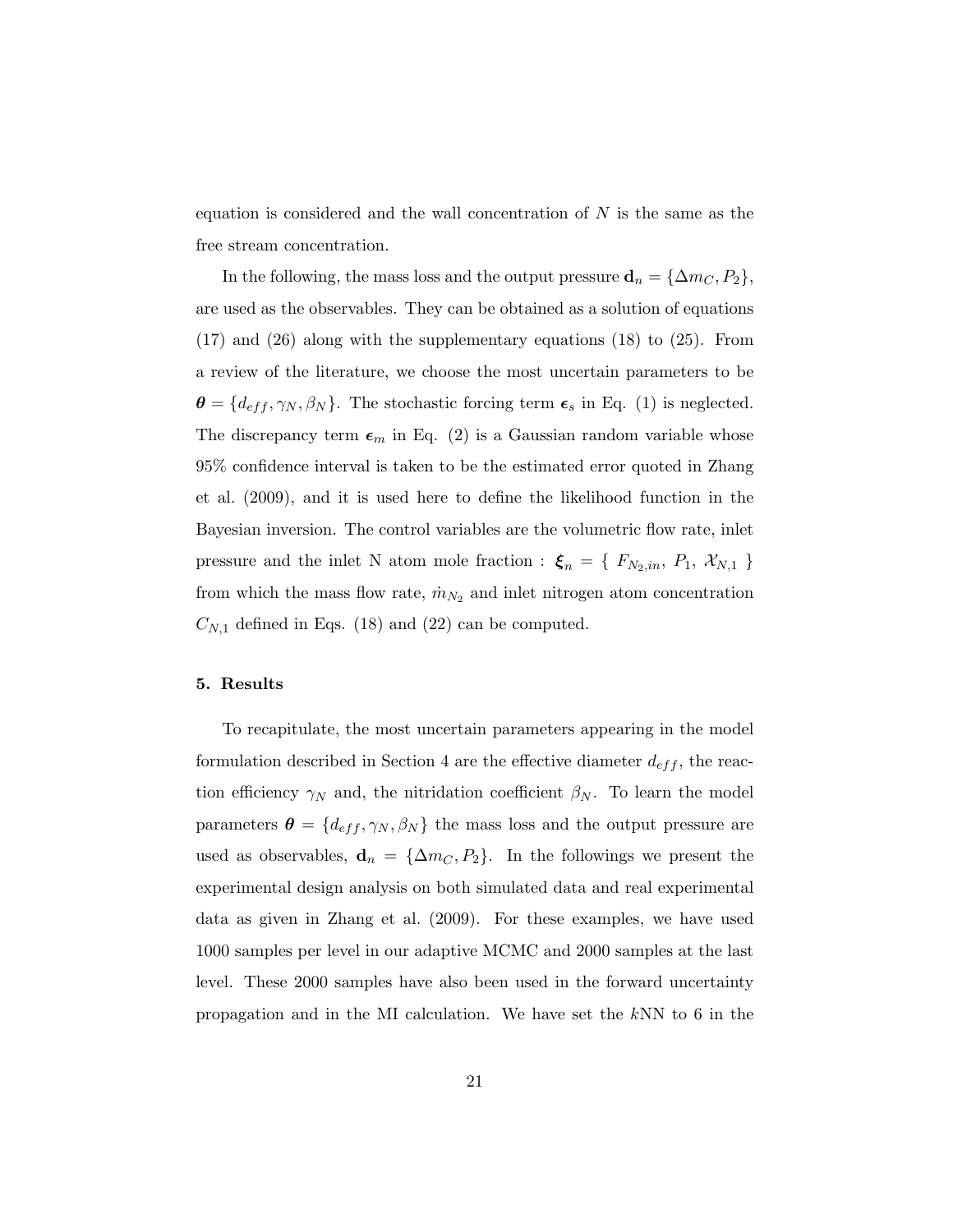following results.

# 5.1. Example 2: Simulated measurements

In this example we use the model presented in Section 4 to generate synthetic measurements for pressure and mass loss by adding noise to model predictions using 1% uncertainty for pressure and 5% uncertainty for mass loss. To generate the measurements the following values have been used for the normalized parameters:  $\frac{d_{eff}}{d_{eff0}} = 0.95$ ,  $\log \left( \frac{\gamma_N}{\gamma_{Ni}} \right)$  $\overline{\gamma_{N0}}$  $= 1.0 \text{ and, } \frac{\beta_N}{\beta_{N0}} = 2.0,$ where the nominal values are given by:  $d_{eff0} = 0.022$ ,  $\gamma_{N0} = 10^{-3}$ , and  $\beta_{N0} = 3.29 \times 10^{-3}$ .

The values for the experimental scenarios  $(F_{N_2,in}, P_1, \mathcal{X}_{N,1}, \Delta t, L_S)$  are the same as in Zhang et al. (2009), and presented in Fig.7. Similar with the previous example three strategies are used to select the optimal sequence of designs from the set of 28 designs: maximum entropy sampling, information maximization sampling and, ascending sampling which starts with the first tabulated design in Zhang et al. (2009) (enumerated in Fig.7 from E0 to E27), and continues providing the next available one at each stage.

Fig.8(a) shows the drop in uncertainty versus the number of design stages. The design sequences provided by both maximum entropy sampling and the information maximization sampling, see Table 4, give a comparable learning rate, which is superior to the ascending sampling. Fig. 6 gives the relative entropy for ME sampling and relative mutual information for IM sampling at each design stage. The difference between the information theoretic approaches and the ascending sampling is that the former ones give higher priority to the designs with high inflow.

ME sampling preferably selects the experimental scenarios with large values for inflow conditions, either  $F_{N_2,in}$ ,  $P_1$ ,  $\mathcal{X}_{N,1}$ . For example, first the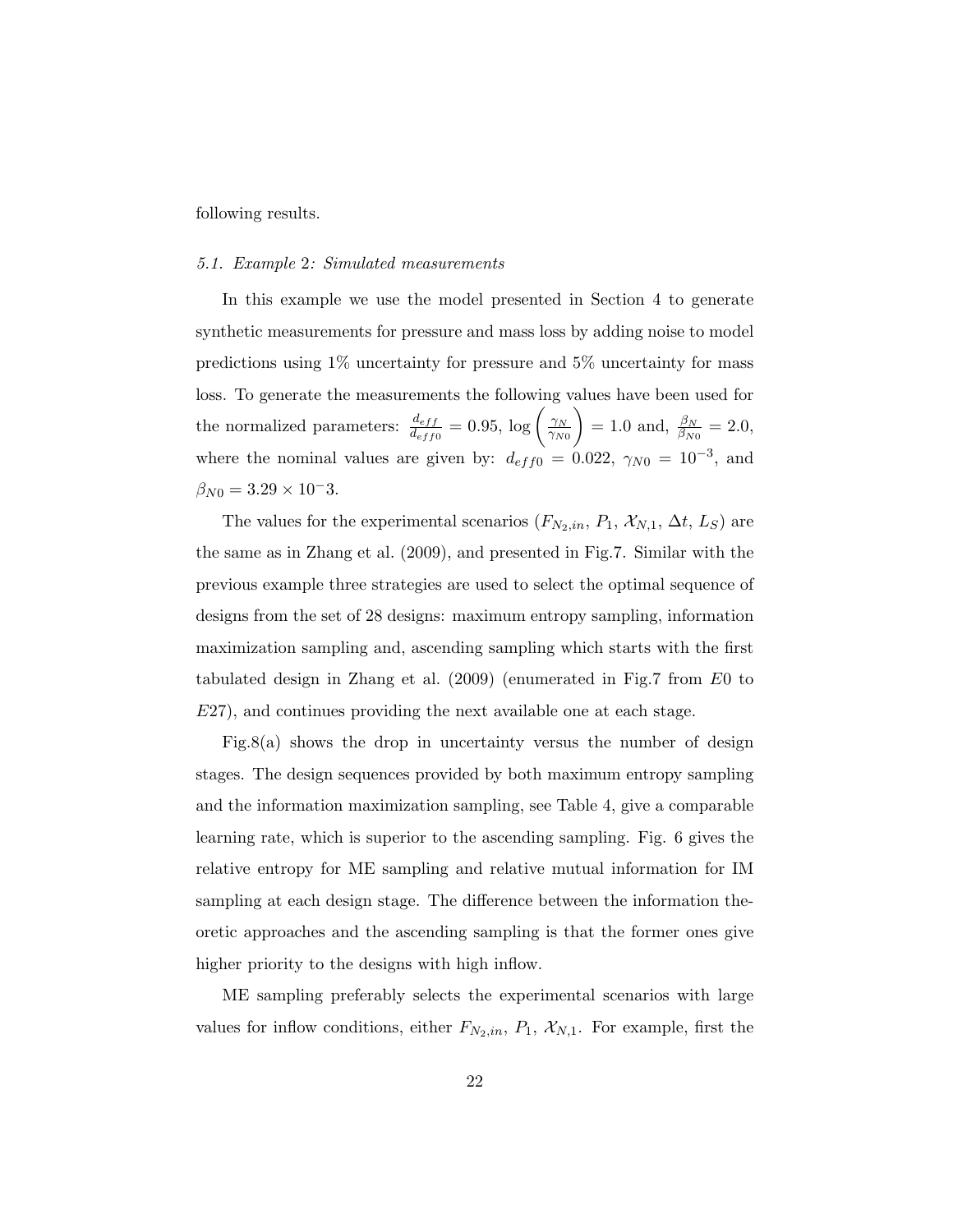scenario of  $14^{th}$  measurement has the largest inflow rate and pressure among others. It follows the same type of experimental scenario. A physical explanation for this trend could be hypothesized as follows. A large value of  $F_{N_2,in}$  results in the large pressure drop through the experimental region. This enhances the sensitivity of pressure on  $d_{eff}$  through Eq.(18). Also, a large pressure (e.g.,  $14^{th}$ ,  $6^{th}$  measurements) accelerates chemical reactions especially the gas-phase recombination through the three-body reaction:  $N + N + N_2 \leftrightarrow N_2 + N_2$ . The significance of  $20^{th}$  and  $21^{st}$  measurements preferably selected in the early stage is related to the combination of the large volumetric flow rate and relatively small pressure, resulting the large velocity. This reduces the residence time of flow and consequently has a large influence on the determination of N-atom concentration. On the contrary, the scenarios with the small values of inflow conditions (e.g.,  $0^{th}$ ,  $1^{st}$  measurements) are selected in the later stages.

On the other hand, IM sampling prefer alternately selecting the experimental scenarios of the large values and small values for inflow conditions after the first 3 scenarios. These difference is clearly seen in the different order of selecting  $0^{th}$  and  $1^{st}$  measurements. It seems to the authors that IM sampling performs in a more logical manner by mixing a variety of information. This can be seen in Fig.7 which provides a graphical representation for the inflow conditions preferred by both IM and ME.

The marginal pdfs of the parameters at different stages are plotted in Fig.9. Note that both information theoretic approaches provide a better determination of the model parameters than the ascending sampling approach. While including all the 28 measurements we are able to recover with good accuracy the model parameters, information maximization can provide an adequate estimate after the first two stages, followed closely by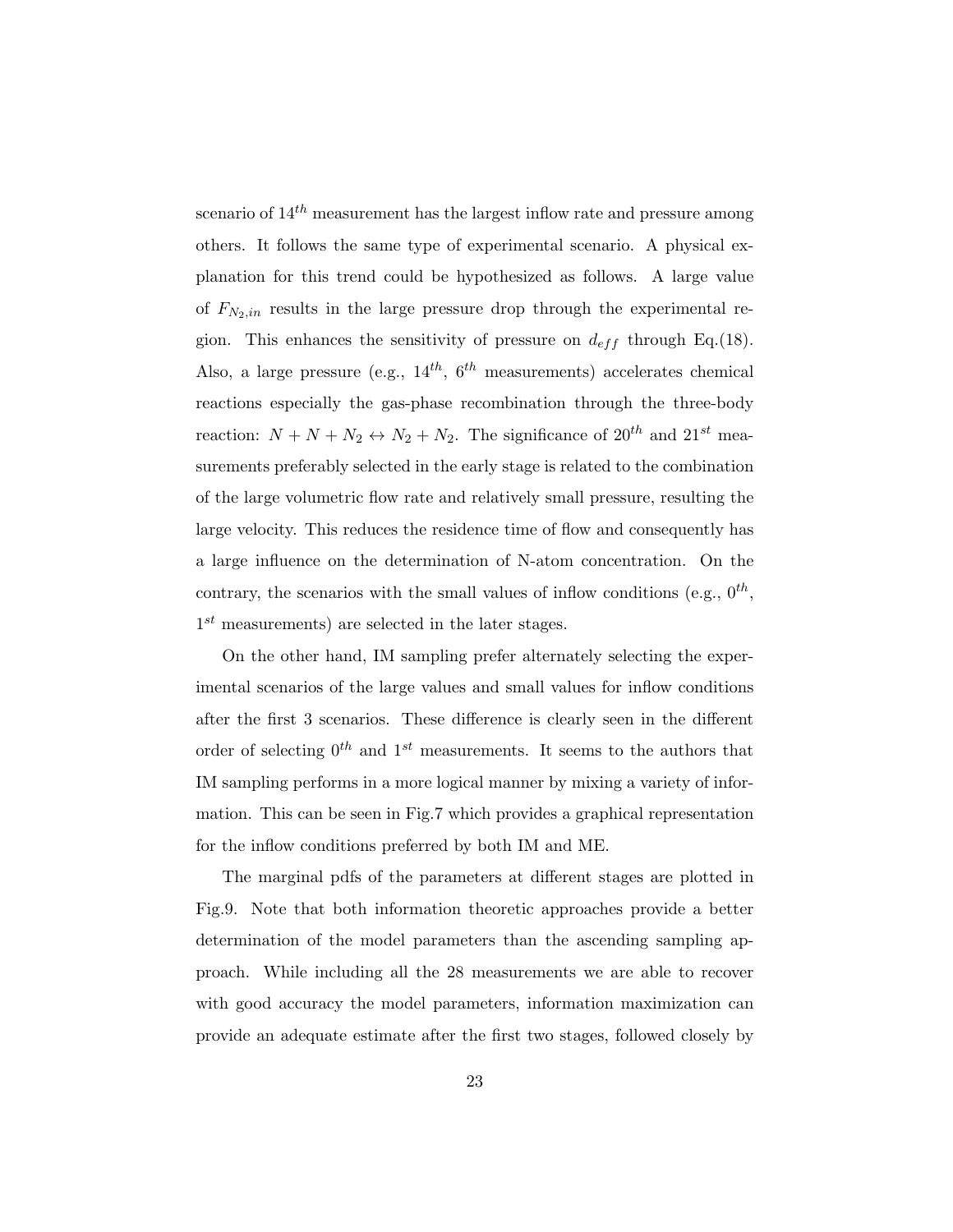the maximum entropy sampling.

Kullback-Leibler (KL) divergence between the pdfs obtained at the current stage and the previous one is also included in order to monitor the evolution of the inference process, see Fig.8(b). The KL divergence is calculated using also a  $kNN$  estimator as described in the Appendix A. While the entropy quantifies how certain we are about the model parameters, the KL divergence quantifies how much information has been gained by adding the current measurement. This includes the reduction in uncertainty as well as a change in the support of the pdf. Decreasing entropy and large values of KL are indicative that the model is still learning. This is equivalent with obtaining tighter pdfs at each stage however their high probability support is changing from one stage to another. A sequence of low entropies as well as low KL divergence indicates that the learning process has slowed down and one can stop the experimental process. In this example, by thresholding the KL at 0.5 nats, depending on the level of uncertainty, given here by the entropy, one can stop the experimental process at any stage greater than 5. Thus for simulated data not all the 28 measurements are needed to recover the model parameters with a given level of accuracy.

#### 5.2. Example 3: Study case on existing experimental measurements

The same analysis as in the previous example is now carried on real experimental data as provided in Zhang et al. (2009). As in the simulated measurement case, both the information theoretic approaches give design sequences which start with high flow designs. See Table 5 for the corresponding design sequences or Fig. 11 for the relative expected utility corresponding to the two information theoretic strategies at each design stage. The profile of the uncertainty reduction showed in Fig.13(a) is similar with the one in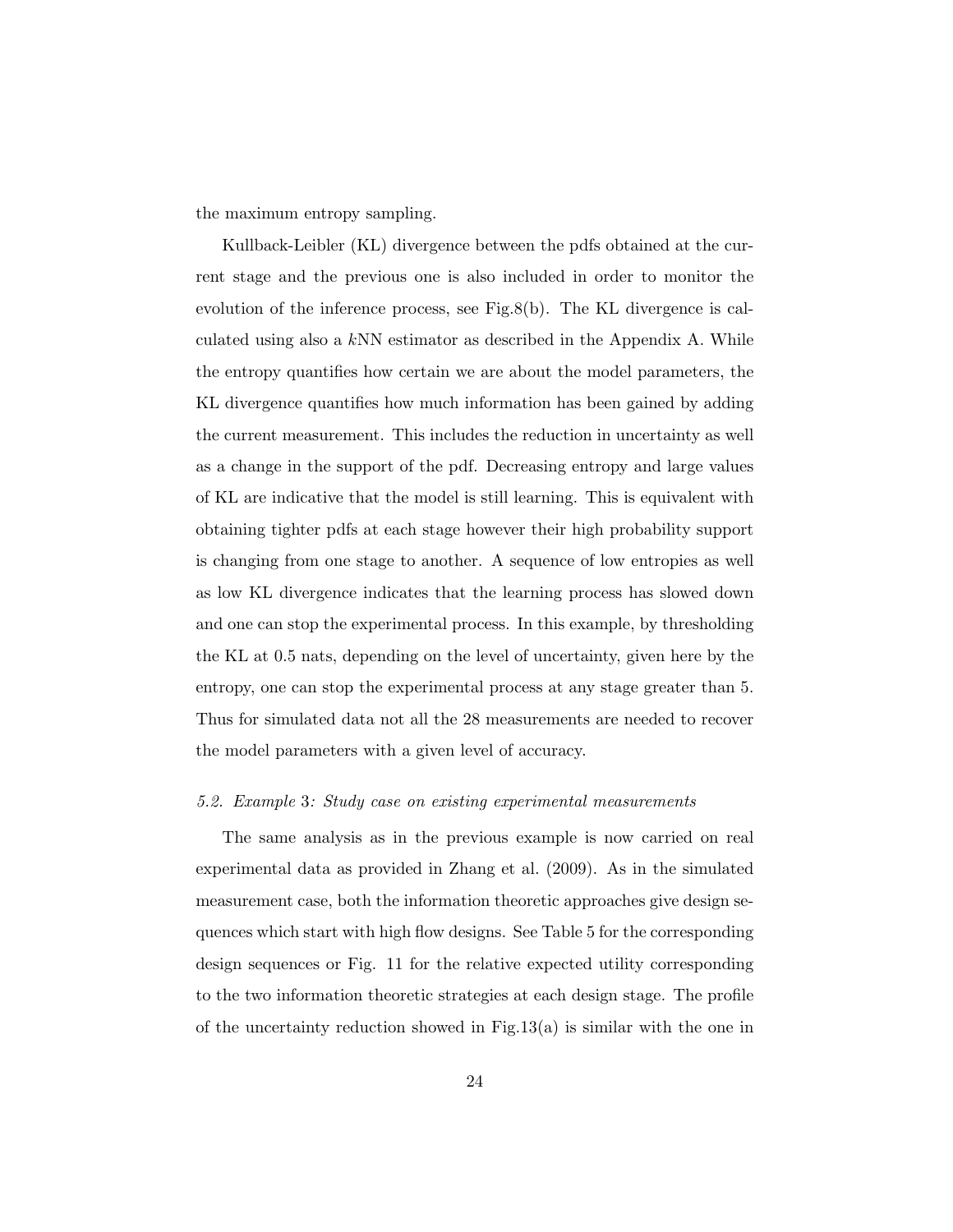Fig.8(a). However, the same cannot be said about the KL divergence plotted in Fig.13(b). No matter which design strategy is used, each subsequent measurement brings new information which moves the high probability support of the pdf from one stage to another, see Fig.14 for marginal pdfs at different design stages. As mentioned in the previous section, the model discrepancy is assumed to be Gaussian and thus in this case the likelihood function has nonzero tails. Given that the prior is uniform, the subsequent posterior pdfs will have nonzero tails over the support of the prior.

When compared with the simulated data, this behavior is indicative of conflicting information between experimental measurements and model predictions. In this case the posterior distribution asserts that the high probability support of both the prior and the data are highly implausible, for more information see O'Hagan and Forster (2004). When dealing with real data this is not unexpected given that most of the time we have model error or some of the measurements are not self-consistent. In other words, either different biases exist in the measurements or the model along with the probabilistic assumptions have limited explanatory power of the real phenomenon, or both model errors and corrupted measurements can exist at the same time. In such situations, the experimental process should be stopped after a pre-determined number of experiments to find the cause of the disagreement. While one can use a more direct way to check for this disagreement, the authors believe that using the KL divergence in this settings can provide another useful tool for model calibration diagnostics.

Generally speaking, the order of measurement sequence picked by ME sampling is very close to one with the simulated data case. In other words, it picks the scenario based on the large values of either  $F_{N_2,in}$ ,  $P_1$ ,  $\mathcal{X}_{N,1}$ , see Fig.12. However, IM sampling picks the experimental scenarios in a slightly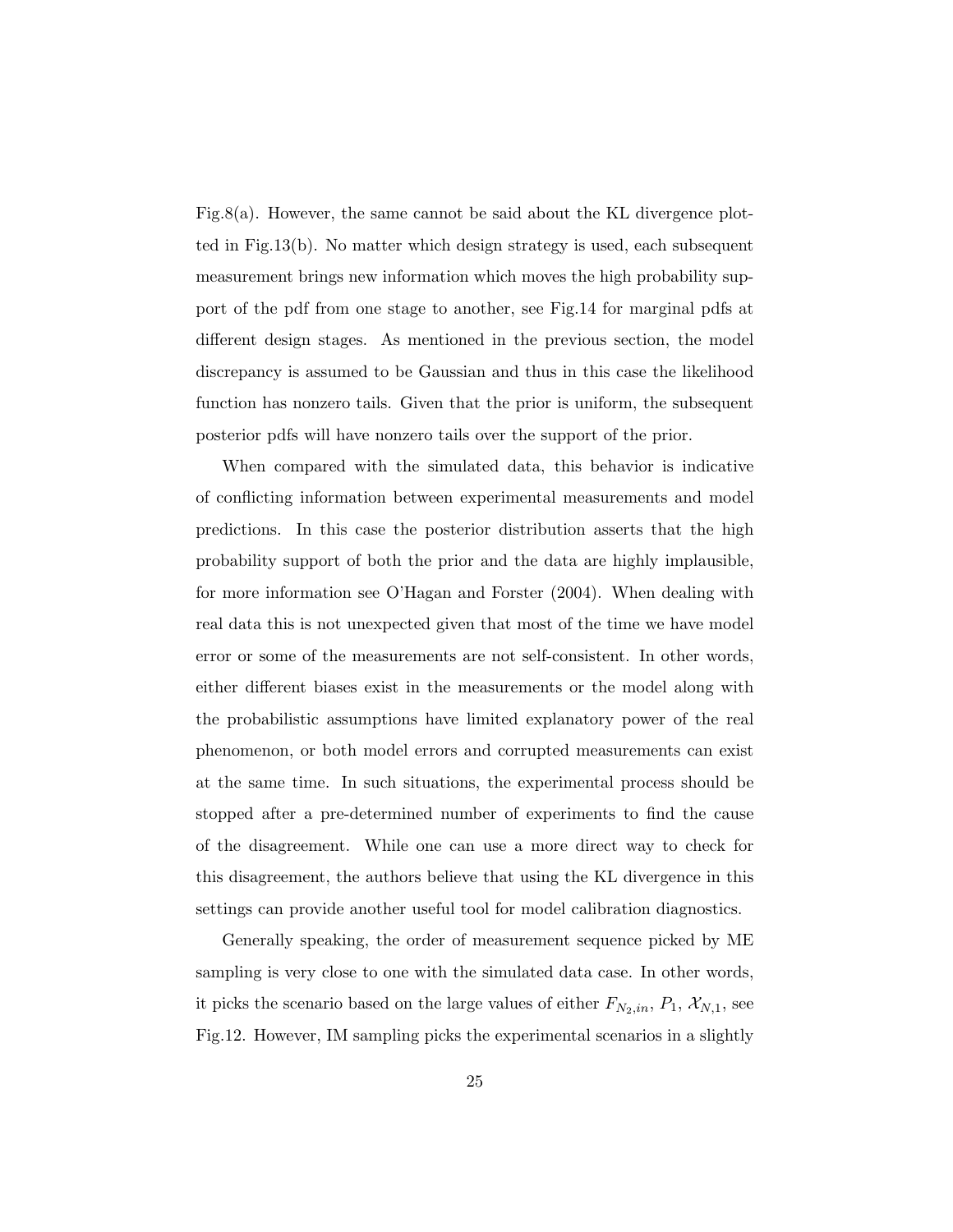different way from ones with the simulated data. For example, with the real data, IM sampling prefers the large values of inflow conditions in the early stage and does not alternatively pick different scenarios until  $10^{th}$  design stage. Note  $1^{st}$  measurement is selected at the second stage, however the choice of  $0^{th}$  measurement is further delayed.

As mentioned above, the large values of the inflow scenario parameters are more informative due to the abundance of nitrogen atoms at the surface of the sample. However, when the real experimental data is used, this kind of data can be problematic because the physical model error and experimental uncertainty tend to be magnified in such a condition.

In Fig. 14, the pdfs of  $d_{eff}$  from ME sampling stay close to the lower bound until  $24<sup>th</sup>$  design stage. However, the pdfs from IM sampling start to shift toward the final estimate earlier (say, after it considers  $26^{th}$  measurement that has a quite small volumetric flow rate). This explains why the sampling in ascending order considering  $0^{th}$  and  $1^{st}$  measurements first does the better job for this parameter. For the other parameters,  $\gamma_N$  and  $\beta_N$ , the large values of the inflow scenario parameters are preferable for getting more information due to enhancement of the chemical reactions. In the middle column of Fig. 14, the posterior pdfs of  $\gamma_N$  from IM sampling and ME sampling appreciably varies from Stage 6 (Fig. 14(b) to Stage 12 (Fig.  $14(e)$ ).

This can be partially understood by the experimental data uncertainties related to  $13^{th}$  measurement and  $27^{th}$  measurement. The authors recognize these measurements are problematic and probably bring quite different information on this parameter. The scenarios of these experiments are almost identical. Nevertheless, the observed N-atom concentration is quite different (i.e.,  $\chi_{N,13}/\chi_{N,27} \approx 1.6$ ). As a result, the measurements of the mass loss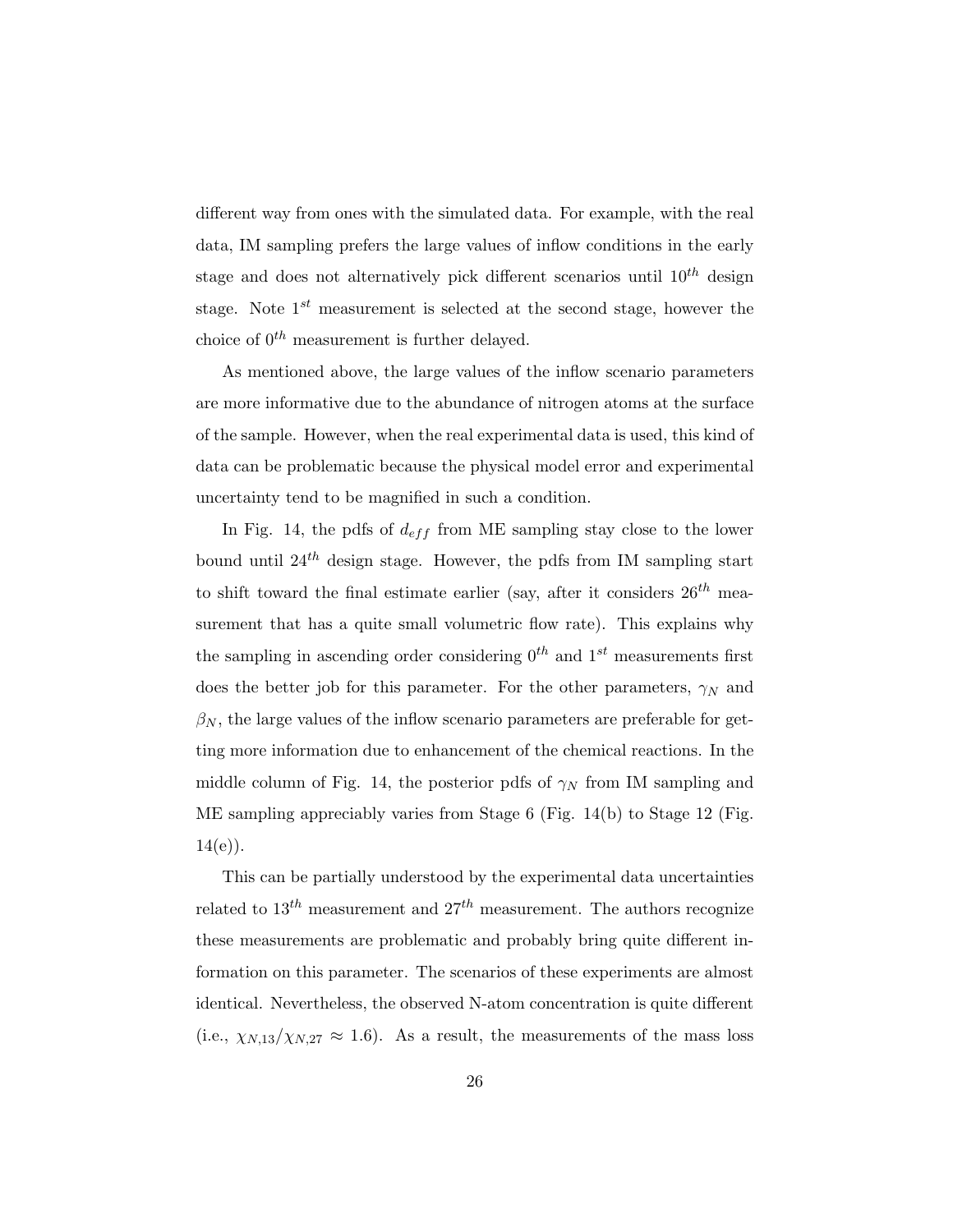that are used for calibration significantly differ each other. In fact, the local peaks seen in Fig. 13(a) at  $9^{th}$  design stage from ME sampling and at  $7^{th}$ design stage from IM sampling corresponds to these experiments. Moreover, the knurling feather seen in Fig. 13(b) appears to be related to some inconsistency in the experimental measurement. For example, for ME sampling, the first peak around  $4^{th}$  and  $5^{th}$  design stage are related to  $13^{th}$  and  $6^{th}$ measurements. The problem can be substantiated by a simple analysis as it follows. From Eq. (26), we get the following relationship in an approximate manner:

$$
\Delta M_C \approx \Delta t \bar{C}_N \approx \Delta t \overline{P \chi}_N,\tag{27}
$$

where  $\bar∗$  is the averaged value along the sample and  $\chi_N$  is the mole fraction (=  $C_N RT/P$ ). Using the linear interpolation for the pressure and concentration, we can roughly estimate  $\bar{\chi}_N$  and  $\bar{P}$  by averaging the experimental measurements of  $P$  and  $\chi$  at two measurement locations. The estimated ratio of the mass loss for these experiment by Eq. (27) is given by  $\Delta M'_{C,6}/\Delta M"_{C,13} \approx 0.9$ . This is significantly different from the actual measurement, 0.7. The same kind of analysis explains the first peak appearing at  $3^{rd}$  and  $4^{th}$  design stage, corresponding to  $20^{th}$  and  $12^{th}$  measurements, for IM sampling.  $(\Delta M'_{C,20}/\Delta M''_{C,12} \approx 0.35$  that is much larger than the measurement, 0.18). These simple analysis illustrates different experimental data provide the model with different information. As a consequence, Fig. 13(b) is significantly different from Fig. 8(b) where the simulated data is perfectly consistent with the model itself.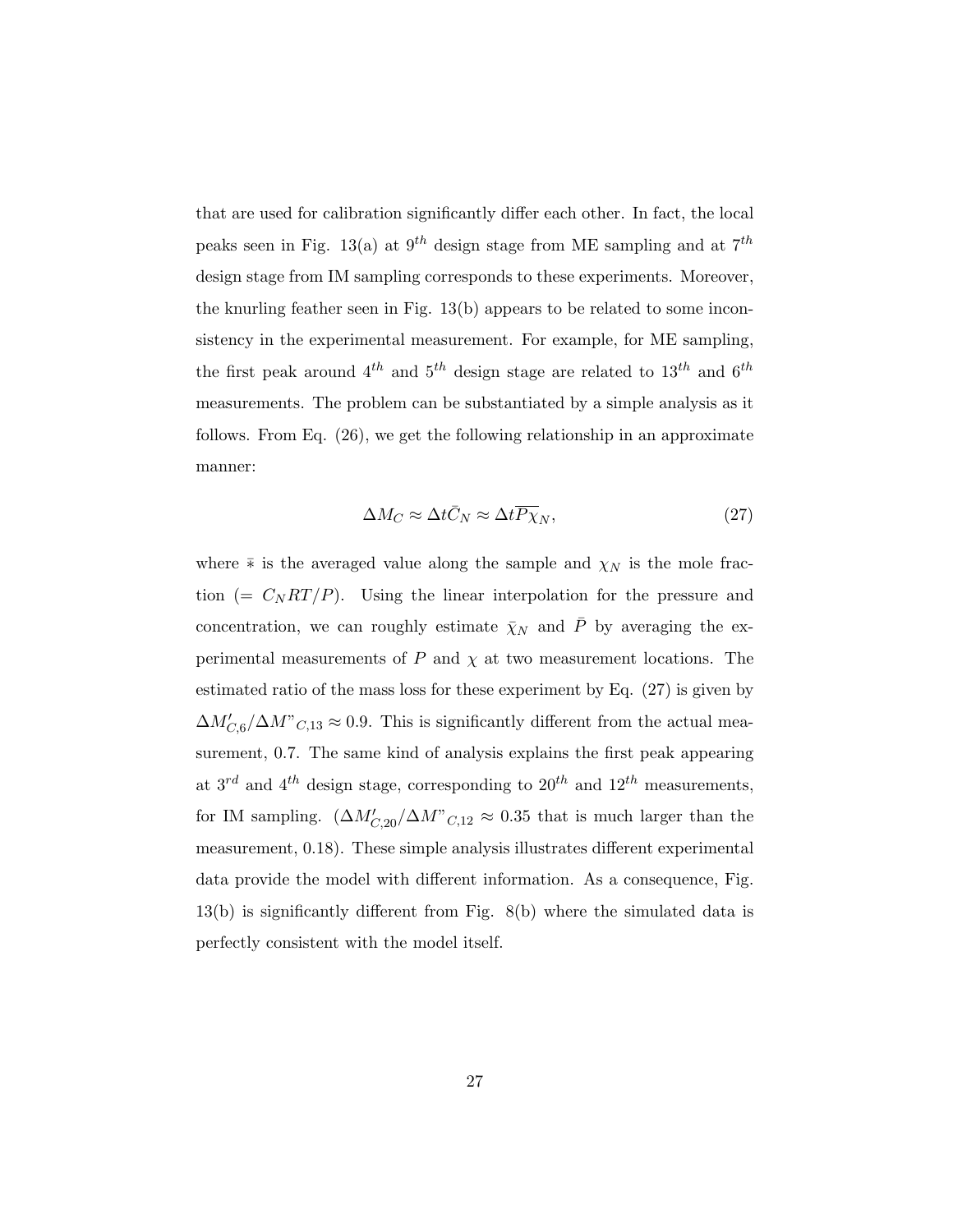# 6. Conclusions

In this paper the experimental design problem is formulated in the Bayesian framework, and it is shown to be equivalent with an information theoretic sensitivity analysis between model parameters and observables. The optimal design selected by the information maximization sampling is the one which provides the highest statistical dependence between the two random variables. The statistical dependence is quantified using mutual information which is approximated in this paper using a  $k$  nearest neighbor estimator. Theoretically the information maximization sampling is more general than the maximum entropy sampling and more efficient than random sampling.

The entropy and Kullback-Leibler information metrics are used to monitor the learning process. A decreasing trend in entropy is indicative that the uncertainty in model parameters is reduced by assimilating each additional measurement. The information gain brought by each measurement is quantified by the Kullback-Leibler divergence. Large values are indicative that the model is still learning. A large divergence between subsequent posterior distributions might be explained by a large uncertainty reduction or the existence of conflicting information between model predictions and measurements. When the trend in the Kullback-Leibler divergence is decreasing one can stop the experimental process given a level of accuracy, otherwise one may still choose to stop the experimental process to check the formulation of the model, the probabilistic assumptions and/or analyze the collected measurements to find potential outliers.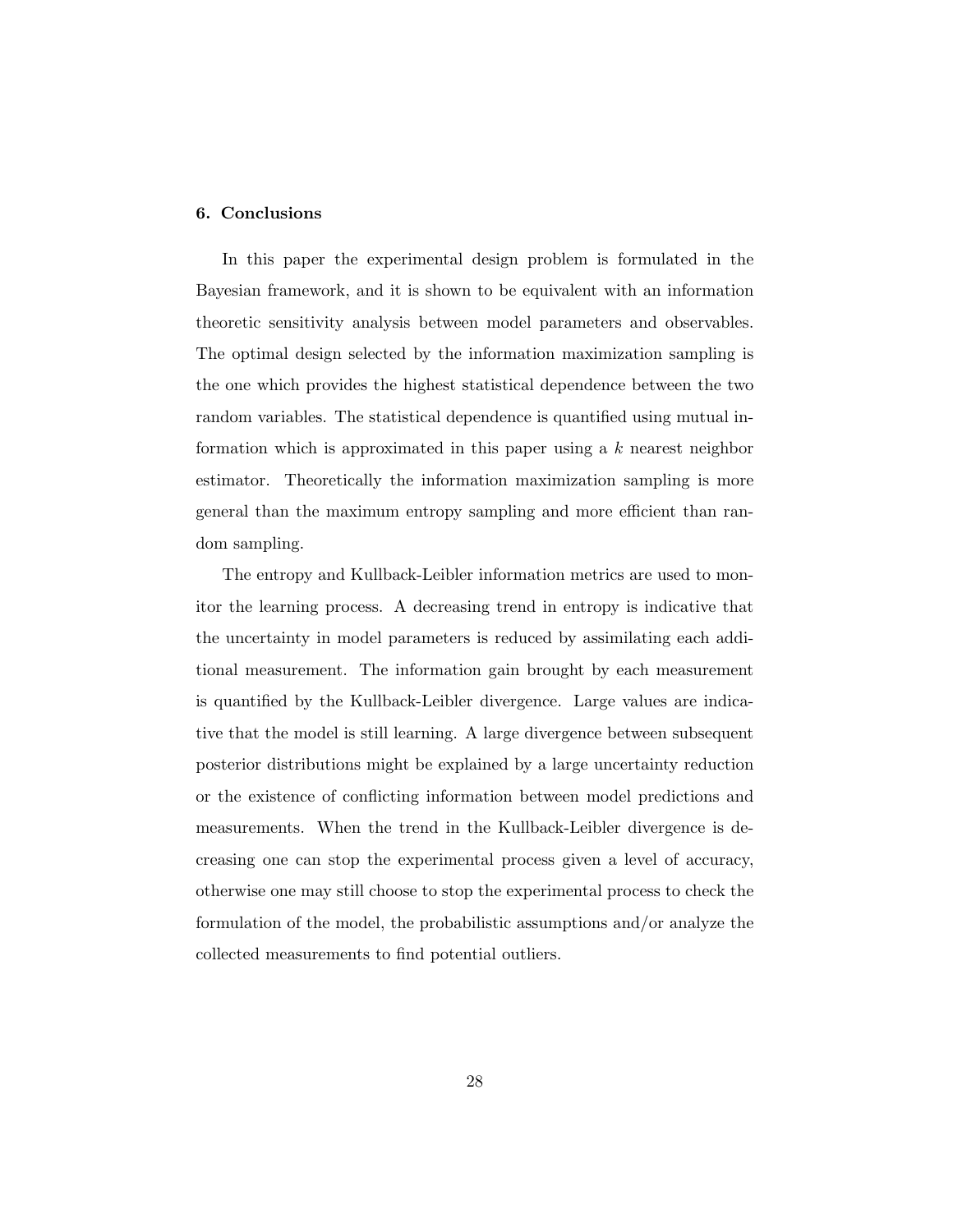# Appendix A: Estimating the Kullback-Leibler divergence using  $kNN$

Similar with the entropy and mutual information, the approximation of the Kullback-Leibler divergence is based on a k nearest neighbor approach as proposed in Wang et al. (2006).

$$
D_{KL}(p(x|D_n)||p(x|D_{n-1}) \approx \frac{d_X}{N_n} \sum_{i=1}^{N_n} \log \frac{\nu_{n-1}(i)}{\rho_n(i)} + \log \frac{N_{n-1}}{N_n - 1}
$$
(28)

where  $d_X$  is the dimensionality of the random variable X,  $N_n$  and  $N_{n-1}$ give the number of samples  $\{X_n^i | i = 1, ..., N_n\} \sim p(x|D_n)$  and  $\{X_n^j\}$  $_{n-1}^{j}|j=$  $1, \ldots, N_{n-1}$ } ~  $p(x|D_{n-1})$  respectively, and the two distances  $\nu_{n-1}(i)$  and  $\rho_n(i)$  are defined as follows:

$$
\rho_n(i) = \min_{j=1...N_n, j \neq i} \|X_n^i - X_n^j\|_{\infty} \tag{29}
$$

$$
\nu_{n-1}(i) = \min_{j=1...N_{n-1}} \|X_n^i - X_{n-1}^j\|_{\infty}
$$
\n(30)

## Appendix B: Information-theoretic sensitivity analysis

Mutual information is a convenient way to quantify the statistical dependence between two random variables,  $X_1$  and  $X_2$ :

$$
I(X_1, X_2) = \int f(x_1, x_2) \log \frac{f(x_1, x_2)}{f_{X_1}(x_1) f_{X_2}(x_2)} dx_1 dx_2
$$
 (31)

A more formal relation between statistical dependence and mutual information can be shown with the help of copula functions as presented in Calsaverini and Vicente (2009), and included here for completeness. Sklar (1959) proved that the joint distribution of two random variables,  $F(x_1, x_2)$ , can be represented using a *copula* function,  $C : [0,1]^2 \rightarrow [0,1]$ , and the marginals distributions,  $F_{X_i}$ :

$$
F(x_1, x_2) = C(F_{X_1}(x_1), F_{X_2}(x_2))
$$
\n(32)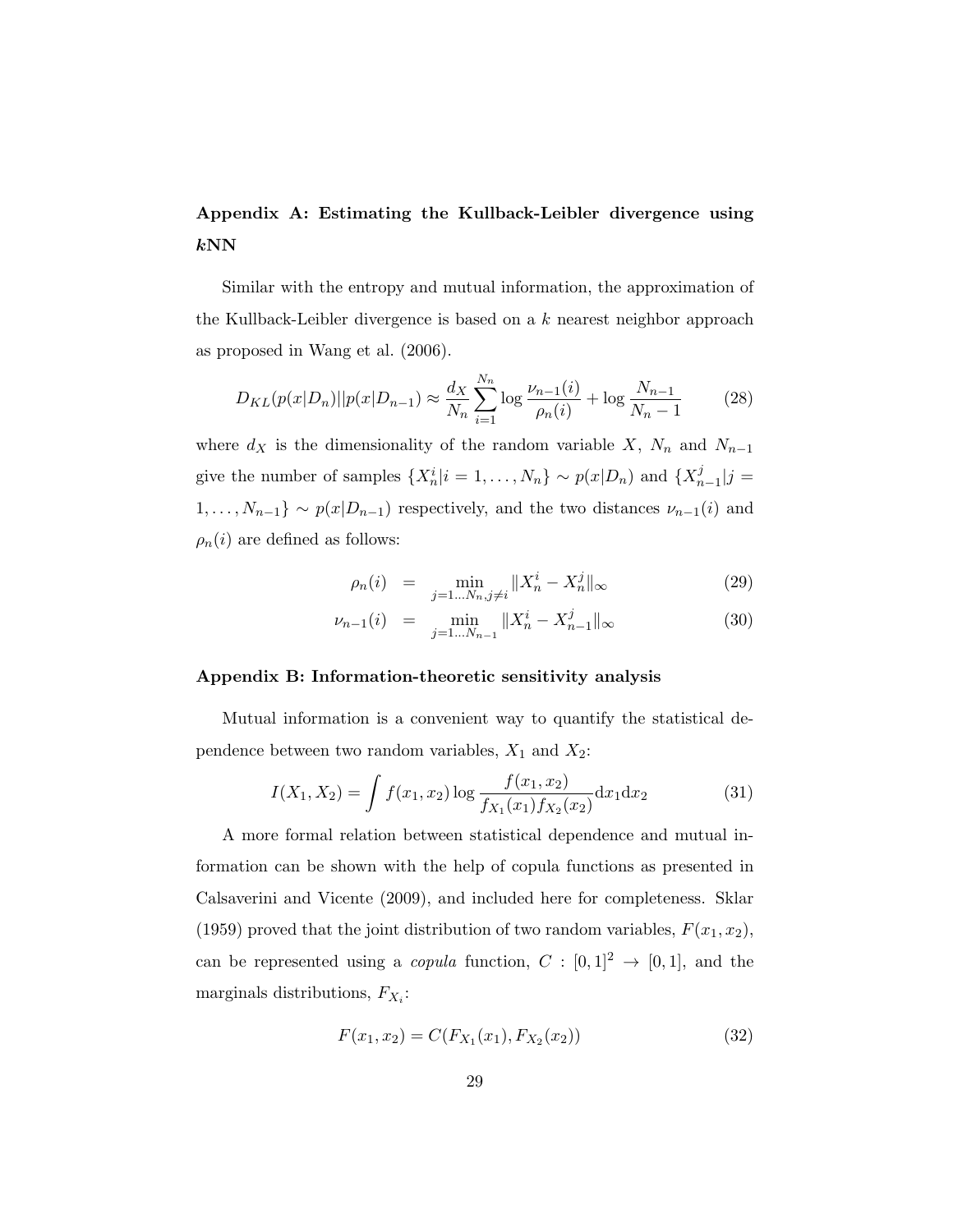Given that  $F_{X_1}$  and  $F_{X_2}$  are continuous, then  $F_{X_1}(X_1)$  and  $F_{X_2}(X_2)$  are two uniformly distributed random variables. Thus, the copula function can be regarded as a joint cumulative distribution of two uniformly distributed random variables. It separates the study of the dependence between random variables and their marginal distributions. By denoting  $u_i = F_{X_i}(x_i)$ , Eq. (32) can be written as follows:

$$
F(F_{X_1}^{-1}(u_1), F_{X_2}^{-1}(u_2)) = C(u_1, u_2)
$$
\n(33)

Assuming that the densities  $f_{X_i}$  exist, then the joint probability density function is given by:

$$
f(x_1, x_2) = \frac{\partial^2}{\partial x_1 \partial x_2} F(x_1, x_2)
$$
  
=  $c(F_{X_1}(x_1), F_{X_2}(x_2)) f_{X_1}(x_1) f_{X_2}(x_2)$  (34)

where  $c(F_{X_1}(x_1), F_{X_2}(x_2)) = \frac{\partial^2}{\partial x_1 \partial x_2}$  $\frac{\partial^2}{\partial x_1 \partial x_2} C(F_{X_1}(x_1), F_{X_2}(x_2))$  is the copula density.

By substituting Eq. (34) in Eq. (31), and using that  $u_i = F_{X_i}(x_i)$ , the mutual information can be rewritten in terms of copula density function.

$$
I(X_1, X_2) = \int c(F_{X_1}(x_1), F_{X_2}(x_2)) f_{X_1}(x_1) f_{X_2}(x_2) \log c(F_{X_1}(x_1), F_{X_2}(x_2)) dx_1 dx_2
$$
  
= 
$$
\int c(u_1, u_2) \log c(u_1, u_2) du_1 du_2
$$
(35)

Eq. (35) reveals that mutual information is the negative copula entropy. Thus it does not depend on the marginal distributions, it only quantifies the dependence between the random variables which is contained in the copula function. This has been pointed out in literature in Calsaverini and Vicente (2009).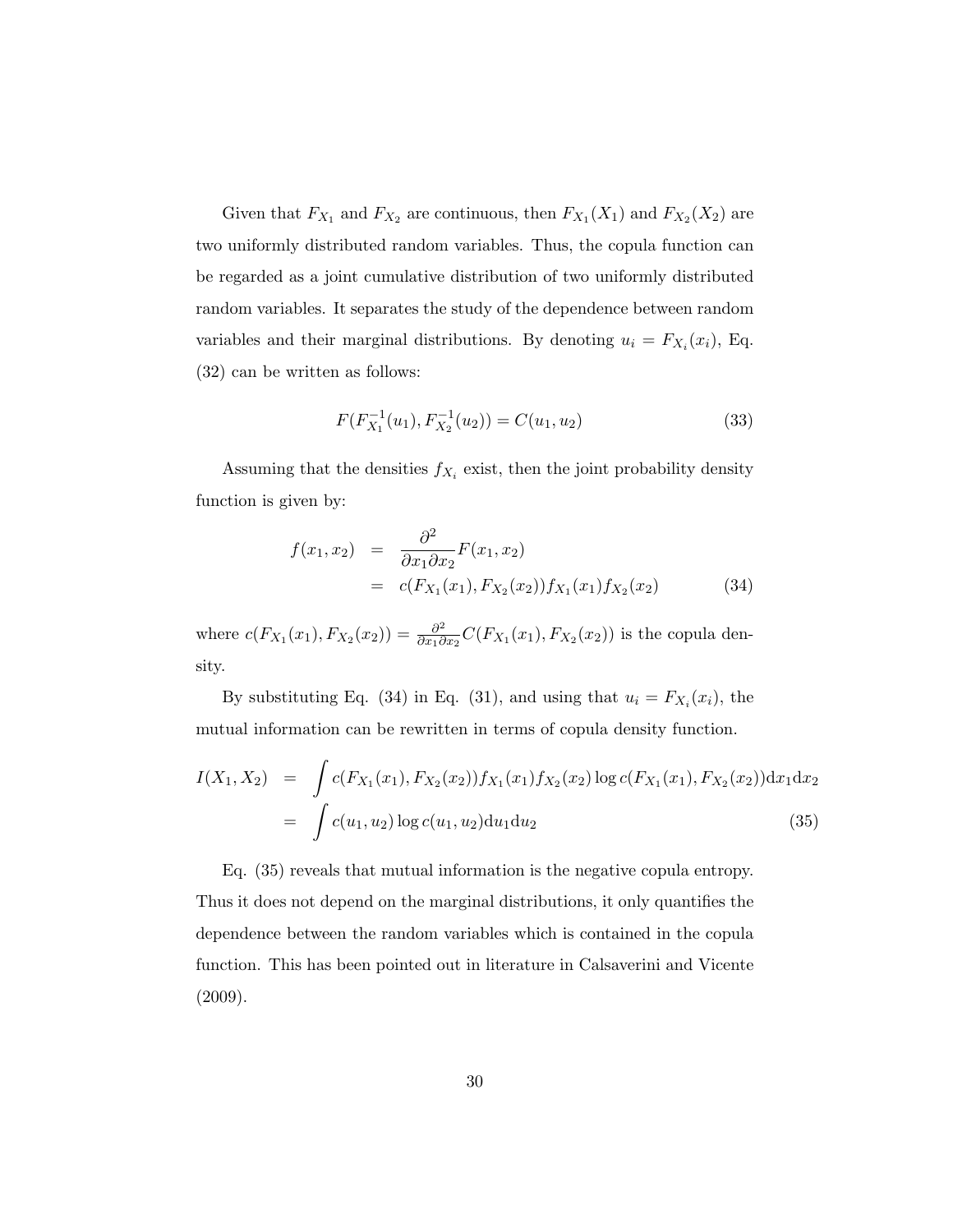# Acknowledgments

We thank Dr. Jochen Marschall from SRI International for valuable discussions regarding the nitridation experiment. This material is based upon work supported by the Department of Energy [National Nuclear Security Administration] under Award Number [DE-FC52-08NA28615].

# References

- K. Chaloner, I. Verdinelli, Bayesian Experimental Design: A Review, Statistical Science 10(3) (1995) 273–304.
- C. Shannon, A Mathematical Theory of Communication, Bell System Technical Journal 27 (July, October, 1948) 379–423, 623–656.
- D. V. Lindley, On a Measure of the Information Provided by an Experiment, Ann. Math. Statist. 27(4) (1956) 986–1005.
- V. Fedorov, Theory of optimal experiments, Academic press New York and London, 1972.
- T. Loredo, D. Chernoff, Bayesian Adaptive Exploration, Statistical Challenges in Astronomy (2003) 57–70.
- A. DasGupta, Review of optimal Bayes designs, Tech. Rep., Purdue University, 1995.
- P. Muller, Bayesian Statistics 6, chap. Simulation-based optimal design, Oxford University Press, 459–474, 1999.
- P. Sebastiani, H. P. Wynn, Bayesian Experimental Design and Shannon Information, in: Bayesian Statistical Science, American Statistical Association, 176–181, 1997.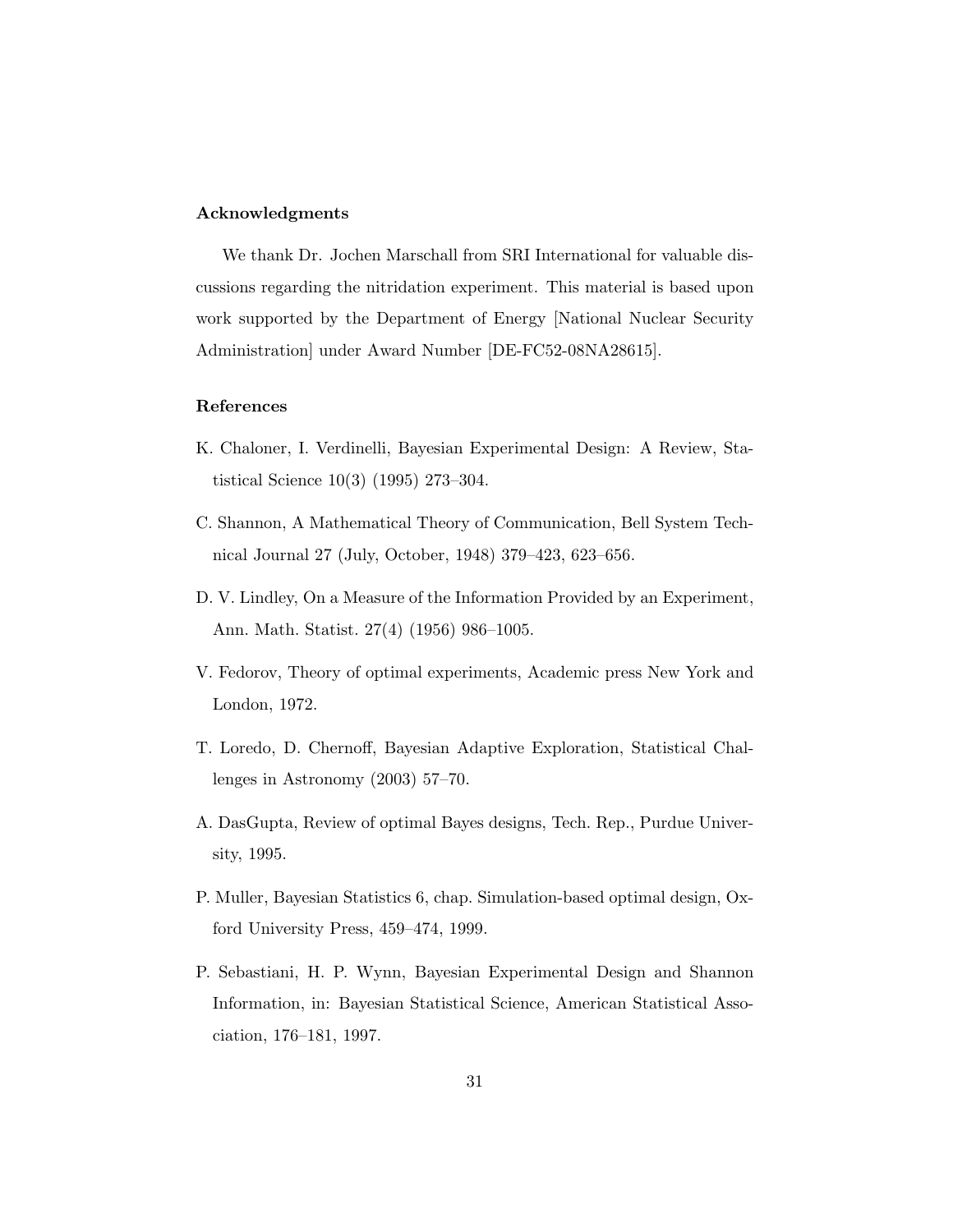- M. Shewry, H. Wynn, Maximum entropy sampling, Journal of Applied Statistics (1987) 165–170.
- A. Farhang-Mehr, S. Azarm, A sequential information-theoretic approach to design of computer experiments, in: AIAA, Atlanta, Georgia, AIAA 2002–5571, 2002.
- R. Calsaverini, R. Vicente, An information-theoretic approach to statistical dependence: Copula information, EPL (Europhysics Letters) 88 (6) (2009) 68003.
- S. H. Cheung, J. L. Beck, New Bayesian Updating Methodology for Model Validation and Robust Predictions of a Target System based on Hierarchical Subsystem Tests., Computer Methods in Applied Mechanics and Engineering Accepted for publication.
- A. Kraskov, H. Stogbauer, P. Grassberger, Estimating mutual information, Physical Review E 69 (6) (2004) 066138.
- L. F. Kozachenko, N. N. Leonenko, Sample Estimate of the Entropy of a Random Vector, Problems of Information Transmission 23(2) (1987) 9–16.
- T. Guest, A. Curtis, Iteratively constructive sequential design of experiments and surveys with nonlinear parameter-data relationships, Journal of Geophysical Research 114 (2009) B04307.
- L. Paninski, Asymptotic theory of information-theoretic experimental design, Neural Computation 17 (2005) 1480–1507.
- M. Clyde, P. Muller, G. Parmigiani, Bayesian Biostatistics, chap. Inference and Design Strategies for a Hierarchical Logistic Regression Model, Dekker, New York, 297–320, 1996.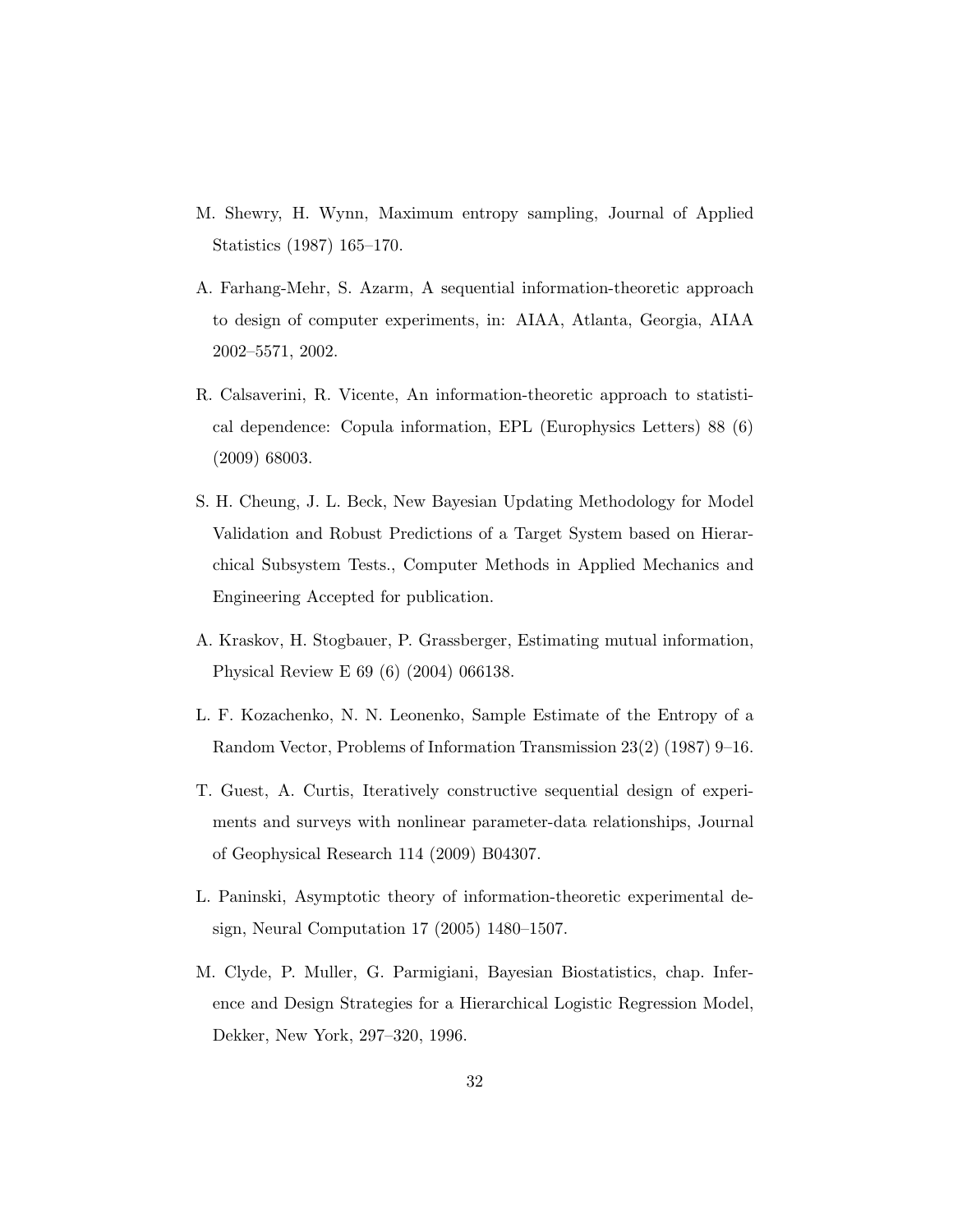- M. Chung, E. Haber, Experimental design in biological systems, in revision at SIAM Journal on Control and Optimization, 2011 .
- L. Horesh, E. Haber, L. Tenorio, Large-Scale Inverse Problems and Quantification of Uncertainty, chap. Optimal Experimental Design for the Large-Scale Nonlinear Ill-posed Problem of Impedance Imaging, Wiley, 273–290, 2011.
- M. A. A. Tucker, Application of Design of Experiments to Flight Test: A Case Study, in: AIAA, Los Angeles, California, 2008–847, 2008.
- A. Curtis, H. Maurer, Optimizing the design of geophysical experiments: Is it worthwhile?, EOS, Trans. A,. Geophys. Un. 81 (20) (2000) 224–225.
- L. Zhang, D. A. Pejakovic, J. Marschall, D. G. Fletcher, Laboratory Investigation of Active Carbon Nitridation by Atomic Nitrogen, AIAA Paper 2009-4251, AIAA, 2009.
- C. Park, D. W. Bogdanoff, Shock-Tube Measurement of Nitridation Coefficient of Solid Carbon, Journal of Thermophysics and Heat Transfer 20 (2006) 487–492.
- H. W. Goldstein, The Reaction of Active Nitrogen with Graphite, Journal of Physical Chemistry 68 (1) (1964) 39–42.
- T. Suzuki, K. Fujita, K. Ando, T. Sakai, Experimental Study of Graphite Ablation in Nitrogen Flow, Journal of Thermophysics and Heat Transfer 22 (2008) 382–389.
- E. E. Prudencio, K. W. Schulz, The Parallel C++ Statistical Library 'QUESO': Quantification of Uncertainty for Estimation, Simulation and Optimization, Submitted to IEEE IPDPS .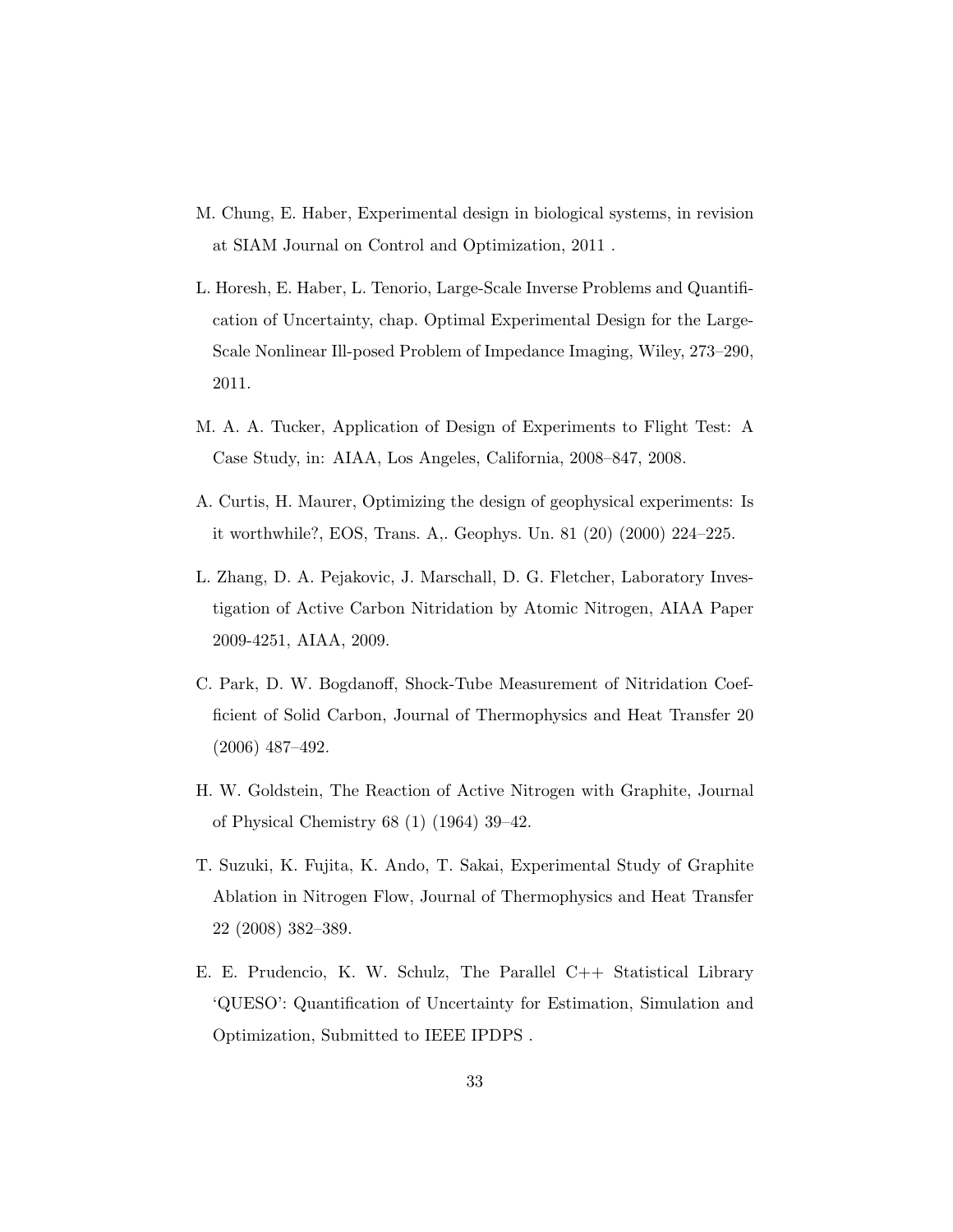- S. H. Cheung, J. L. Beck, New Bayesian updating methodology for model validation and robust predictions based on data from hierarchical subsystem tests, EERL Report No.2008-04, California Institute of Technology., 2008.
- T. Cover, J. Thomas, Elements of Information Theory, New York: Wiley, 1991.
- P. Sebastini, H. P. Wynn, Maximum entropy sampling and optimal Bayesian experimental design, J. R. Statist. Soc. B 62, Part 1 (2000) 145–157.
- S. Khan, S. Bandyopadhyay, A. R. Ganguly, S. Saigal, Relative performance of mutual information estimation methods for quantifying the dependence among short and noisy data, Physical Review E 76 (2007) 026209.
- A. O'Hagan, J. Forster, Kendall's Advanced Theory of Statistics. Bayesian Inference, v.2B, Oxford University Press Inc, New York, 79–80, 2004.
- Q. Wang, S. Kulkarni, S. Verdu, A Nearest-Neighbor Approach to Estimating Divergence between Continuous Random Vectors, in: Information Theory, 2006 IEEE International Symposium on, 242 –246, doi: 10.1109/ISIT.2006.261842, 2006.
- A. Sklar, Fonctions de repartition a n dimensions et leurs marges, Publications de lInstitut de Statistique de lUniversite de Paris, Paris 8.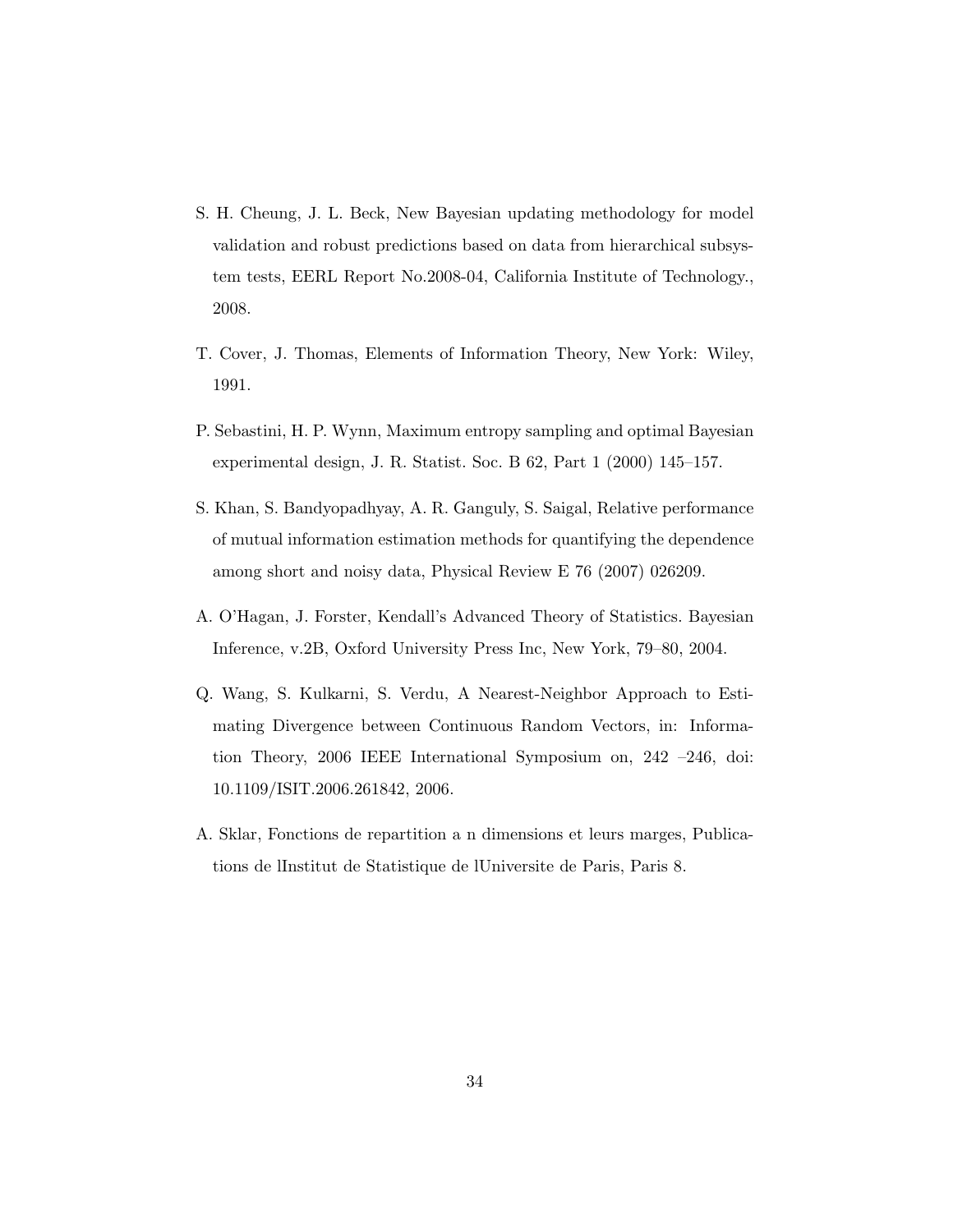| Sample Size $\rightarrow$     |                   |                   | 500  |      |      | 1,000 |       |       | 2,000 |       |       |
|-------------------------------|-------------------|-------------------|------|------|------|-------|-------|-------|-------|-------|-------|
| Dimensionality                |                   |                   | kNN  |      |      | kNN   |       |       | kNN   |       |       |
| $dim(\mathbf{X}, \mathbf{Y})$ | $dim(\mathbf{X})$ | $dim(\mathbf{Y})$ | 3    | 6    | 9    | 3     | 6     | 9     | 3     | 6     | 9     |
| 2                             |                   |                   | 16%  | 10%  | 8%   | 11\%  | $7\%$ | $5\%$ | 8%    | $5\%$ | $3\%$ |
| 3                             | $\overline{2}$    |                   | 21\% | 13%  | 11\% | 16%   | $9\%$ | $7\%$ | 12%   | $7\%$ | $5\%$ |
| $\overline{4}$                | $\overline{2}$    | $\overline{2}$    | 15%  | 11\% | 11\% | 10%   | $7\%$ | $6\%$ | 7%    | $5\%$ | $4\%$ |
| 5                             | 3                 | $\overline{2}$    | 18%  | 14\% | 13%  | 13%   | $9\%$ | $9\%$ | $9\%$ | $6\%$ | $9\%$ |

Table 1: Absolute Relative Error for MI averaged over 1000 trial runs

| <b>Strategy</b>                   | Sequence                      |  |  |  |  |  |  |  |
|-----------------------------------|-------------------------------|--|--|--|--|--|--|--|
| Repeated measurements not allowed |                               |  |  |  |  |  |  |  |
| ME Sampling                       | 10 1 9 2 3 8 5 7 4 6          |  |  |  |  |  |  |  |
| IM Sampling                       | 1 10 9 2 3 8 7 4 6 5          |  |  |  |  |  |  |  |
| <b>RND</b> Sampling               | 6 10 3 1 5 9 8 2 4 7          |  |  |  |  |  |  |  |
|                                   | Repeated measurements allowed |  |  |  |  |  |  |  |
| ME Sampling                       | 10 1 10 1 1 10 10 1 1 1       |  |  |  |  |  |  |  |
| IM Sampling                       | 1 10 1 10 10 1 10 10 1 1      |  |  |  |  |  |  |  |

Table 2: Results for example 1, the additive noise case. Design sequences yielded by the three strategies for one particular Monte Carlo run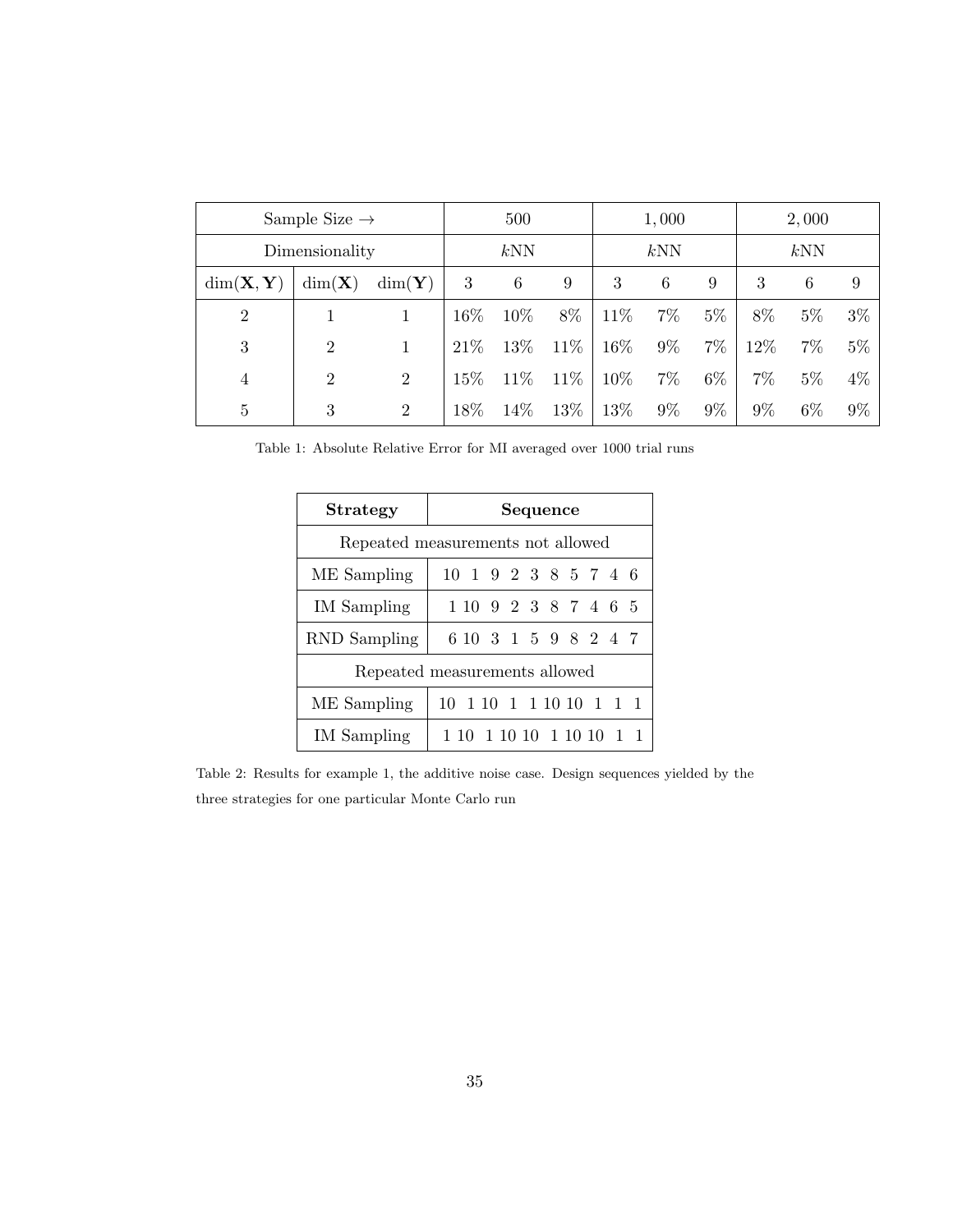| <b>Strategy</b>                   | Sequence                |  |  |  |  |  |  |  |
|-----------------------------------|-------------------------|--|--|--|--|--|--|--|
| Repeated measurements not allowed |                         |  |  |  |  |  |  |  |
| ME Sampling                       | 5 6 7 4 1 3 8 9 2 10    |  |  |  |  |  |  |  |
| IM Sampling                       | 1 10 9 7 2 8 4 3 5 6    |  |  |  |  |  |  |  |
| RND Sampling                      | 6 1 8 5 10 9 4 2 3 7    |  |  |  |  |  |  |  |
| Repeated measurements allowed     |                         |  |  |  |  |  |  |  |
| ME Sampling                       | 5 6 6 5 5 5 6 5 6 5     |  |  |  |  |  |  |  |
| IM Sampling                       | 10 1 10 10 1 1 1 1 1 10 |  |  |  |  |  |  |  |

Table 3: Results for example 1, the multiplicative noise case. Design sequences yielded by the three strategies for one particular Monte Carlo run

| Strategy     | Sequence                                                                                             |
|--------------|------------------------------------------------------------------------------------------------------|
| ME Sampling  | 14 21 6 20 13 12 27 19 5 11 22 4 18 17 10 3 9 16 15 26 2 7 23 8 24 25 1 0                            |
| IM Sampling  | 21  5  20  0  1  13  27  14  2  12  15  16  11  22  19  9  10  3  4  6  26  25  23  7  8  24  18  17 |
| ASC Sampling | 0 1 2 3 4 5 6 7 8 9 10 11 12 13 14 15 16 17 18 19 20 21 22 23 24 25 26 27                            |

Table 4: Results for example 2 (simulated data). Design sequences yielded by the three strategies.

| Strategy     | Sequence                                                                                               |
|--------------|--------------------------------------------------------------------------------------------------------|
| ME Sampling  | 14 21 12 13 6 4 20 5 27 11 3 22 19 16 15 18 17 10 9 2 26 7 8 23 24 1 0 25                              |
| IM Sampling  | $21\ 1\ 20\ 12\ 27\ 14\ 13\ 11\ 19\ 22\ 26\ 9\ 10\ 25\ 23\ 7\ 24\ 8\ 18\ 17\ 0\ 5\ 2\ 15\ 16\ 3\ 4\ 6$ |
| ASC Sampling | $0\ 1\ 2\ 3\ 4\ 5\ 6\ 7\ 8\ 9\ 10\ 11\ 12\ 13\ 14\ 15\ 16\ 17\ 18\ 19\ 20\ 21\ 22\ 23\ 24\ 25\ 26\ 27$ |

Table 5: Results for example 3 (real data). Design sequences yielded by the three strategies.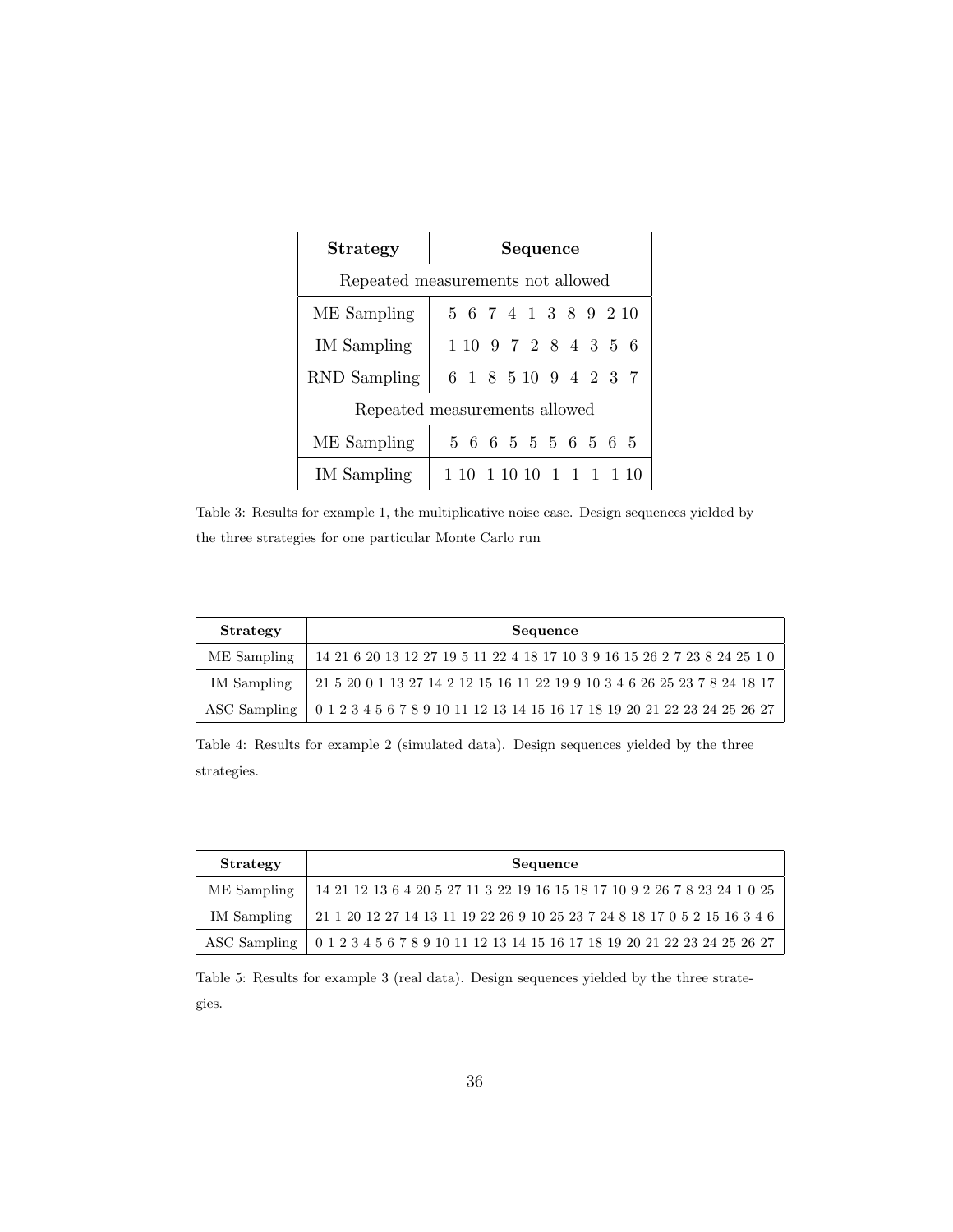

Figure 1: Schematic of sequential experimental design process



(a) Initial response (additive noise)

(b) Initial response (multiplicative noise)

Figure 2: Results for example 1. Model response given initial discrepancy and parametric uncertainty.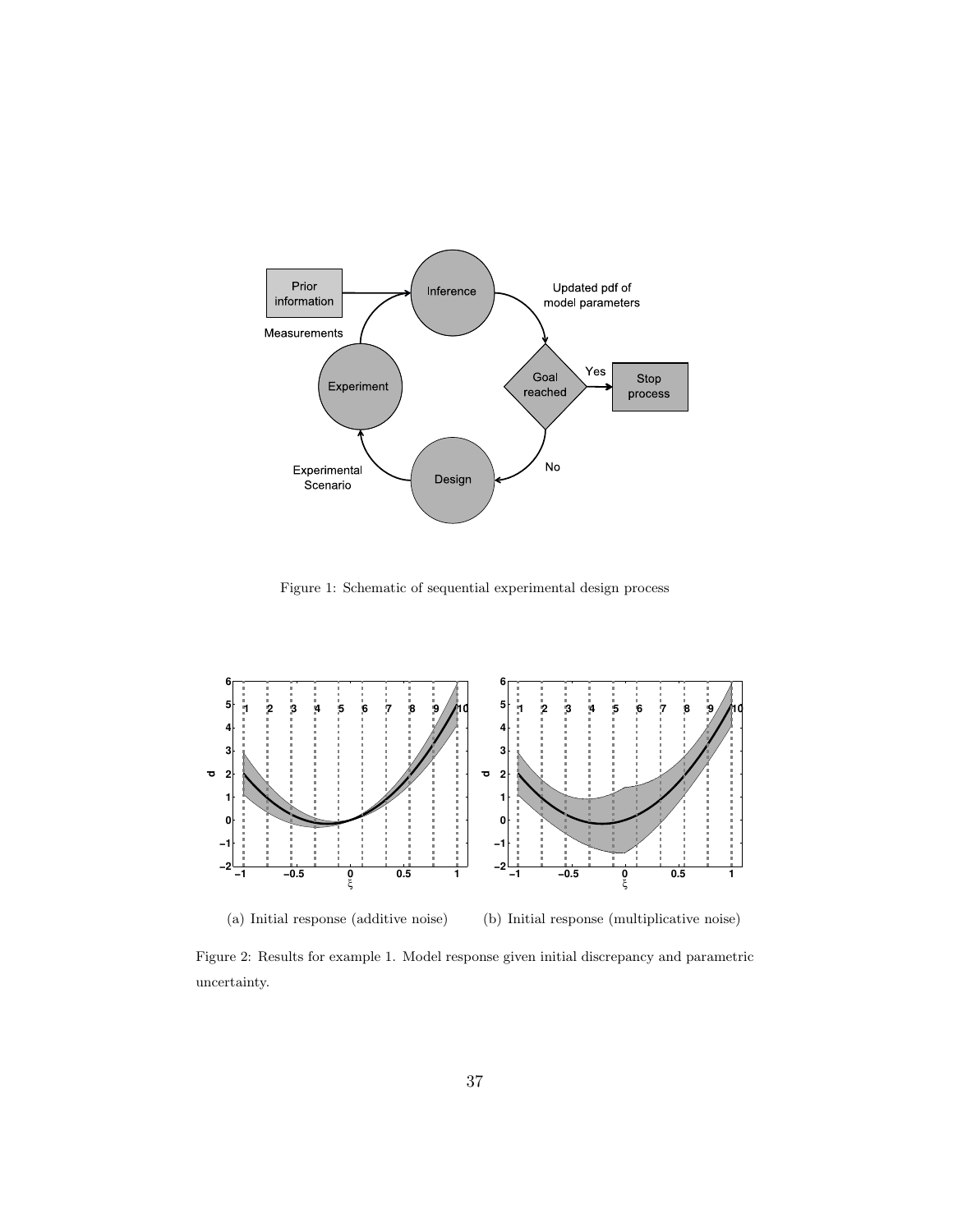

(a) Average entropy (additive noise - re-(b) Average entropy (multiplicative noise peated measurements not allowed) repeated measurements not allowed)



(c) Average entropy (additive noise - re-(d) Average entropy (multiplicative noise peated measurements allowed) repeated measurements allowed)

Figure 3: The evolution of the entropy of parameter distribution averaged over 100 Monte Carlo runs for the three strategies: IM - Information Maximization Sampling, ME - Maximum Entropy Sampling, RND - Random Sampling, and the two case: no repeated measurements and repeated measurements.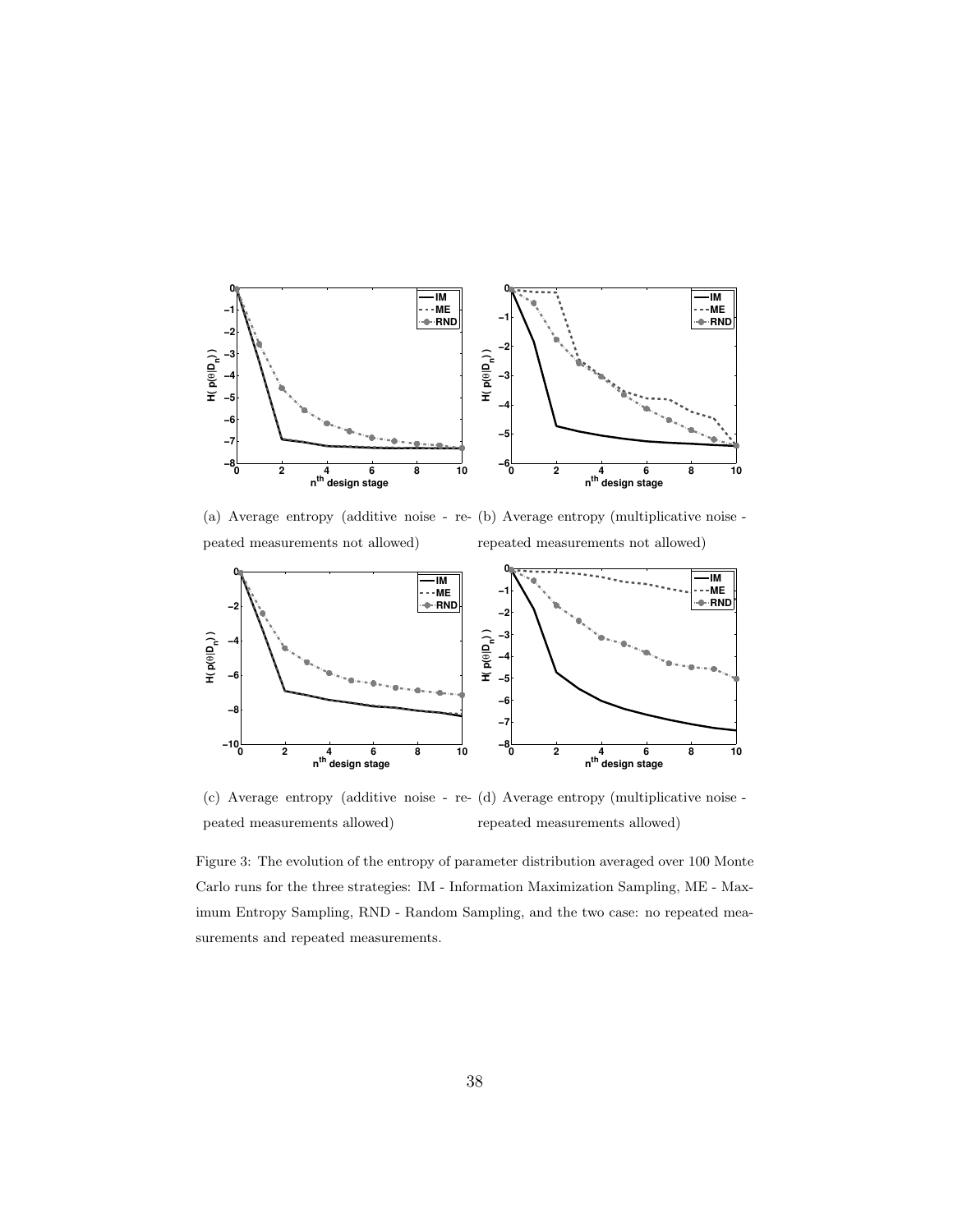

Figure 4: Results for example 1. Marginal pdfs of model parameters given by the three strategies after the second experimental design stage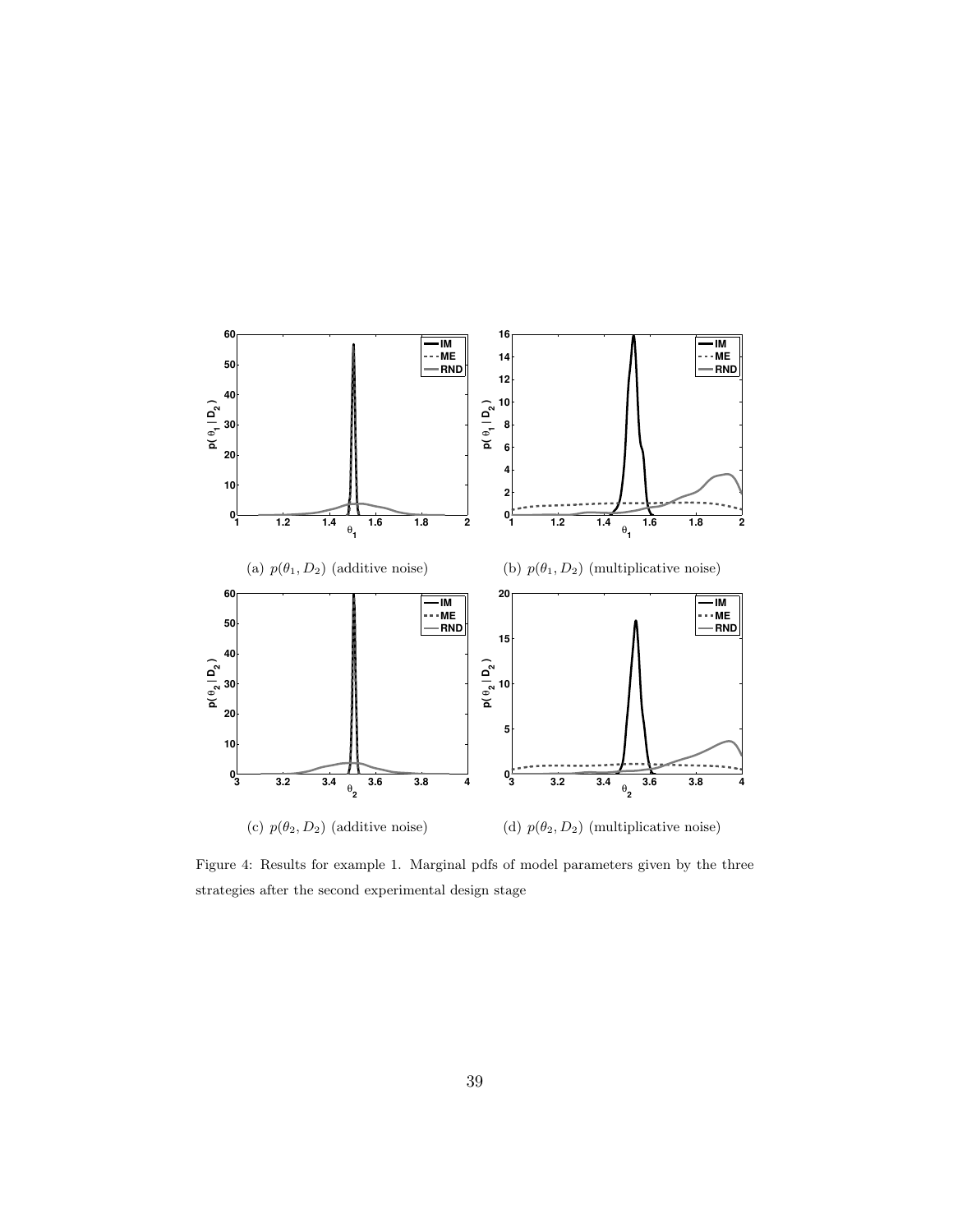

Figure 5: Results for example 2 (simulated data). 3D plot for inflow scenarios used in Ref. Zhang et al. (2009).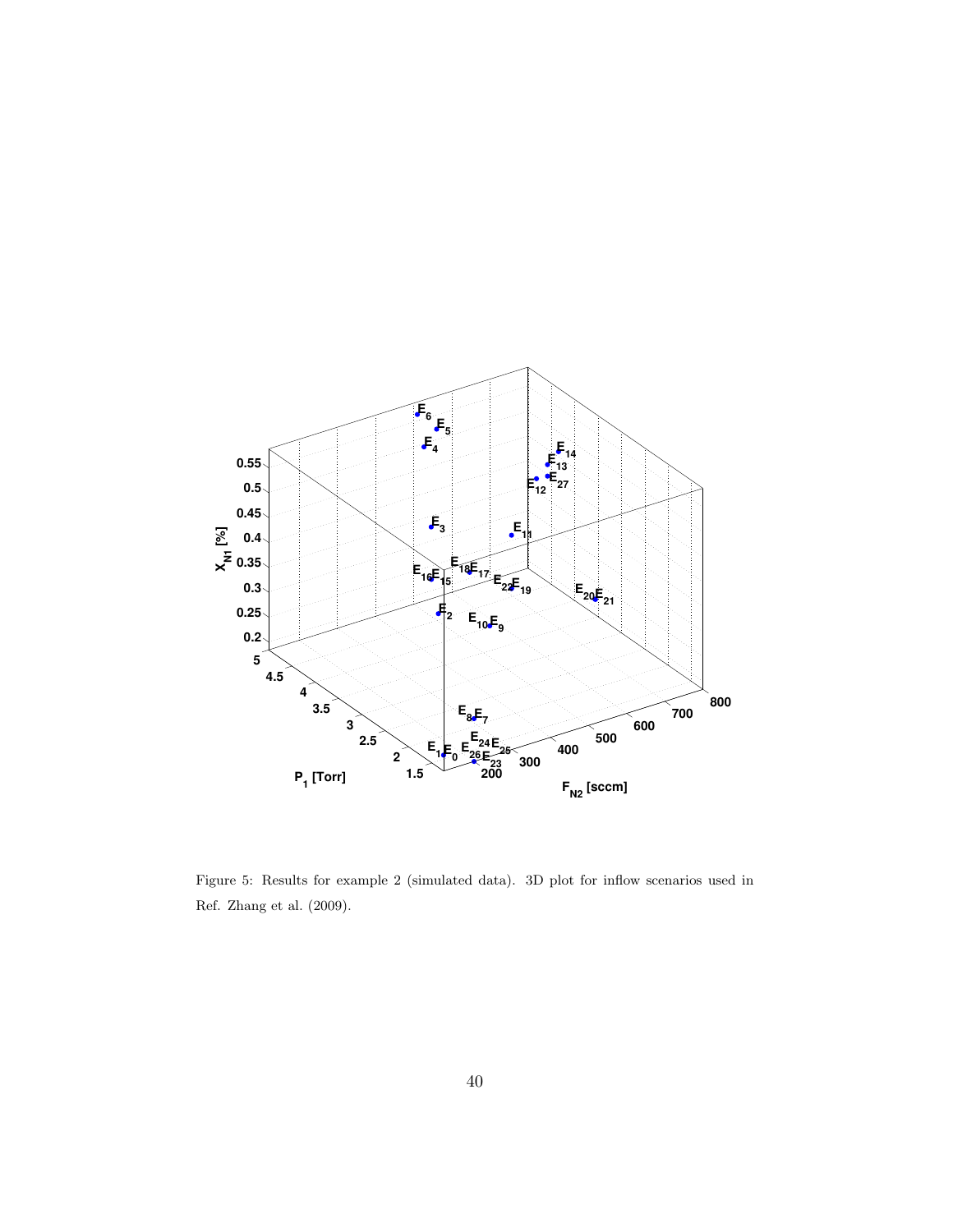

(b) ME: Relative entropy

Figure 6: Results for example 2 (simulated data). Relative expected utility for Information Maximization Sampling and Maximum Entropy Sampling. Darker shadings indicate large expected utilities (mutual information for IM or entropy for ME) relative to all available scenarios within a design stage. The  $\#$  sign indicates which scenario has been selected at a given stage. Previously selected scenarios are excluded from subsequent analysis which is indicated here by white cells. 41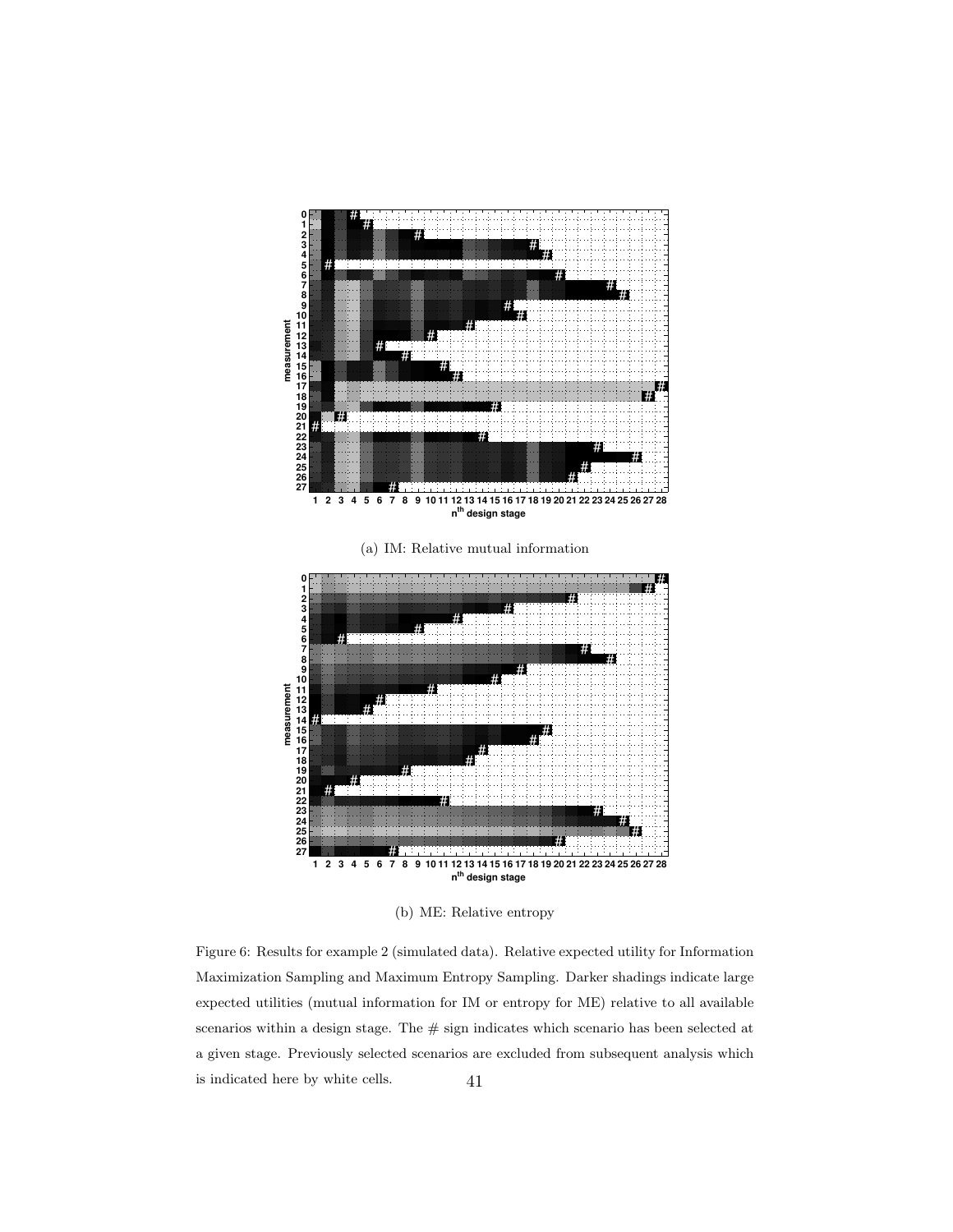

Figure 7: Results for example 2 (simulated data). Graphical representation for the inflow conditions selected by the two information theoretic strategies. Darker shadings indicate large inflow conditions such as flow, pressure, and concentration.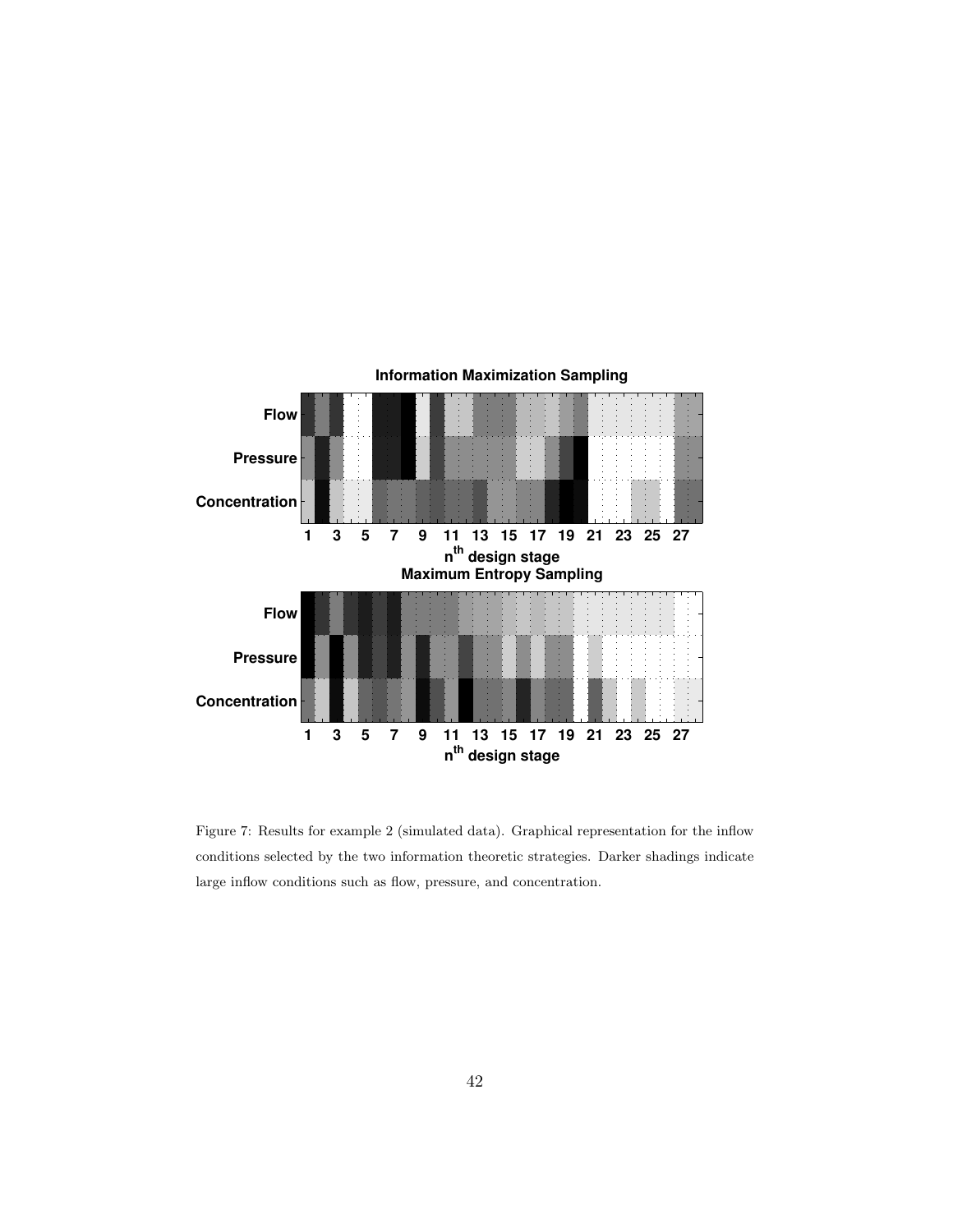

(b) Kullback Leibler divergence

Figure 8: Results for example 2 (simulated data). The evolution of the entropy and the KL divergence given the posterior distributions yielded by the three strategies for experimental design: IM - Information Maximization Sampling, ME - Maximum Entropy Sampling and ASC - Ascending Sampling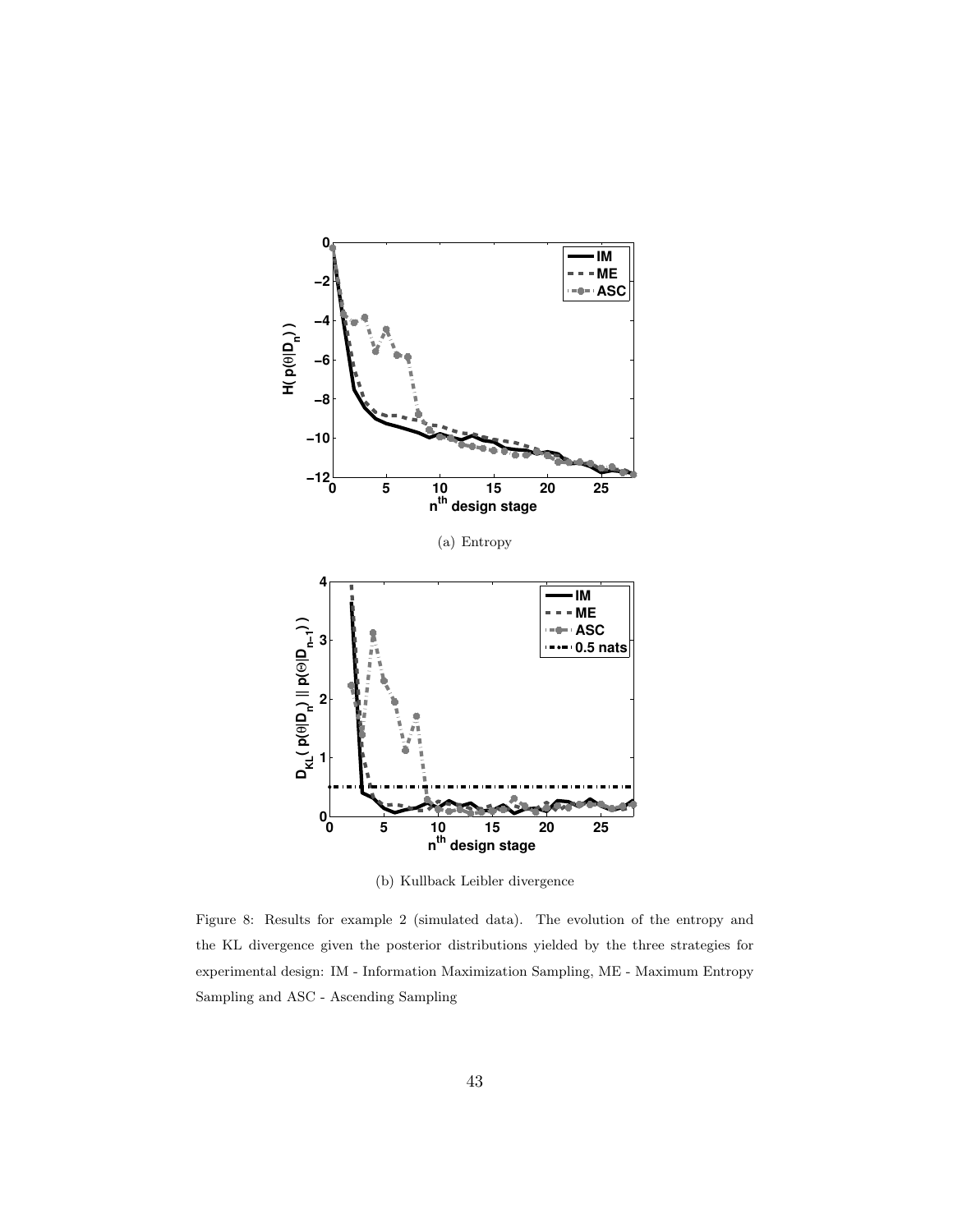

Figure 9: Results for example 2 (simulated data). Marginal pdfs of model parameters given by the three strategies after a selected number of experimental design stages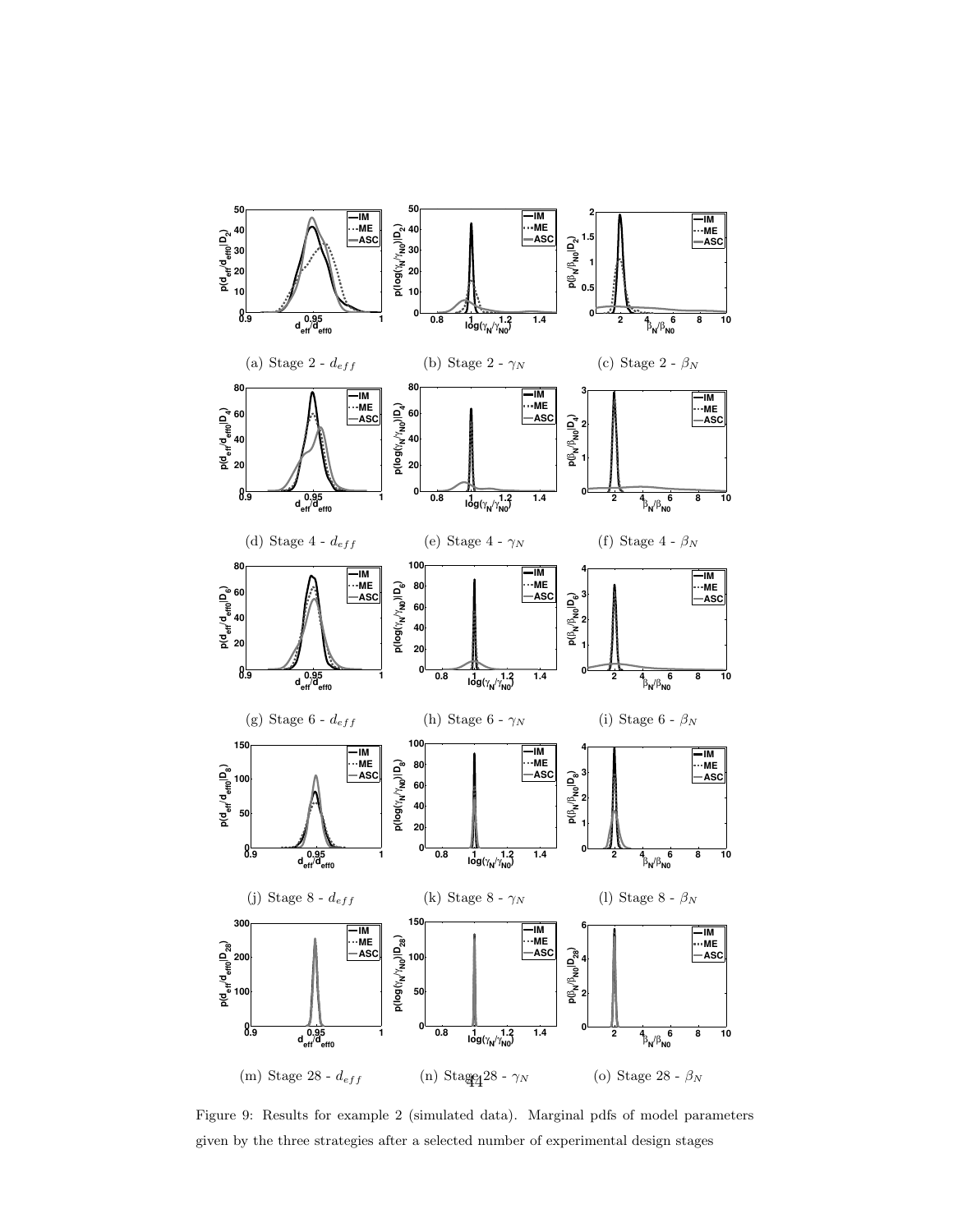

Figure 10: Schematic of the experimental setup used in Zhang et al. (2009). Also shown in the inset is the sample and sample holder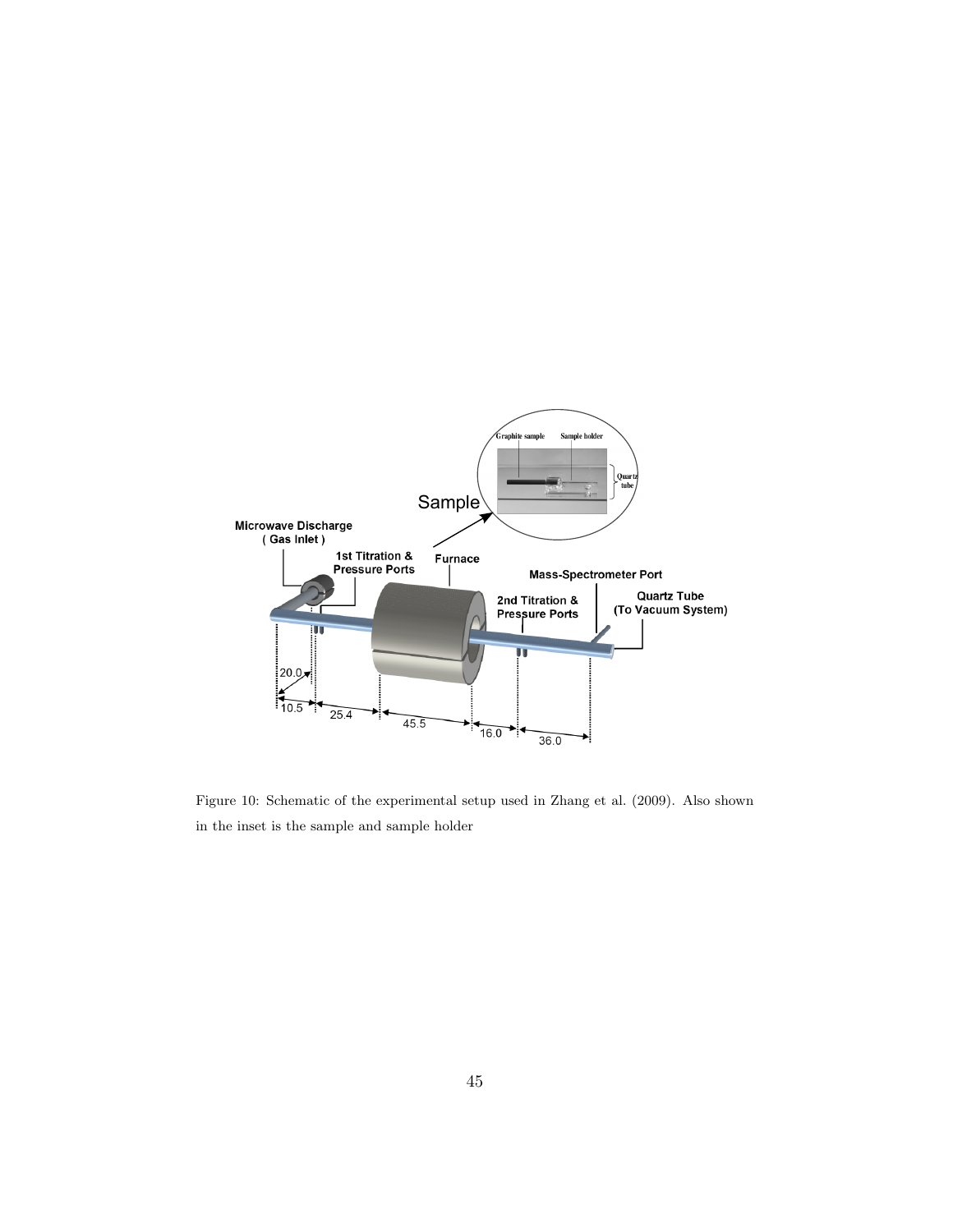

(b) ME: Relative entropy

Figure 11: Results for example 3 (real data). Relative expected utility for Information Maximization Sampling and Maximum Entropy Sampling. Darker shadings indicate large expected utilities (mutual information for IM or entropy for ME) relative to all available scenarios within a design stage. The  $\#$  sign indicates which scenario has been selected at a given stage. Previously selected scenarios are excluded from subsequent analysis which is indicated here by white cells. 46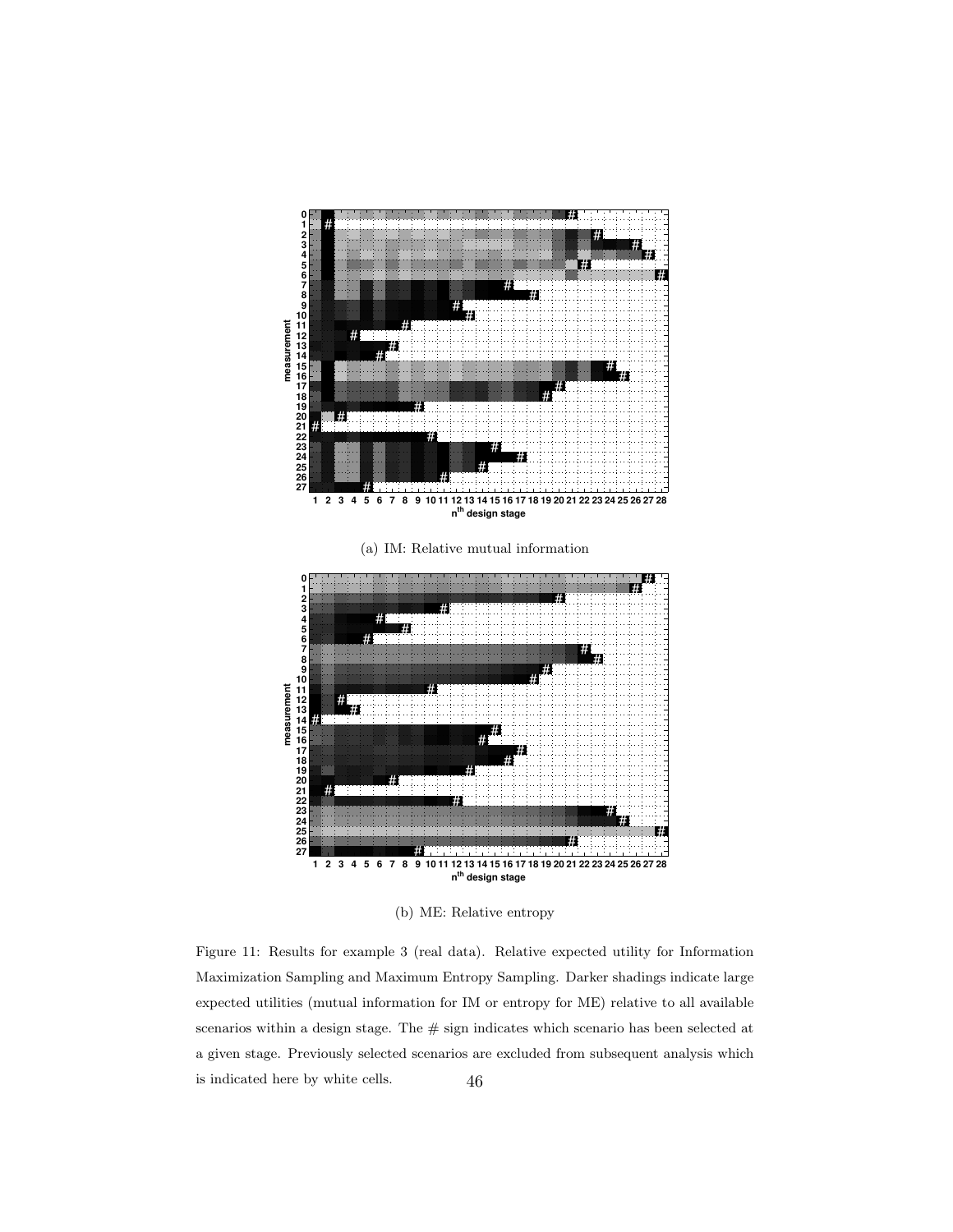

Figure 12: Results for example 3 (real data). Graphical representation for the inflow conditions selected by the two information theoretic strategies. Darker shadings indicate large inflow conditions such as flow, pressure, and concentration.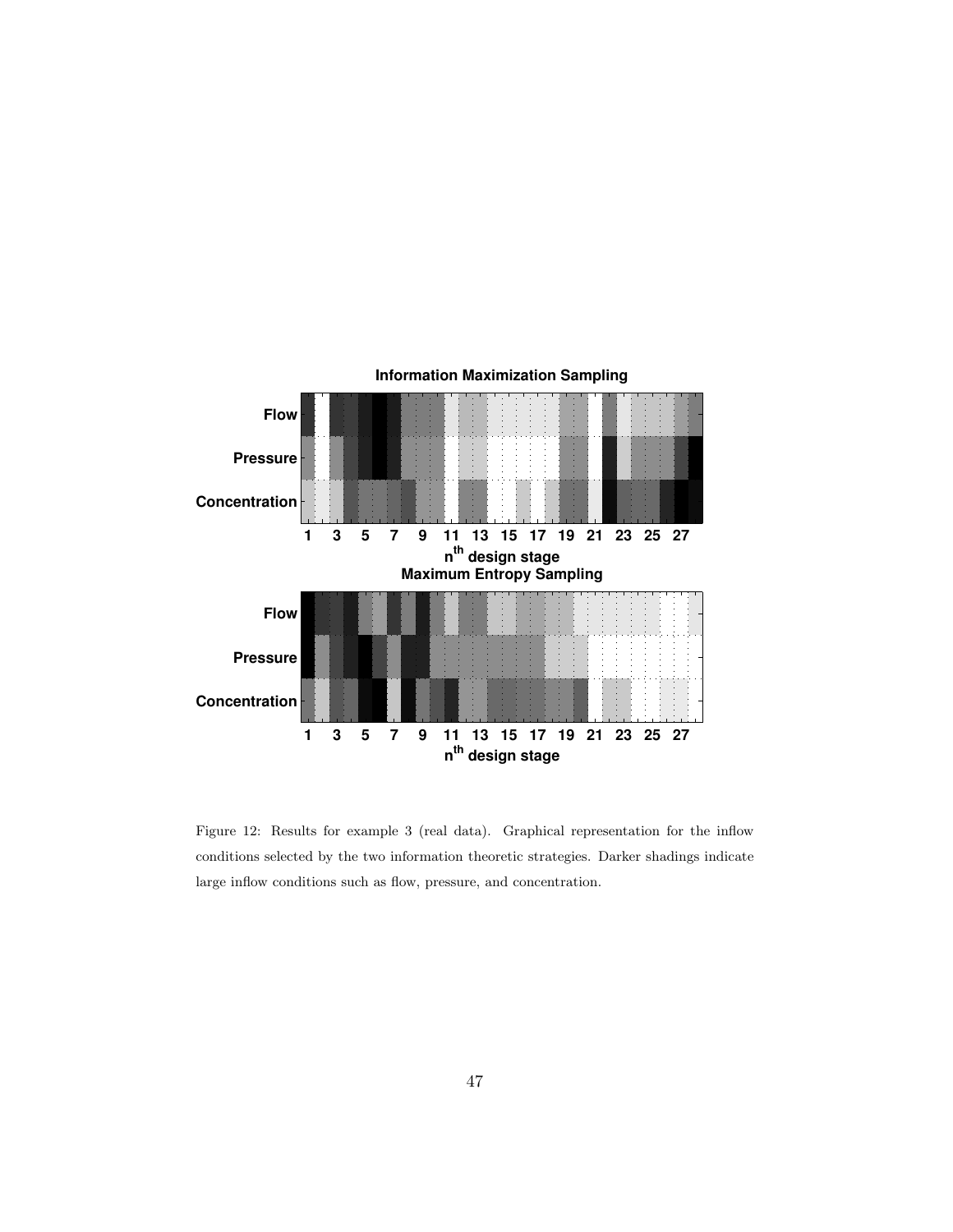

(b) Kullback Leibler divergence

Figure 13: Results for example 3 (real data). The evolution of the entropy and the KL divergence given the posterior distributions yielded by the three strategies for experimental design: IM - Information Maximization Sampling, ME - Maximum Entropy Sampling and ASC - Ascending Sampling